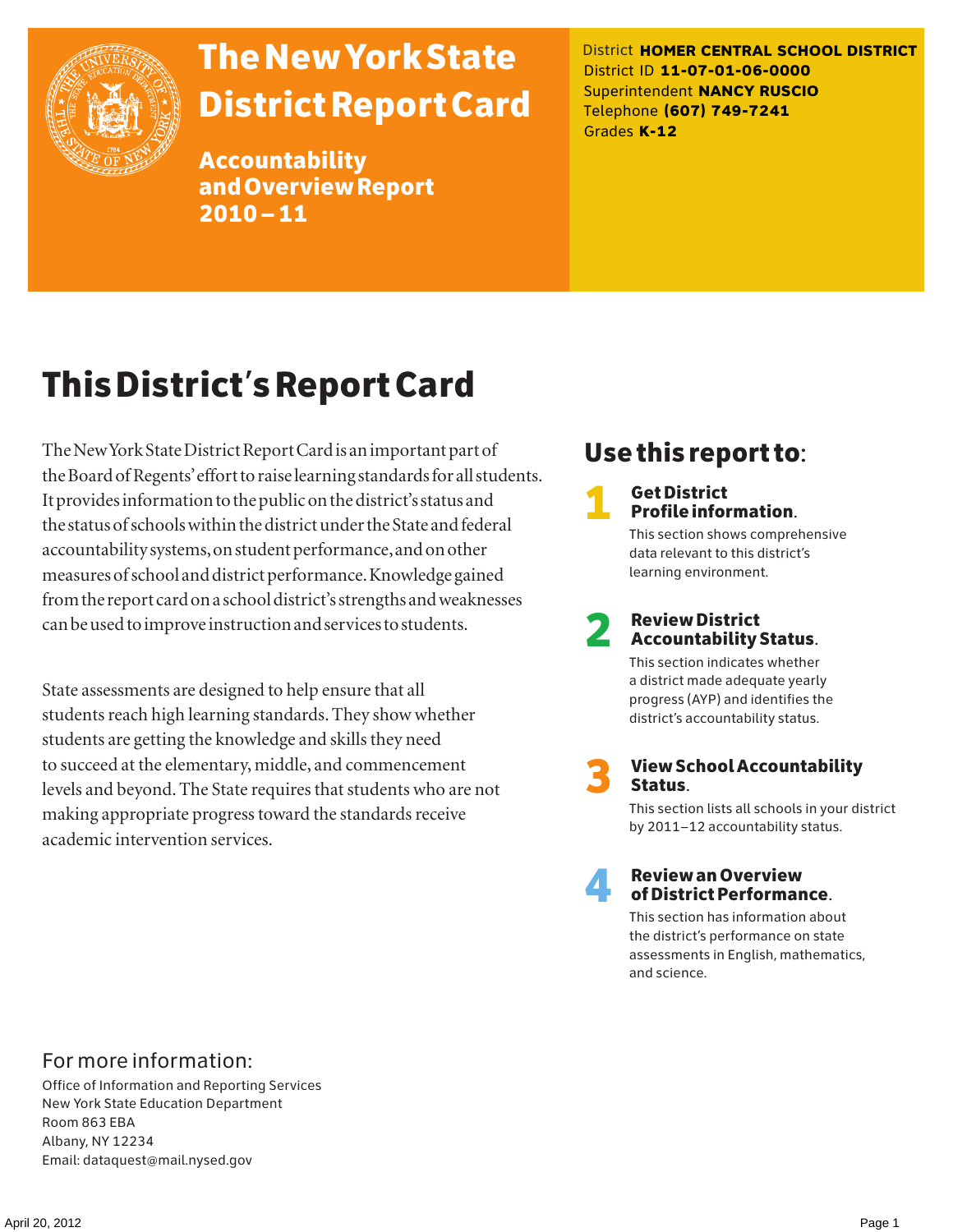### District Profile

This section shows comprehensive data relevant to this school district's learning environment, including information about enrollment, average class size, and teacher qualifications.

### Enrollment

|                            | $2008 - 09$ | $2009 - 10$ | $2010 - 11$ |
|----------------------------|-------------|-------------|-------------|
| Pre-K                      | 0           | 0           | 0           |
| Kindergarten               | 139         | 148         | 158         |
| Grade 1                    | 139         | 138         | 156         |
| Grade 2                    | 163         | 137         | 131         |
| Grade 3                    | 159         | 168         | 142         |
| Grade 4                    | 161         | 157         | 165         |
| Grade 5                    | 176         | 162         | 159         |
| Grade 6                    | 177         | 170         | 161         |
| <b>Ungraded Elementary</b> | $\Omega$    | 0           | 0           |
| Grade 7                    | 168         | 172         | 187         |
| Grade 8                    | 183         | 168         | 192         |
| Grade 9                    | 206         | 205         | 181         |
| Grade 10                   | 182         | 184         | 177         |
| Grade 11                   | 165         | 161         | 166         |
| Grade 12                   | 163         | 169         | 179         |
| <b>Ungraded Secondary</b>  | 0           | 0           | 0           |
| Total K-12                 | 2181        | 2139        | 2154        |

### Enrollment Information

*Enrollment* counts are as of Basic Educational Data System (BEDS) day, which is typically the first Wednesday of October of the school year. Students who attend BOCES programs on a part-time basis are included in a district's enrollment. Students who attend BOCES on a full-time basis or who are placed full time by the district in an out-of-district placement are not included in a district's enrollment. Students classified by districts as "pre-first" are included in first grade counts.

### Average Class Size

|                      | $2008 - 09$ | $2009 - 10$ | $2010 - 11$ |
|----------------------|-------------|-------------|-------------|
| <b>Common Branch</b> | 19          | 19          | 33          |
| Grade 8              |             |             |             |
| English              | 18          | 17          | 18          |
| <b>Mathematics</b>   | 18          | 16          | 18          |
| Science              | 18          | 17          | 18          |
| Social Studies       | 18          | 17          | 18          |
| Grade 10             |             |             |             |
| English              | 20          | 18          | 21          |
| <b>Mathematics</b>   | 12          | 16          | 16          |
| Science              | 16          | 15          | 16          |
| Social Studies       | 15          | 14          | 22          |

### Average Class Size Information

*Average Class Size* is the total registration in specified classes divided by the number of those classes with registration. *Common Branch* refers to self-contained classes in Grades 1–6.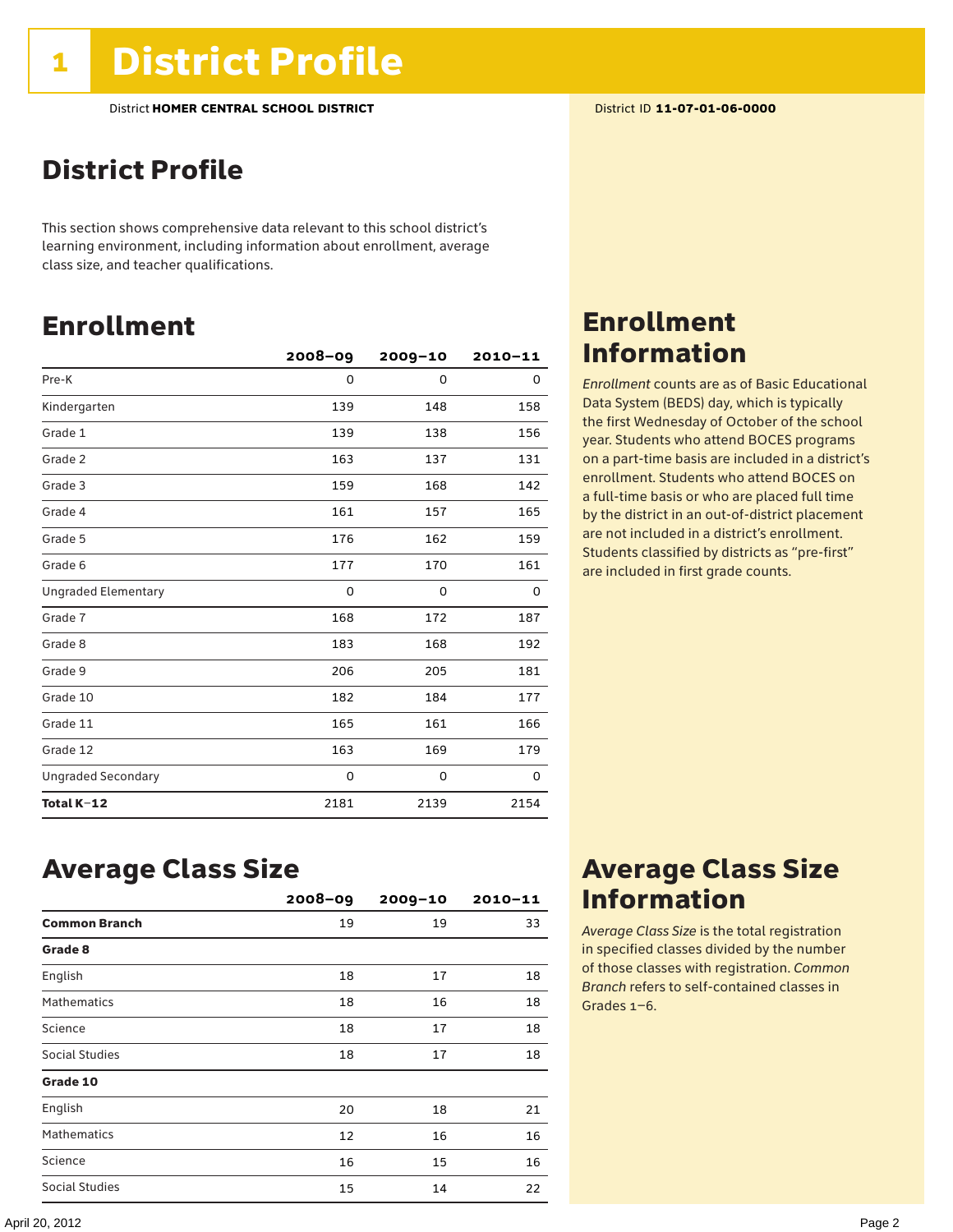# Demographic Factors

|                                  |              | $2008 - 09$ |              | $2009 - 10$ |                | 2010-11 |  |
|----------------------------------|--------------|-------------|--------------|-------------|----------------|---------|--|
|                                  | #            | $\%$        | #            | $\%$        | #              | %       |  |
| Eligible for Free Lunch          | 393          | 18%         | 455          | 21%         | 461            | 21%     |  |
| Reduced-Price Lunch              | 219          | 10%         | 150          | 7%          | 166            | 8%      |  |
| Student Stability*               |              | N/A         |              | N/A         |                | N/A     |  |
| Limited English Proficient       | 4            | 0%          | 6            | 0%          | $\overline{7}$ | 0%      |  |
| <b>Racial/Ethnic Origin</b>      |              |             |              |             |                |         |  |
| American Indian or Alaska Native | $\mathbf{1}$ | 0%          | $\mathbf{1}$ | 0%          | $\mathbf{1}$   | 0%      |  |
| <b>Black or African American</b> | 13           | 1%          | 19           | 1%          | 19             | 1%      |  |
| Hispanic or Latino               | 11           | 1%          | 13           | 1%          | 13             | 1%      |  |
| Asian or Native                  | 22           | 1%          | 20           | 1%          | 25             | 1%      |  |
| Hawaiian/Other Pacific Islander  |              |             |              |             |                |         |  |
| White                            | 2126         | 97%         | 2085         | 97%         | 2094           | 97%     |  |
| Multiracial                      | 8            | 0%          | $\mathbf{1}$ | 0%          | 2              | 0%      |  |

 \* Available only at the school level.

### Attendance and Suspensions

|                            |     | $2007 - 08$   |     | $2008 - 09$   | $2009 - 10$ |               |
|----------------------------|-----|---------------|-----|---------------|-------------|---------------|
|                            | #   | $\frac{0}{6}$ |     | $\frac{0}{0}$ | #           | $\frac{0}{0}$ |
| Annual Attendance Rate     |     | 96%           |     | 95%           |             | 96%           |
| <b>Student Suspensions</b> | 126 | 6%            | 111 | 5%            | 119         | 6%            |

### Demographic Factors Information

*Eligible for Free Lunch* and *Reduced*-*Price Lunch* percentages are determined by dividing the number of approved lunch applicants by the Basic Educational Data System (BEDS) enrollment in full-day Kindergarten through Grade 12. *Eligible for Free Lunch* and *Limited English Proficient* counts are used to determine *Similar Schools* groupings within a *Need*/*Resource Capacity* category.

### Attendance and Suspensions Information

*Annual Attendance Rate* is determined by dividing the school district's total actual attendance by the total possible attendance for a school year. A district's actual attendance is the sum of the number of students in attendance on each day the district's schools were open during the school year. Possible attendance is the sum of the number of enrolled students who should have been in attendance on each day schools were open during the school year. *Student Suspension* rate is determined by dividing the number of students who were suspended from school (not including in-school suspensions) for one full day or longer anytime during the school year by the Basic Educational Data System (BEDS) day enrollments for that school year. A student is counted only once, regardless of whether the student was suspended one or more times during the school year.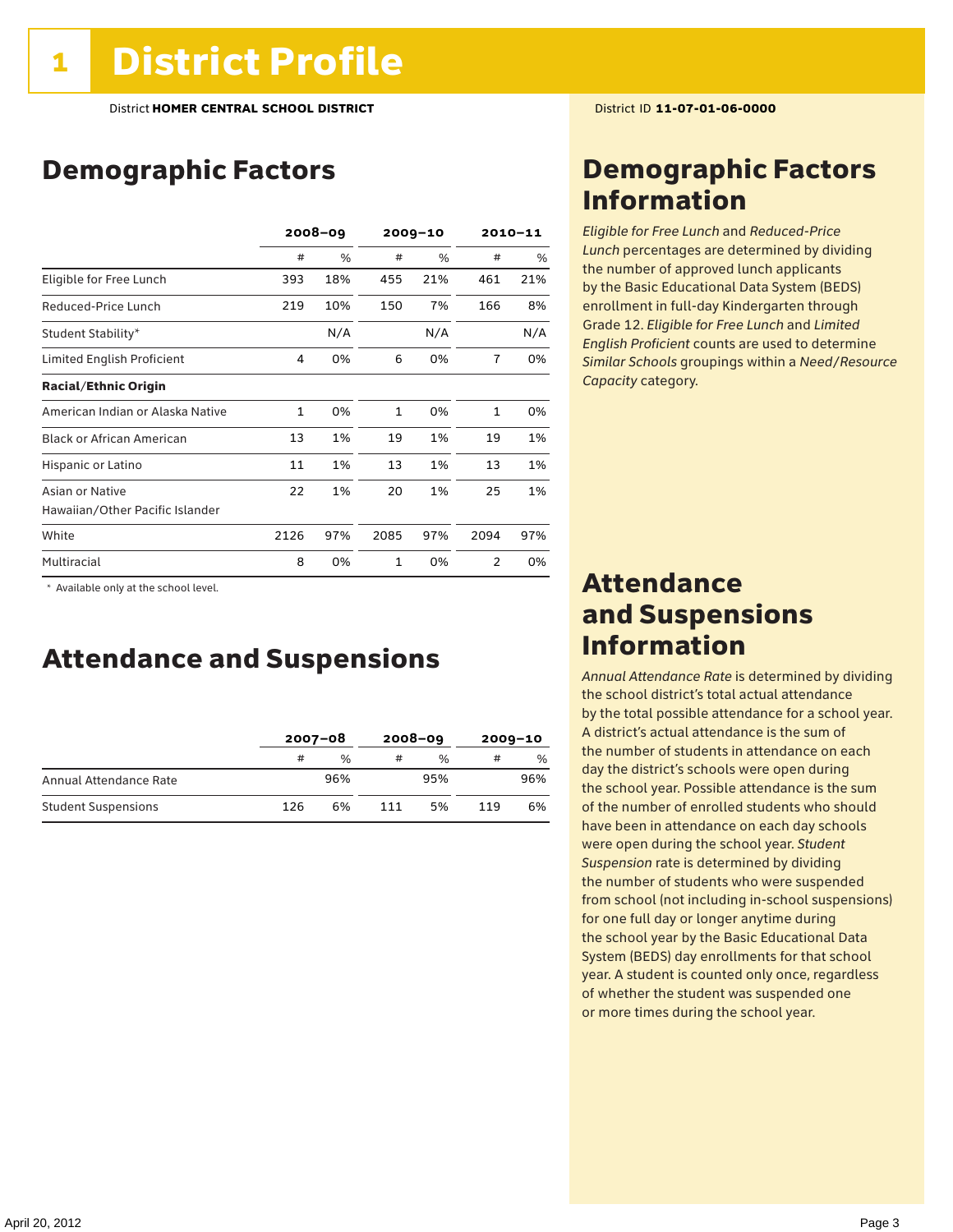### Teacher Qualifications

|                                                                             | $2008 - 09$ | $2009 - 10$ | $2010 - 11$ |
|-----------------------------------------------------------------------------|-------------|-------------|-------------|
| <b>Total Number of Teachers</b>                                             | 194         | 190         | 183         |
| Percent with No Valid<br><b>Teaching Certificate</b>                        | 0%          | 0%          | 0%          |
| Percent Teaching Out<br>of Certification                                    | 1%          | 0%          | 0%          |
| Percent with Fewer Than<br>Three Years of Experience                        | 6%          | 5%          | 4%          |
| Percentage with Master's Degree<br>Plus 30 Hours or Doctorate               | 8%          | 6%          | 7%          |
| <b>Total Number of Core Classes</b>                                         | 467         | 471         | 432         |
| Percent Not Taught by Highly Qualified<br><b>Teachers in This District</b>  | 0%          | 0%          | 0%          |
| Percent Not Taught by Highly Qualified<br>in High-Poverty Schools Statewide | 8%          | 6%          | 5%          |
| Percent Not Taught by Highly Qualified<br>in Low-Poverty Schools Statewide  | 1%          | 1%          | 0%          |
| <b>Total Number of Classes</b>                                              | 627         | 626         | 591         |
| Percent Taught by Teachers Without<br>Appropriate Certification             | 1%          | 0%          | 0%          |

### Teacher Turnover Rate

|                                                                       | $2007 - 08$ | $2008 - 09$ | $2009 - 10$ |
|-----------------------------------------------------------------------|-------------|-------------|-------------|
| Turnover Rate of Teachers with Fewer<br>than Five Years of Experience | 13%         | 7%          | 4%          |
| Turnover Rate of All Teachers                                         | 12%         | 10%         | 10%         |

### Staff Counts

|                                       | $2008 - 09$ | $2009 - 10$ | 2010-11 |
|---------------------------------------|-------------|-------------|---------|
| <b>Total Other Professional Staff</b> | 25          | 27          | 23      |
| Total Paraprofessionals*              | 70          | 72          | 76      |
| <b>Assistant Principals</b>           |             |             |         |
| Principals                            | 5           | 5           |         |

\* Not available at the school level.

### Teacher Qualifications Information

The *Percent Teaching Out of Certification* is the percent doing so more than on an incidental basis; that is, the percent teaching for more than five periods per week outside certification.

*Core Classes* are primarily K-6 common branch, English, mathematics, science, social studies, art, music, and foreign languages. To be *Highly Qualified*, a teacher must have at least a Bachelor's degree, be certified to teach in the subject area, and show subject matter competency. A teacher who taught one class outside of the certification area(s) is counted as Highly Qualified provided that 1) the teacher had been determined by the school or district through the HOUSSE process or other state-accepted methods to have demonstrated acceptable subject knowledge and teaching skills and 2) the class in question was not the sole assignment reported. Credit for incidental teaching does not extend beyond a single assignment. Independent of Highly Qualified Teacher status, any assignment for which a teacher did not hold a valid certificate still registers as teaching out of certification. High-poverty and low-poverty schools are those schools in the upper and lower quartiles, respectively, for percentage of students eligible for a free or reduced-price lunch.

### Teacher Turnover Rate Information

*Teacher Turnover Rate* for a specified school year is the number of teachers in that school year who were not teaching in the following school year divided by the number of teachers in the specified school year, expressed as a percentage.

### Staff Counts Information

*Other Professionals* includes administrators, guidance counselors, school nurses, psychologists, and other professionals who devote more than half of their time to non-teaching duties. Teachers who are shared between buildings within a district are reported on the district report only.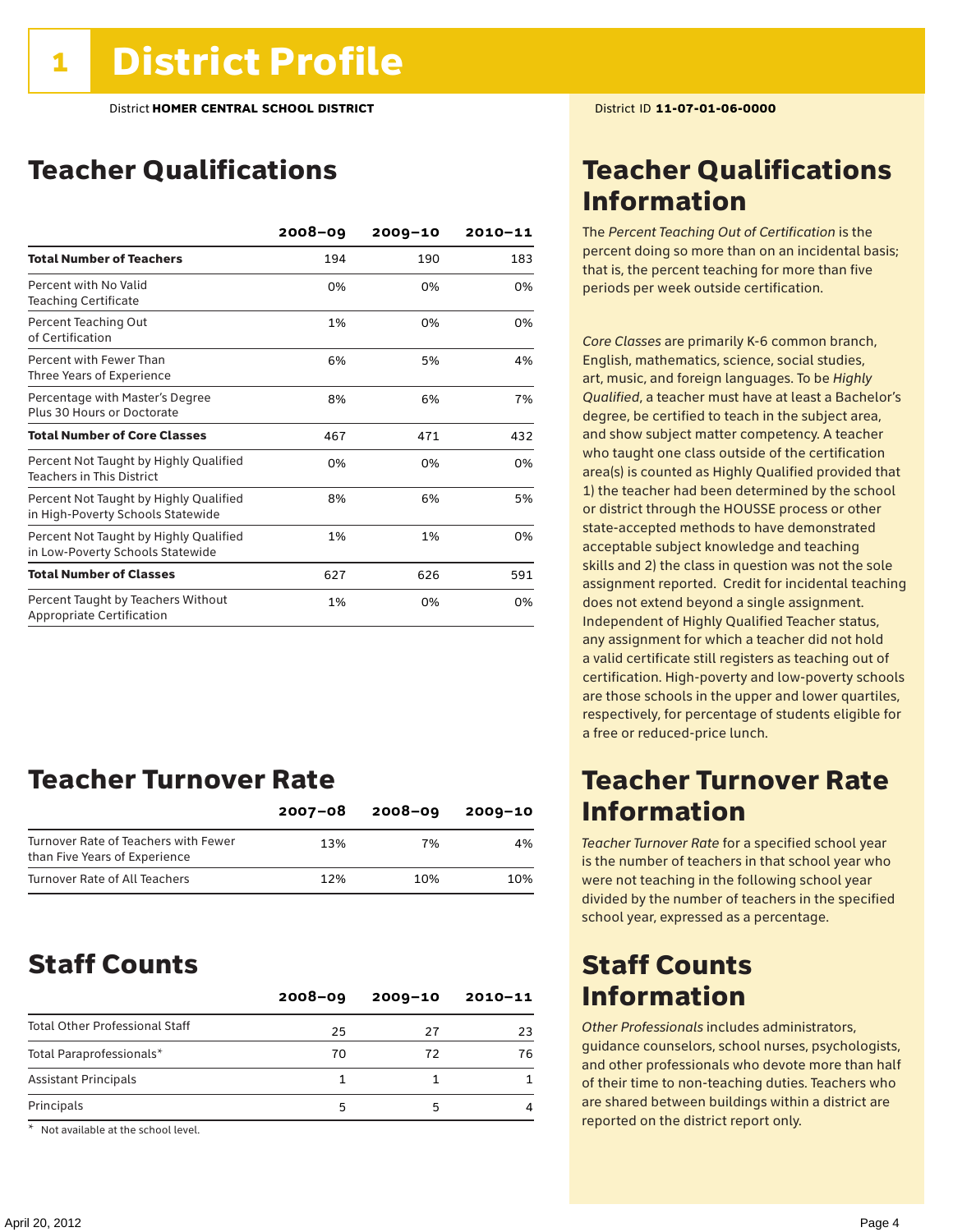# Understanding How Accountability Works in New York State

The federal No Child Left Behind (NCLB) Act requires that states develop and report on measures of student proficiency in 1) English language arts (ELA), in 2) mathematics, and on 3) a third indicator. In New York State in 2010–11, the third indicator is science at the elementary/middle level and graduation rate at the secondary level. Schools or districts that meet predefined goals on these measures are making Adequate Yearly Progress (AYP).





### 1 English Language Arts (ELA)

To make AYP in ELA, every accountability group must make AYP. For a group to make AYP, it must meet the participation *and* the performance criteria.

#### A Participation Criterion

At the elementary/middle level, 95 percent of Grades 3–8 students enrolled during the test administration period in each group with 40 or more students must be tested on the New York State Testing Program (NYSTP) in ELA or, if appropriate, the New York State English as a Second Language Achievement Test (NYSESLAT), or the New York State Alternate Assessment (NYSAA) in ELA. At the secondary level, 95 percent of seniors in 2010–11 in each accountability group with 40 or more students must have taken an English examination that meets the students' graduation requirement.

#### B Performance Criterion

At the elementary/middle level, the Performance Index (PI) of each group with 30 or more continuously enrolled tested students must equal or exceed its Effective Annual Measurable Objective (AMO) or the group must make Safe Harbor. (NYSESLAT is used only for participation.) At the secondary level, the PI of each group in the 2007 cohort with 30 or more members must equal or exceed its Effective AMO or the group must make Safe Harbor. To make Safe Harbor, the PI of the group must equal or exceed its Safe Harbor Target and the group must qualify for Safe Harbor using the third indicator, science or graduation rate.

### 2 Mathematics

The same criteria for making AYP in ELA apply to mathematics. At the elementary/middle level, the measures used to determine AYP are the NYSTP and the NYSAA in mathematics. At the secondary level, the measures are mathematics examinations that meet the students' graduation requirement.

### 3 Third Indicator

In addition to English language arts and mathematics, the school must also make AYP in a third area of achievement. This means meeting the criteria in science at the elementary/middle level and the criteria in graduation rate at the secondary level.

Elementary/Middle-Level Science: To make AYP, the All Students group must meet the participation criterion *and* the performance criterion.

#### A Participation Criterion

Eighty percent of students in Grades 4 and/or 8 enrolled during the test administration period in the All Students group, if it has 40 or more students, must be tested on an accountability measure. In Grade 4, the measures are the Grade 4 elementary-level science test and the Grade 4 NYSAA in science. In Grade 8 science, the measures are the Grade 8 middle-level science test, Regents science examinations, and the Grade 8 NYSAA in science.

#### B Performance Criterion

The PI of the All Students group, if it has 30 or more students, must equal or exceed the State Science Standard (100) or the Science Progress Target.

Qualifying for Safe Harbor in Elementary/Middle-Level ELA and Math: To qualify, the group must meet both the participation criterion and the performance criterion in science.

Secondary-Level Graduation Rate: For a school to make AYP in graduation rate, the percent of students in the 2006 graduation-rate total cohort in the All Students group earning a local or Regents diploma by August 31, 2010 must equal or exceed the Graduation-Rate Standard (80%) or the Graduation-Rate Progress Target.

Qualifying for Safe Harbor in Secondary-Level ELA and Math: To qualify, the percent of the 2006 graduation-rate total cohort earning a local or Regents diploma by August 31, 2010 must equal or exceed the Graduation-Rate Standard (80%) or the Graduation-Rate Progress Target for that group.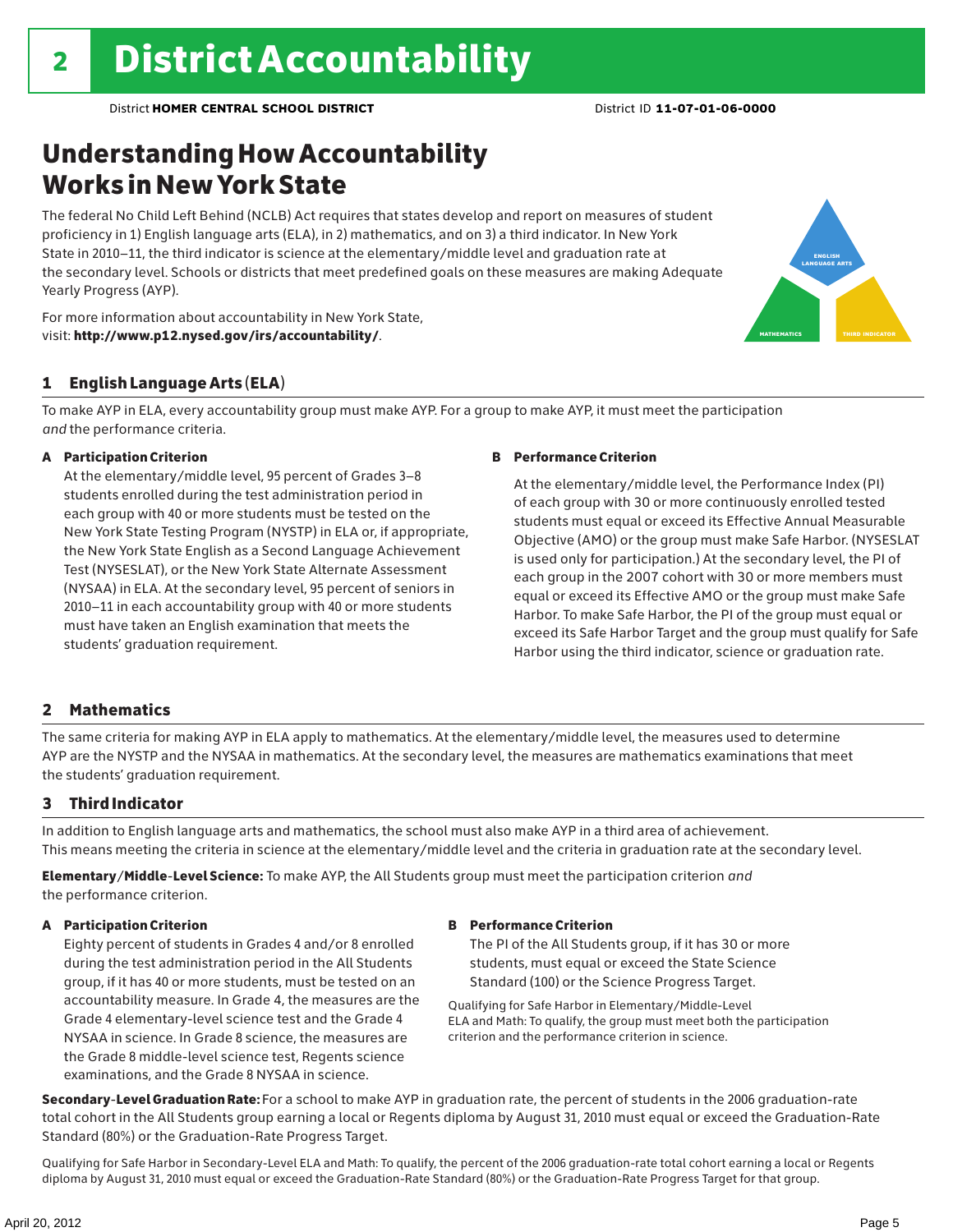# Useful Terms for Understanding Accountability

### 12th Graders

The count of 12th graders enrolled during the 2010–11 school year used to determine the Percentage Tested for the Participation part of the AYP determination for secondarylevel ELA and mathematics. These are the first numbers in the parentheses after the subgroup label on the secondary-level ELA and mathematics pages.

#### 2007 Cohort

The count of students in the 2007 accountability cohort used to determine the Performance Index for the Test Performance part of the AYP determination for secondary-level ELA and mathematics. These are the second numbers in the parentheses after the subgroup label on the secondary-level ELA and mathematics pages.

#### Accountability Cohort for English and Mathematics

The accountability cohort is used to determine if a school or district met the performance criterion in secondary-level ELA and mathematics. The 2007 school accountability cohort consists of all students who first entered Grade 9 anywhere in the 2007–08 school year, and all ungraded students with disabilities who reached their seventeenth birthday in the 2007–08 school year, who were enrolled on October 6, 2010 and did not transfer to a diploma granting program. Students who earned a high school equivalency diploma or were enrolled in an approved high school equivalency preparation program on June 30, 2011, are not included in the 2007 school accountability cohort. The 2007 district accountability cohort consists of all students in each school accountability cohort plus students who transferred within the district after BEDS day plus students who were placed outside the district by the Committee on Special Education or district administrators and who met the other requirements for cohort membership. Cohort is defined in Section 100.2 (p) (16) of the Commissioner's Regulations.

#### Adequate Yearly Progress (AYP)

Adequate Yearly Progress (AYP) indicates satisfactory progress by a district or a school toward the goal of proficiency for all students.

### Annual Measurable Objective (AMO)

The Annual Measurable Objective (AMO) is the Performance Index value that signifies that an accountability group is making satisfactory progress toward the goal that 100 percent of students will be proficient in the State's learning standards for English language arts and mathematics by 2013–14. The AMOs for each grade level will be increased as specified in CR100.2(p) (14) and will reach 200 in 2013–14. (See Effective AMO for further information.)

#### Continuous Enrollment

The count of continuously enrolled tested students used to determine the Performance Index for the Test Performance part of the AYP determination for elementary/middle-level ELA, mathematics, and science. These are the second numbers in the parentheses after the subgroup label on the elementary/ middle-level ELA, mathematics, and science pages.

#### Continuously Enrolled Students

At the elementary/middle level, continuously enrolled students are those enrolled in the school or district on BEDS day (usually the first Wednesday in October) of the school year until the test administration period. At the secondary level, all students who meet the criteria for inclusion in the accountability cohort are considered to be continuously enrolled.

### Effective Annual Measurable Objective (Effective AMO)

The Effective Annual Measurable Objective is the Performance Index (PI) value that each accountability group within a school or district is expected to achieve to make AYP. The Effective AMO is the lowest PI that an accountability group of a given size can achieve in a subject for the group's PI not to be considered significantly different from the AMO for that subject. If an accountability group's PI equals or exceeds the Effective AMO, it is considered to have made AYP. A more complete definition of Effective AMO and a table showing the PI values that each group size must equal or exceed to make AYP are available at www.p12.nysed.gov/irs.

#### Graduation Rate

The Graduation Rate on the Graduation Rate page is the percentage of the 2006 cohort that earned a local or Regents diploma by August 31, 2010.

#### Graduation-Rate Total Cohort

The Graduation-Rate Total Cohort, shown on the Graduation Rate page, is used to determine if a school or district made AYP in graduation rate. For the 2010–11 school year, this cohort is the 2006 graduation-rate total cohort. The 2006 total cohort consists of all students who first entered Grade 9 anywhere in the 2006–07 school year, and all ungraded students with disabilities who reached their seventeenth birthday in the 2006–07 school year, and who were enrolled in the school/ district for five months or longer or who were enrolled in the school/district for less than five months but were previously enrolled in the same school/district for five months or longer between the date they first entered Grade 9 and the date they last ended enrollment. A more detailed definition of graduation-rate cohort can be found in the *SIRS Manual* at www.p12.nysed.gov/irs.

For districts and schools with fewer than 30 graduation-rate total cohort members in the All Students group in 2010–11, data for 2009–10 and 2010–11 for accountability groups were combined to determine counts and graduation rates. Groups with fewer than 30 students in the graduation-rate total cohort are not required to meet the graduation-rate criterion.

#### Limited English Proficient

For all accountability measures, if the count of LEP students is equal to or greater than 30, former LEP students are also included in the performance calculations.

#### Non-Accountability Groups

Female, Male, and Migrant groups are not part of the AYP determination for any measure.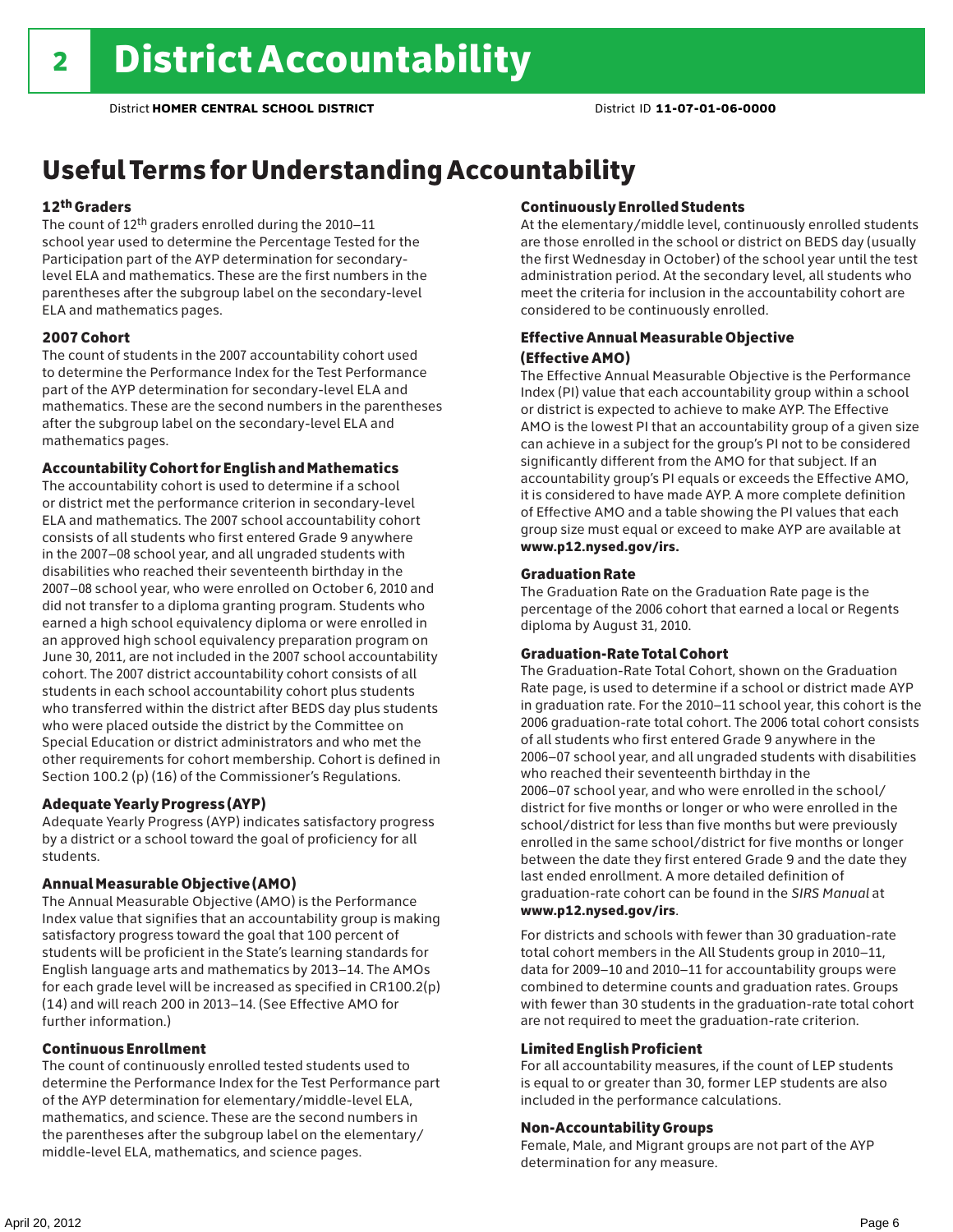# Useful Terms for Understanding Accountability (continued)

### Participation

Accountability groups with fewer than 40 students enrolled during the test administration period (for elementary/middlelevel ELA, math, and science) or fewer than 40 12th graders (for secondary-level ELA and mathematics) are not required to meet the participation criterion. If the Percentage Tested for an accountability group fell below 95 percent for ELA and math or 80 percent for science in 2010–11, the participation enrollment ("Total" or "12th Graders") shown in the tables is the sum of 2009–10 and 2010–11 participation enrollments and the "Percentage Tested" shown is the weighted average of the participation rates over those two years.

#### Performance Index (PI)

A Performance Index is a value from 0 to 200 that is assigned to an accountability group, indicating how that group performed on a required State test (or approved alternative) in English language arts, mathematics, or science. Student scores on the tests are converted to four performance levels, from Level 1 to Level 4. (See performance level definitions on the Overview summary page.) At the elementary/middle level, the PI is calculated using the following equation:

100 × [(Count of Continuously Enrolled Tested Students Performing at Levels 2, 3, and 4 + the Count at Levels 3 and 4) Count of All Continuously Enrolled Tested Students]

At the secondary level, the PI is calculated using the following equation:

100 × [(Count of Cohort Members Performing at Levels 2, 3, and 4 + the Count at Levels 3 and 4) Count of All Cohort Members]

A list of tests used to measure student performance for accountability is available at www.p12.nysed.gov/irs.

### Progress Targets

For accountability groups below the State Standard in science or graduation rate, the Progress Target is an alternate method for making AYP or qualifying for Safe Harbor in English language arts and mathematics based on improvement over the previous year's performance.

*Science:* The current year's Science Progress Target is calculated by adding one point to the previous year's Performance Index (PI). Example: The 2010–11 Science Progress Target is calculated by adding one point to the 2009–10 PI.

*Graduation Rate:* The Graduation-rate Progress Target is calculated by determining a 20% gap reduction between the rate of the previous year's graduation-rate cohort and the state standard. Example: The 2010–11 Graduation-Rate Progress Target = [(80 – percentage of the 2005 cohort earning a local or Regents diploma by August 31, 2009)  $\times$  0.20] + percentage of the 2005 cohort earning a local or Regents diploma by August 31, 2009.

Progress Targets are provided for groups whose PI (for science) or graduation rate (for graduation rate) is below the State Standard.

#### Safe Harbor Targets

Safe Harbor provides an alternate means to demonstrate AYP for accountability groups that do not achieve their EAMOs in English or mathematics. The 2010–11 safe harbor targets are calculated using the following equation: 2009–10 PI + (200 – the 2009–10 PI) × 0.10

Safe Harbor Targets are provided for groups whose PI is less than the EAMO.

### Safe Harbor Qualification (‡)

On the science page, if the group met both the participation and the performance criteria for science, the Safe Harbor Qualification column will show "Qualified." If the group did not meet one or more criteria, the column will show "Did not qualify." A "‡" symbol after the 2010–11 Safe Harbor Target on the elementary/middle- or secondary-level ELA or mathematics page indicates that the student group did not make AYP in science (elementary/middle level) or graduation rate (secondary level) and; therefore, the group did not qualify for Safe Harbor in ELA or mathematics.

#### State Standard

The criterion value that represents minimally satisfactory performance (for science) or a minimally satisfactory percentage of cohort members earning a local or Regents diploma (for graduation rate). In 2010–11, the State Science Standard is a Performance Index of 100; the State Graduation-Rate Standard is 80%. The Commissioner may raise the State Standard at his discretion in future years.

#### Students with Disabilities

For all measures, if the count of students with disabilities is equal to or greater than 30, former students with disabilities are also included in the performance calculations.

#### Test Performance

For districts and schools with fewer than 30 continuously enrolled tested students (for elementary/middle-level ELA, math, and science) or fewer than 30 students in the 2007 cohort (for secondary-level ELA and mathematics) in the All Students group in 2010–11, data for 2009–10 and 2010–11 for accountability groups were combined to determine counts and Performance Indices. For districts and schools with 30 or more continuously enrolled students/2007 cohort members in the All Students group in 2010–11, student groups with fewer than 30 members are not required to meet the performance criterion. This is indicated by a "—" in the Test Performance column in the table.

### Total

The count of students enrolled during the test administration period used to determine the Percentage Tested for the Participation part of the AYP determination for elementary/ middle-level ELA, mathematics, and science. These are the first numbers in the parentheses after the subgroup label on the elementary/middle-level ELA, mathematics, and science pages. For accountability calculations, students who were excused from testing for medical reasons in accordance with federal NCLB guidance are not included in the count.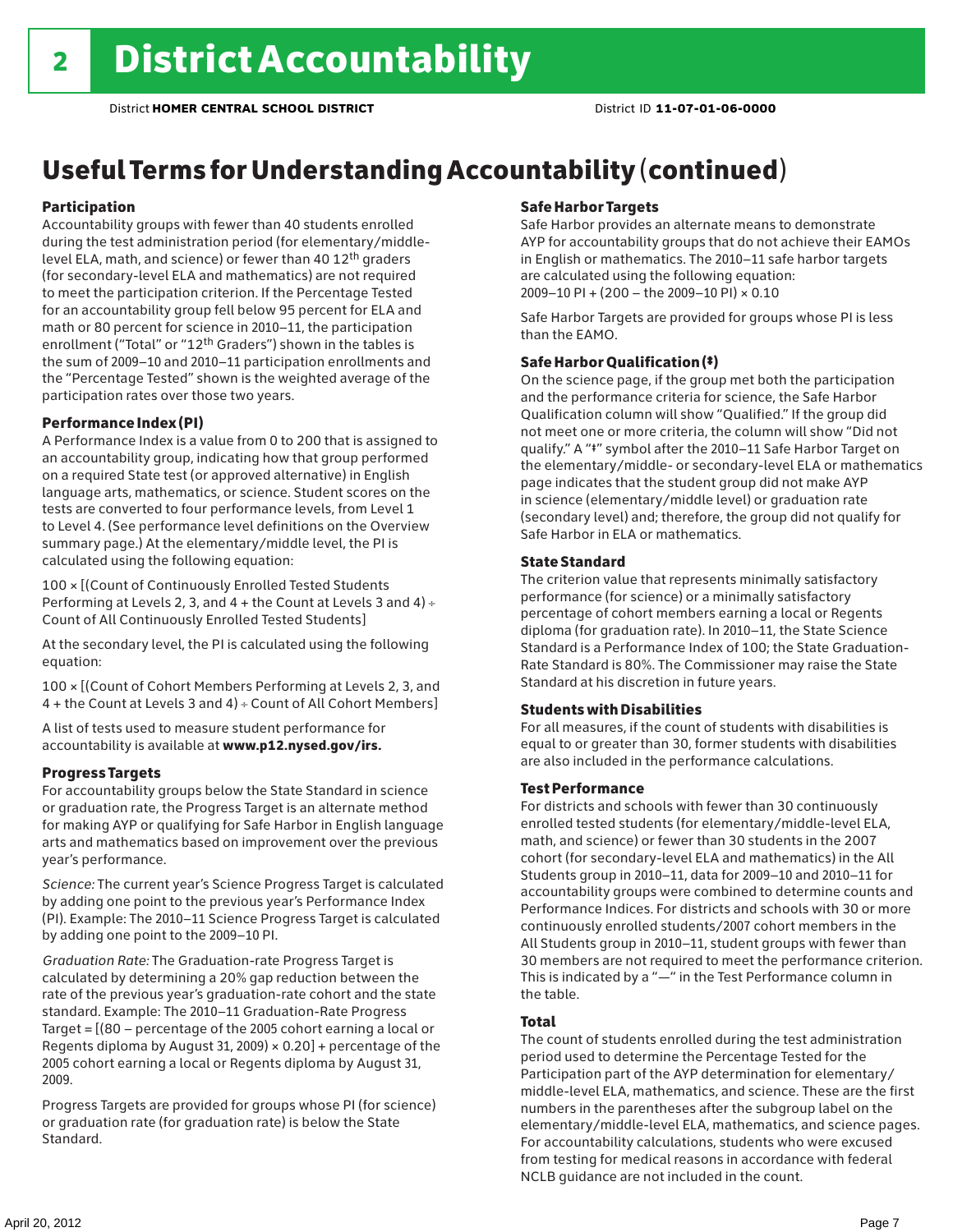# Understanding Your District Accountability Status

The list below defines the district status categories applied to each accountability measure under New York State's district accountability system, which is divided into a Federal Title I component and a State component. Accountability measures for districts are English language arts (ELA), mathematics, elementary/middle-level science, and graduation rate. A district may be assigned a different status for different accountability measures. The overall status of a district is the status assigned to the district for the accountability measure with the most advanced designation in the hierarchy. If the district receives Title I funds, it is the most advanced designation in the Title I hierarchy, unless the district is in good standing under Title I but identified as DRAP under the State hierarchy. A district that does not receive Title I funding in a school year does not have a federal status in that year; however, all districts receive a state status even if they do not receive Title I funding. Consequences for districts not in good standing can be found at: http://www.p12.nysed.gov/irs/accountability/.

| <b>Federal Title   Status</b><br>(Applies to all New York State districts receiving Title I funds)                                                                                                                                                                                                                                             | <b>New York State Status</b><br>(Applies to New York State districts)                                                                                                                                                                                                                                          |
|------------------------------------------------------------------------------------------------------------------------------------------------------------------------------------------------------------------------------------------------------------------------------------------------------------------------------------------------|----------------------------------------------------------------------------------------------------------------------------------------------------------------------------------------------------------------------------------------------------------------------------------------------------------------|
| <b>◆</b> District in Good Standing<br>or a District Requiring Academic Progress.                                                                                                                                                                                                                                                               | A district is considered to be in good standing if it has not been identified as a District in Need of Improvement                                                                                                                                                                                             |
| District in Need of Improvement (Year 1)<br>⌒<br>A district that has not made AYP for two consecutive years<br>on the same accountability measure is considered a District<br>in Need of Improvement (Year 1) for the following year, if it<br>continues to receive Title I funds.                                                             | District Requiring Academic Progress (Year 1)<br>A district that has not made AYP on the same accountability<br>measure for two consecutive years is considered a District Requiring<br>Academic Progress (Year 1) for the following year.                                                                     |
| District in Need of Improvement (Year 2)<br>A District in Need of Improvement (Year 1) that does not<br>make AYP on the accountability measure for which it was<br>identified is considered a District in Need of Improvement<br>(Year 2) for the following year, if it continues to receive<br>Title I funds.                                 | <b>District Requiring Academic Progress (Year 2)</b><br>A District Requiring Academic Progress (Year 1) that does not<br>make AYP on the accountability measure for which it was identified<br>is considered a District Requiring Academic Progress (Year 2) for<br>the following year.                        |
| District in Need of Improvement (Year 3)<br>A District in Need of Improvement (Year 2) that does not<br>make AYP on the accountability measure for which it was<br>identified is considered a District in Need of Improvement<br>(Year 3) for the following year, if it continues to receive<br>Title I funds.                                 | <b>District Requiring Academic Progress (Year 3)</b><br>A District Requiring Academic Progress (Year 2) that does not<br>make AYP on the accountability measure for which it was identified<br>is considered a District Requiring Academic Progress (Year 3) for<br>the following year.                        |
| District in Need of Improvement (Year 4)<br>A District in Need of Improvement (Year 3) that does not<br>make AYP on the accountability measure for which it was<br>identified is considered a District in Need of Improvement<br>(Year 4) for the following year, if it continues to receive<br>Title I funds.                                 | <b>District Requiring Academic Progress (Year 4)</b><br>A District Requiring Academic Progress (Year 3) that does not<br>make AYP on the accountability measure for which it was identified<br>is considered a District Requiring Academic Progress (Year 4) for<br>the following year.                        |
| ◆ District in Need of Improvement (Year 5 and above)<br>A District in Need of Improvement (Year 4 and above)<br>that does not make AYP on the accountability measure<br>for which it was identified is considered a District in Need<br>of Improvement (Year 5 and above) for the following year,<br>if it continues to receive Title I funds. | District Requiring Academic Progress (Year 5 and above)<br>A District Requiring Academic Progress (Year 4 and above) that<br>does not make AYP on the accountability measure for which it was<br>identified is considered a District Requiring Academic Progress<br>(Year 5 and above) for the following year. |

Pending - A district's status is "Pending" if the district requires special evaluation procedures and they have not yet been completed.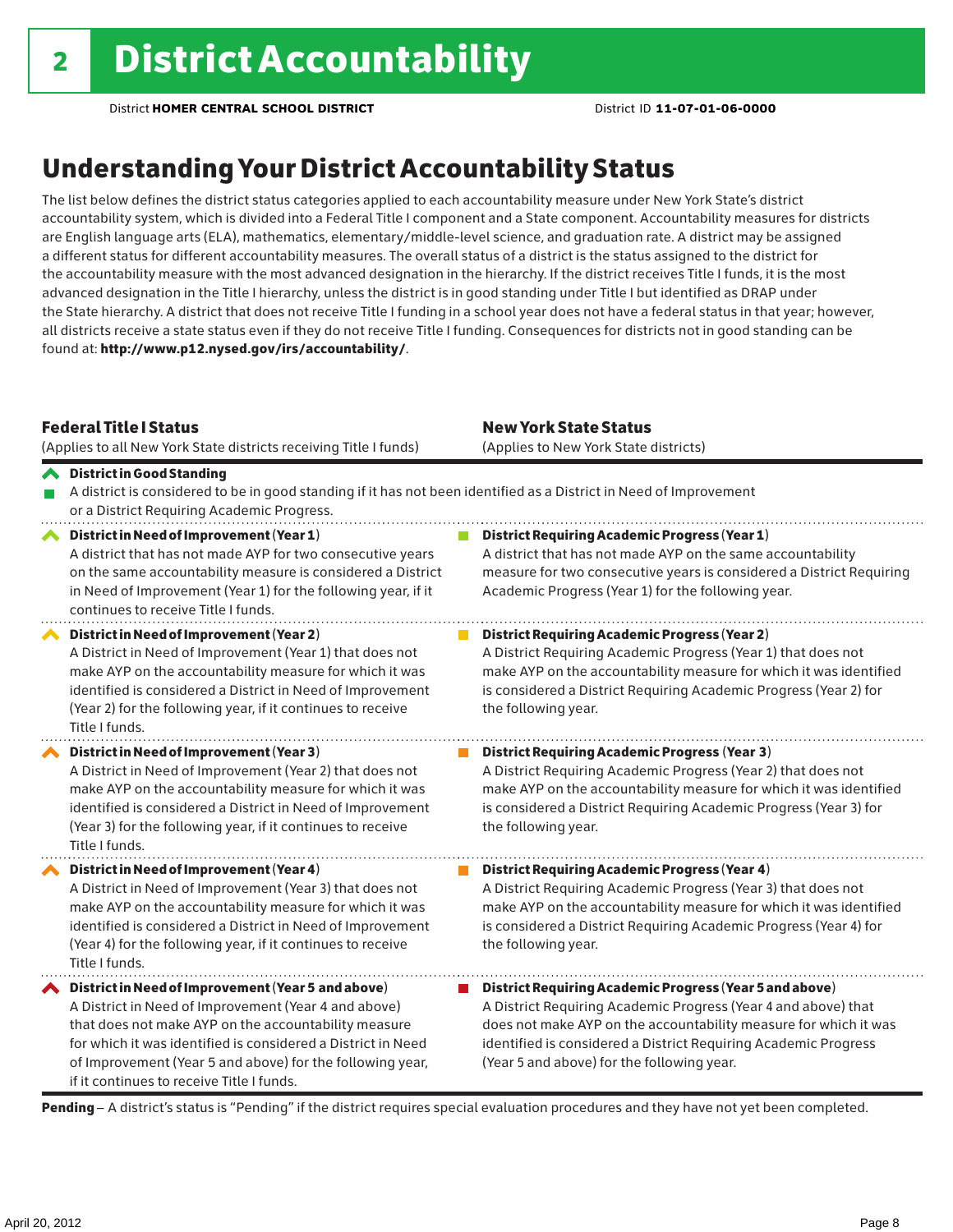# 2 District Accountability

District **HOMER CENTRAL SCHOOL DISTRICT** District ID **11-07-01-06-0000**

### Summary

| <b>Overall Accountability</b> | <b>Good Standing</b>                                      |               |             |                                       |  |  |  |
|-------------------------------|-----------------------------------------------------------|---------------|-------------|---------------------------------------|--|--|--|
| Status $(2011 - 12)$          | ELA                                                       | Good Standing | Science     | Good Standing                         |  |  |  |
|                               | Math                                                      | Good Standing |             | Graduation Rate <a> Good Standing</a> |  |  |  |
| <b>Title I Part A Funding</b> | <b>Years the District Received Title I Part A Funding</b> |               |             |                                       |  |  |  |
|                               | $2009 - 10$                                               |               | $2010 - 11$ | $2011 - 12$                           |  |  |  |
|                               | YES                                                       |               | YES         | <b>YES</b>                            |  |  |  |

### On which accountability measures did this district make Adequate Yearly Progress (AYP) and which groups made AYP on each measure?

|                                                     | <b>Elementary/Middle Level</b> |                     |               | <b>Secondary Level</b>   |               |                        |  |  |
|-----------------------------------------------------|--------------------------------|---------------------|---------------|--------------------------|---------------|------------------------|--|--|
|                                                     | English                        |                     |               | English                  |               |                        |  |  |
| <b>Student Groups</b>                               | Language Arts                  | Mathematics         | Science       | Language Arts            | Mathematics   | <b>Graduation Rate</b> |  |  |
| <b>All Students</b>                                 | V                              | V                   | V             |                          | V             | V                      |  |  |
| <b>Ethnicity</b>                                    |                                |                     |               |                          |               |                        |  |  |
| American Indian or Alaska Native                    |                                |                     |               |                          |               |                        |  |  |
| <b>Black or African American</b>                    |                                |                     |               |                          |               |                        |  |  |
| Hispanic or Latino                                  |                                |                     |               |                          |               |                        |  |  |
| Asian or Native<br>Hawaiian/Other Pacific Islander  |                                |                     |               |                          |               |                        |  |  |
| White                                               | v                              | v                   |               |                          |               |                        |  |  |
| Multiracial                                         |                                | -                   |               |                          |               |                        |  |  |
| <b>Other Groups</b>                                 |                                |                     |               |                          |               |                        |  |  |
| <b>Students with Disabilities</b>                   | X                              | X                   |               | $\mathbf{V}_{\text{SH}}$ | $V_{\rm SH}$  |                        |  |  |
| Limited English Proficient                          |                                |                     |               |                          |               |                        |  |  |
| <b>Economically Disadvantaged</b>                   | V                              | V                   |               | X                        | V             |                        |  |  |
| <b>Student groups making</b><br>AYP in each subject | $\mathsf{X}$ 3 of 4            | $\mathsf{X}$ 3 of 4 | $\vee$ 1 of 1 | $\mathsf{X}$ 3 of 4      | $\vee$ 4 of 4 | $\vee$ 1 of 1          |  |  |

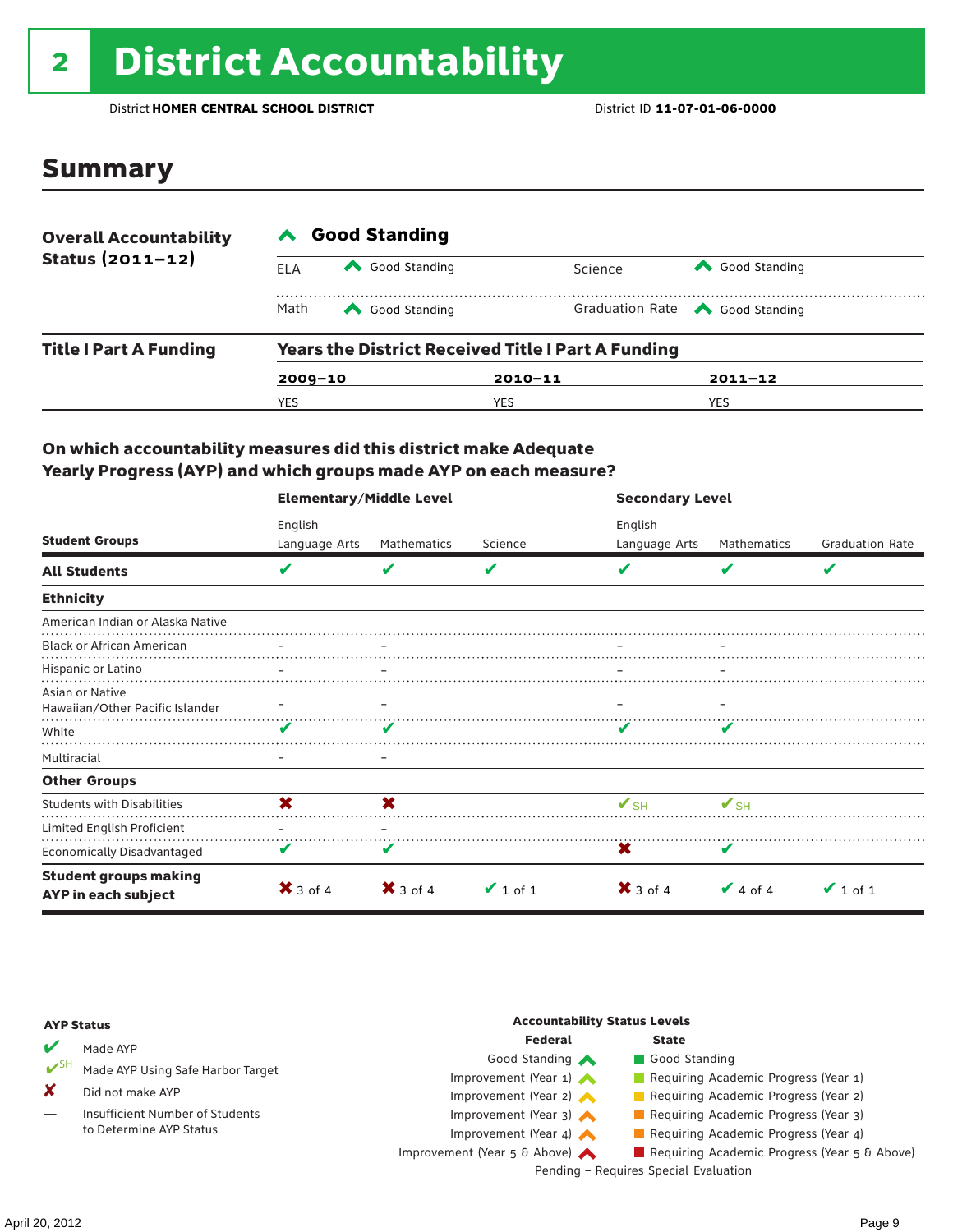# **Elementary/Middle-Level English Language Arts**

| <b>Accountability Status</b><br>for This Subject<br>$(2011 - 12)$ | ◢      | Good Standing                                                                                                                                                                                                                                                                                                                                                                                                                                                                                                 |
|-------------------------------------------------------------------|--------|---------------------------------------------------------------------------------------------------------------------------------------------------------------------------------------------------------------------------------------------------------------------------------------------------------------------------------------------------------------------------------------------------------------------------------------------------------------------------------------------------------------|
| <b>Accountability Measures</b>                                    | 3 of 4 | Student groups making AYP in English language arts                                                                                                                                                                                                                                                                                                                                                                                                                                                            |
|                                                                   | X      | Did not make AYP                                                                                                                                                                                                                                                                                                                                                                                                                                                                                              |
| <b>Prospective Status</b>                                         |        | A district that fails to make AYP in English language arts at the elementary/middle and secondary<br>levels for two consecutive years is placed in improvement status. If this district fails to make AYP at<br>both the elementary/middle and secondary levels in 2011-12, the district will be District In Need<br>of Improvement (Year 1) in 2012-13. If this district makes AYP at either the elementary/middle or<br>secondary level in 2011-12, the district will be in good standing in 2012-13. [202] |

### How did students in each accountability group perform on **elementary/middle-level English language arts accountability measures?**

|                                                            | <b>AYP</b>      | <b>Participation</b> |                          | <b>Test Performance</b>  |                          | <b>Performance Objectives</b> |                    |             |
|------------------------------------------------------------|-----------------|----------------------|--------------------------|--------------------------|--------------------------|-------------------------------|--------------------|-------------|
| <b>Student Group</b>                                       |                 | Met                  | Percentage               | Met                      | Performance              | Effective                     | Safe Harbor Target |             |
| (Total: Continuous Enrollment)                             | <b>Status</b>   | Criterion            | <b>Tested</b>            | Criterion                | Index                    | AMO                           | $2010 - 11$        | $2011 - 12$ |
| <b>Accountability Groups</b>                               |                 |                      |                          |                          |                          |                               |                    |             |
| <b>All Students</b> (1027:992)                             | V               | V                    | 100%                     | V                        | 151                      | 119                           |                    |             |
| <b>Ethnicity</b>                                           |                 |                      |                          |                          |                          |                               |                    |             |
| American Indian or Alaska Native<br>(0:0)                  |                 |                      |                          |                          |                          |                               |                    |             |
| <b>Black or African American</b><br>(13:11)                |                 |                      | $\overline{\phantom{m}}$ | $\overline{\phantom{0}}$ | $\overline{\phantom{0}}$ |                               |                    |             |
| Hispanic or Latino (4:3)                                   |                 |                      |                          |                          |                          |                               |                    |             |
| Asian or Native Hawaiian/Other Pacific<br>Islander (13:13) | $\qquad \qquad$ | —                    |                          | $\qquad \qquad -$        |                          | -                             |                    |             |
| White (996:964)                                            | $\checkmark$    | V                    | 100%                     | V                        | 150                      | 118                           |                    |             |
| Multiracial (1:1)                                          |                 |                      |                          | $\overline{\phantom{m}}$ |                          |                               |                    |             |
| <b>Other Groups</b>                                        |                 |                      |                          |                          |                          |                               |                    |             |
| <b>Students with Disabilities</b><br>(198:194)             | X               | ✔                    | 100%                     | X                        | 82                       | 114                           | 90                 | 94          |
| Limited English Proficient<br>(1:1)                        |                 |                      |                          | $\equiv$                 |                          |                               |                    |             |
| <b>Economically Disadvantaged</b><br>(327:319)             | V               | V                    | 100%                     | V                        | 129                      | 116                           |                    |             |
| <b>Final AYP Determination</b>                             | $X$ 3 of 4      |                      |                          |                          |                          |                               |                    |             |
| <b>Non-Accountability Groups</b>                           |                 |                      |                          |                          |                          |                               |                    |             |
| Female (482:464)                                           |                 |                      | 100%                     |                          | 160                      | 117                           |                    |             |
| Male (545:528)                                             |                 |                      | 100%                     |                          | 142                      | 117                           |                    |             |
| Migrant (0:0)                                              |                 |                      |                          |                          |                          |                               |                    |             |
|                                                            |                 |                      |                          |                          |                          |                               |                    |             |

used on this page.

note: See *Useful Terms for Understanding Accountability*  for explanations and definitions of terms and table labels

#### Symbols

- $M$  Made AYP
- ✔SH Made AYP Using Safe Harbor Target
- X Did not make AYP
- Fewer Than 40 Total/Fewer Than 30 Continuous Enrollment
- ‡ Did not qualify for Safe Harbor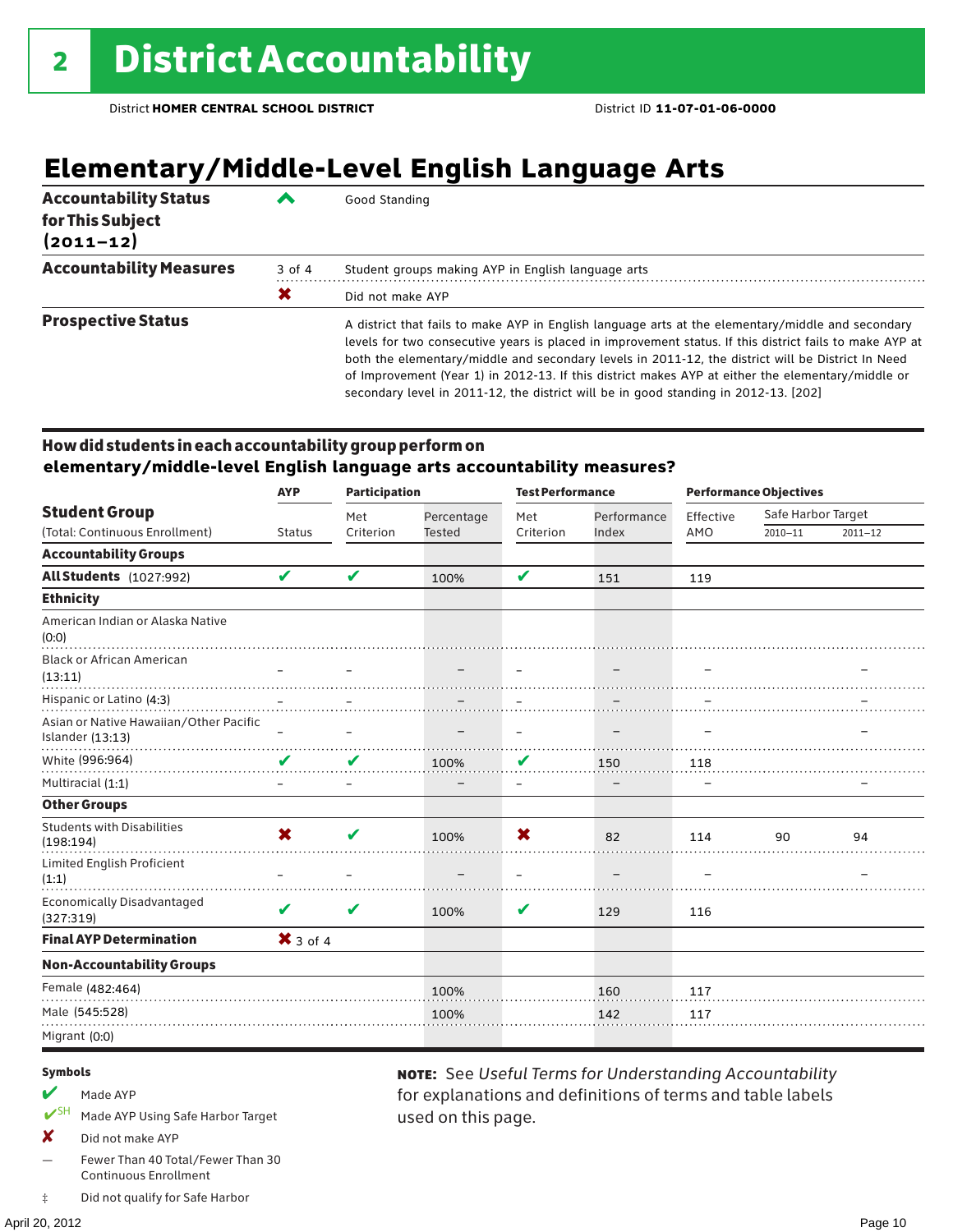# **Elementary/Middle-Level Mathematics**

| <b>Accountability Status</b><br>for This Subject<br>$(2011 - 12)$ | ▰      | Good Standing                                            |
|-------------------------------------------------------------------|--------|----------------------------------------------------------|
| <b>Accountability Measures</b>                                    | 3 of 4 | Student groups making AYP in mathematics                 |
|                                                                   | X      | Did not make AYP                                         |
| <b>Prospective Status</b>                                         |        | This district will be in good standing in 2012-13. [201] |

### How did students in each accountability group perform on **elementary/middle-level mathematics accountability measures?**

| <b>AYP</b>                 | <b>Participation</b> |               | <b>Test Performance</b>  |                          | <b>Performance Objectives</b> |                    |             |
|----------------------------|----------------------|---------------|--------------------------|--------------------------|-------------------------------|--------------------|-------------|
|                            | Met                  | Percentage    | Met                      | Performance              | Effective                     | Safe Harbor Target |             |
| <b>Status</b>              | Criterion            | <b>Tested</b> | Criterion                | Index                    | AMO                           | $2010 - 11$        | $2011 - 12$ |
|                            |                      |               |                          |                          |                               |                    |             |
| $\boldsymbol{\mathcal{U}}$ | V                    | 99%           | V                        | 161                      | 134                           |                    |             |
|                            |                      |               |                          |                          |                               |                    |             |
|                            |                      |               |                          |                          |                               |                    |             |
|                            |                      |               |                          |                          |                               |                    |             |
|                            |                      |               |                          |                          |                               |                    |             |
| $\equiv$                   |                      |               | $\qquad \qquad -$        | $\overline{\phantom{0}}$ |                               |                    |             |
| V                          | V                    | 99%           | V                        | 161                      | 133                           |                    |             |
| $\overline{\phantom{0}}$   | —                    |               | $\overline{\phantom{m}}$ |                          |                               |                    |             |
|                            |                      |               |                          |                          |                               |                    |             |
| X                          | V                    | 98%           | X                        | 103                      | 129                           | 111                | 113         |
|                            |                      |               |                          |                          |                               |                    |             |
| V                          | V                    | 99%           | V                        | 141                      | 131                           |                    |             |
|                            |                      |               |                          |                          |                               |                    |             |
|                            |                      |               |                          |                          |                               |                    |             |
|                            |                      | 99%           |                          | 167                      | 132                           |                    |             |
|                            |                      | 99%           |                          | 155                      | 132                           |                    |             |
|                            |                      |               |                          |                          |                               |                    |             |
|                            |                      | $X$ 3 of 4    |                          |                          |                               |                    |             |

used on this page.

note: See *Useful Terms for Understanding Accountability*  for explanations and definitions of terms and table labels

#### Symbols

- $M$  Made AYP
- ✔SH Made AYP Using Safe Harbor Target
- X Did not make AYP
- Fewer Than 40 Total/Fewer Than 30 Continuous Enrollment
- ‡ Did not qualify for Safe Harbor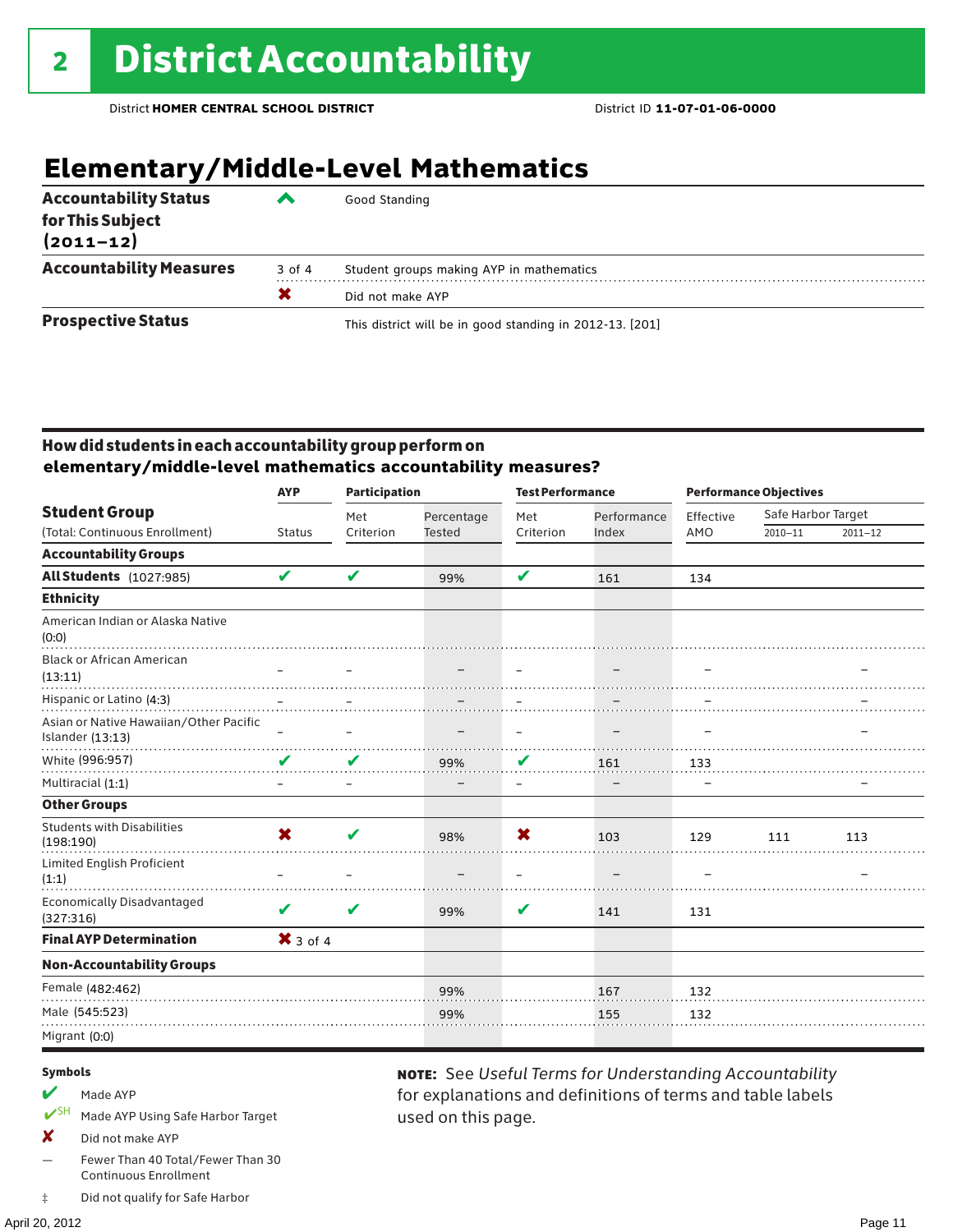# Elementary/Middle-Level Science

| <b>Accountability Status</b><br>for This Subject<br>(2011–12) | ▰      | Good Standing                                            |
|---------------------------------------------------------------|--------|----------------------------------------------------------|
| <b>Accountability Measures</b>                                | 1 of 1 | Student groups making AYP in science                     |
|                                                               | v      | Made AYP                                                 |
| <b>Prospective Status</b>                                     |        | This district will be in good standing in 2012-13. [201] |

### How did students in each accountability group perform on elementary/middle-level science accountability measures?

|                                                          | <b>AYP</b>    |                      | <b>Participation</b>       |               | <b>Test Performance</b>  |             | <b>Performance Objectives</b> |                 |             |
|----------------------------------------------------------|---------------|----------------------|----------------------------|---------------|--------------------------|-------------|-------------------------------|-----------------|-------------|
| <b>Student Group</b>                                     |               | Safe Harbor          | Met                        | Percentage    | Met                      | Performance | State                         | Progress Target |             |
| (Total: Continuous Enrollment)                           |               | Status Qualification | Criterion                  | <b>Tested</b> | Criterion                | Index       | Standard                      | $2010 - 11$     | $2011 - 12$ |
| <b>Accountability Groups</b>                             |               |                      |                            |               |                          |             |                               |                 |             |
| All Students (356:341)                                   | V             | Qualified            | $\boldsymbol{\mathcal{U}}$ | 98%           | V                        | 186         | 100                           |                 |             |
| <b>Ethnicity</b>                                         |               |                      |                            |               |                          |             |                               |                 |             |
| American Indian or Alaska Native<br>(0:0)                |               |                      |                            |               |                          |             |                               |                 |             |
| <b>Black or African American</b><br>(5:5)                |               |                      |                            |               |                          |             |                               |                 |             |
| Hispanic or Latino (2:2)                                 |               |                      |                            |               |                          |             |                               |                 |             |
| Asian or Native Hawaiian/Other Pacific<br>Islander (3:3) |               |                      |                            |               | $\overline{\phantom{m}}$ |             |                               |                 |             |
| White (346:331)                                          |               | Qualified            | V                          | 98%           | V                        | 185         | 100                           |                 |             |
| Multiracial (0:0)                                        |               |                      |                            |               |                          |             |                               |                 |             |
| <b>Other Groups</b>                                      |               |                      |                            |               |                          |             |                               |                 |             |
| <b>Students with Disabilities</b><br>(76:73)             |               | Oualified            | v                          | 96%           | V                        | 156         | 100                           |                 |             |
| Limited English Proficient<br>(0:0)                      |               |                      |                            |               |                          |             |                               |                 |             |
| <b>Economically Disadvantaged</b><br>(128:121)           |               | Qualified            | V                          | 97%           | V                        | 179         | 100                           |                 |             |
| <b>Final AYP Determination</b>                           | $\vee$ 1 of 1 |                      |                            |               |                          |             |                               |                 |             |
| <b>Non-Accountability Groups</b>                         |               |                      |                            |               |                          |             |                               |                 |             |
| Female (170:163)                                         |               |                      |                            | 98%           |                          | 183         | 100                           |                 |             |
| Male (186:178)                                           |               |                      |                            | 98%           |                          | 188         | 100                           |                 |             |
| Migrant (0:0)                                            |               |                      |                            |               |                          |             |                               |                 |             |

#### Symbols

- $M$  Made AYP
- ✘ Did not make AYP
- Fewer Than 40 Total/Fewer Than 30 Continuous Enrollment

April 20, 2012 Page 12

note: See *Useful Terms for Understanding Accountability*  for explanations and definitions of terms and table labels used on this page.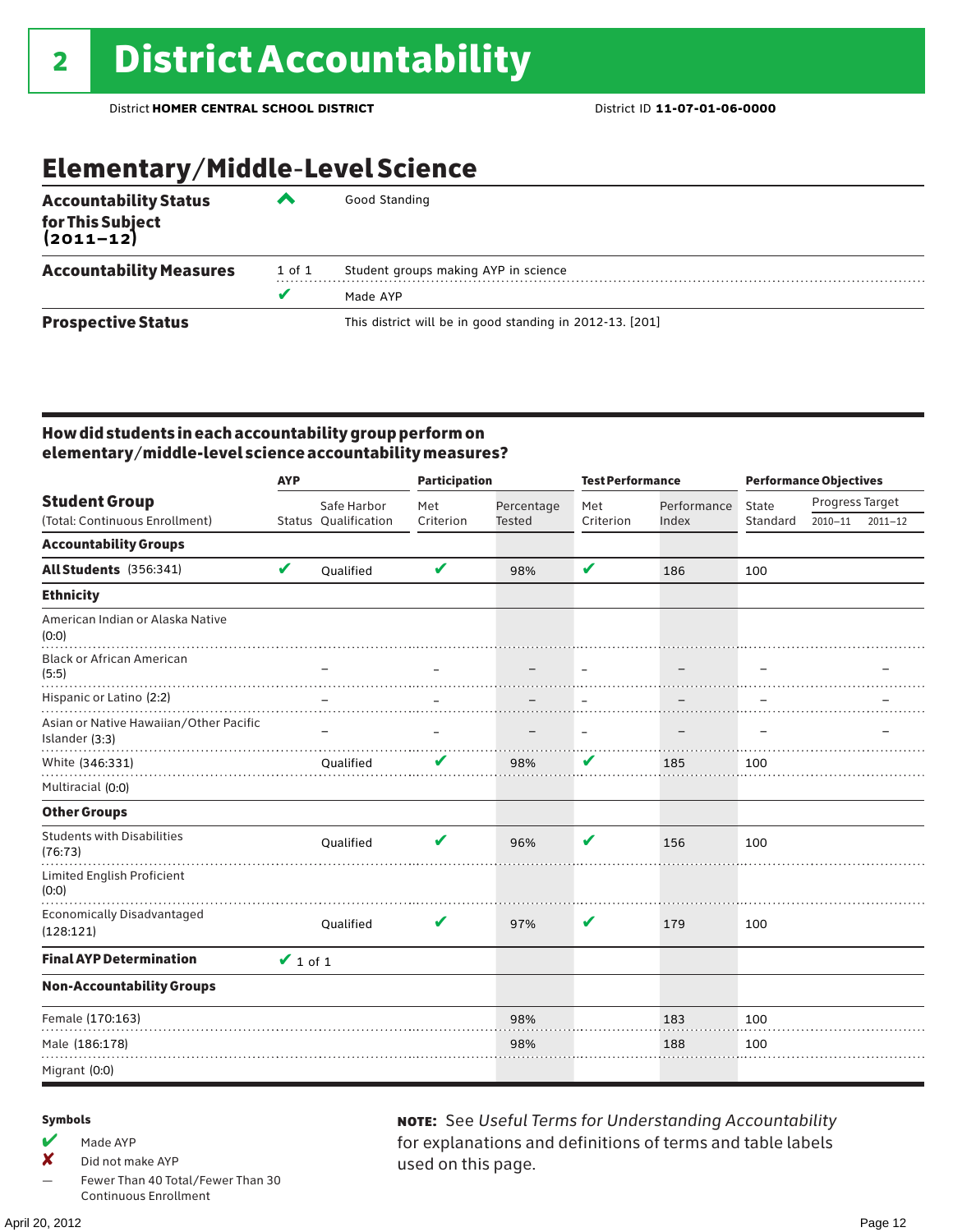# **Secondary-Level English Language Arts**

| <b>Accountability Status</b><br>for This Subject<br>$(2011 - 12)$ | ▞      | Good Standing                                                                                                                                                                                                                                                                                                                                                                                                                                                                                                 |
|-------------------------------------------------------------------|--------|---------------------------------------------------------------------------------------------------------------------------------------------------------------------------------------------------------------------------------------------------------------------------------------------------------------------------------------------------------------------------------------------------------------------------------------------------------------------------------------------------------------|
| <b>Accountability Measures</b>                                    | 3 of 4 | Student groups making AYP in English language arts                                                                                                                                                                                                                                                                                                                                                                                                                                                            |
|                                                                   | X      | Did not make AYP                                                                                                                                                                                                                                                                                                                                                                                                                                                                                              |
| <b>Prospective Status</b>                                         |        | A district that fails to make AYP in English language arts at the elementary/middle and secondary<br>levels for two consecutive years is placed in improvement status. If this district fails to make AYP at<br>both the elementary/middle and secondary levels in 2011-12, the district will be District In Need<br>of Improvement (Year 1) in 2012-13. If this district makes AYP at either the elementary/middle or<br>secondary level in 2011-12, the district will be in good standing in 2012-13. [202] |

### How did students in each accountability group perform on **secondary-level English language arts accountability measures?**

|                                                          | <b>AYP</b>               | <b>Participation</b> |                   | <b>Test Performance</b>  |                   | <b>Performance Objectives</b> |                    |             |
|----------------------------------------------------------|--------------------------|----------------------|-------------------|--------------------------|-------------------|-------------------------------|--------------------|-------------|
| <b>Student Group</b>                                     |                          | Met                  | Percentage        | Met                      | Performance       | Effective                     | Safe Harbor Target |             |
| (12th Graders: 2007 Cohort)                              | <b>Status</b>            | Criterion            | <b>Tested</b>     | Criterion                | Index             | AMO                           | $2010 - 11$        | $2011 - 12$ |
| <b>Accountability Groups</b>                             |                          |                      |                   |                          |                   |                               |                    |             |
| All Students (177:174)                                   | V                        | V                    | 99%               | V                        | 184               | 175                           |                    |             |
| <b>Ethnicity</b>                                         |                          |                      |                   |                          |                   |                               |                    |             |
| American Indian or Alaska Native<br>(0:0)                |                          |                      |                   |                          |                   |                               |                    |             |
| <b>Black or African American</b><br>(4:3)                |                          |                      |                   | $\overline{\phantom{0}}$ | -                 |                               |                    |             |
| Hispanic or Latino (3:3)                                 |                          |                      |                   |                          |                   |                               |                    |             |
| Asian or Native Hawaiian/Other Pacific<br>Islander (2:2) |                          |                      |                   | $\overline{\phantom{m}}$ | $\qquad \qquad -$ |                               |                    |             |
| White (168:166)                                          | ✔                        | V                    | 99%               | V                        | 183               | 175                           |                    |             |
| Multiracial (0:0)                                        |                          |                      |                   |                          |                   |                               |                    |             |
| <b>Other Groups</b>                                      |                          |                      |                   |                          |                   |                               |                    |             |
| <b>Students with Disabilities</b><br>(27:33)             | $\mathbf{V}_{\text{SH}}$ |                      |                   | $\mathbf{V}_{\text{SH}}$ | 130               | 166                           | 126                | 137         |
| Limited English Proficient<br>(0:0)                      |                          |                      |                   |                          |                   |                               |                    |             |
| <b>Economically Disadvantaged</b><br>(33:37)             | X                        |                      | $\qquad \qquad -$ | ×                        | 159               | 167                           | 160                | 163         |
| <b>Final AYP Determination</b>                           | $X$ 3 of 4               |                      |                   |                          |                   |                               |                    |             |
| <b>Non-Accountability Groups</b>                         |                          |                      |                   |                          |                   |                               |                    |             |
| Female (80:83)                                           |                          |                      | 100%              |                          | 178               | 172                           |                    |             |
| Male (97:91)                                             |                          |                      | 99%               |                          | 189               | 173                           |                    |             |
| Migrant (0:0)                                            |                          |                      |                   |                          |                   |                               |                    |             |

used on this page.

note: See *Useful Terms for Understanding Accountability*  for explanations and definitions of terms and table labels

#### Symbols

- Made AYP<br>  $V$ <sup>SH</sup> Made AVP
- Made AYP Using Safe Harbor Target
- X Did not make AYP
- Fewer Than 40 12<sup>th</sup> Graders/Fewer Than 30 Cohort
- ‡ Did not qualify for Safe Harbor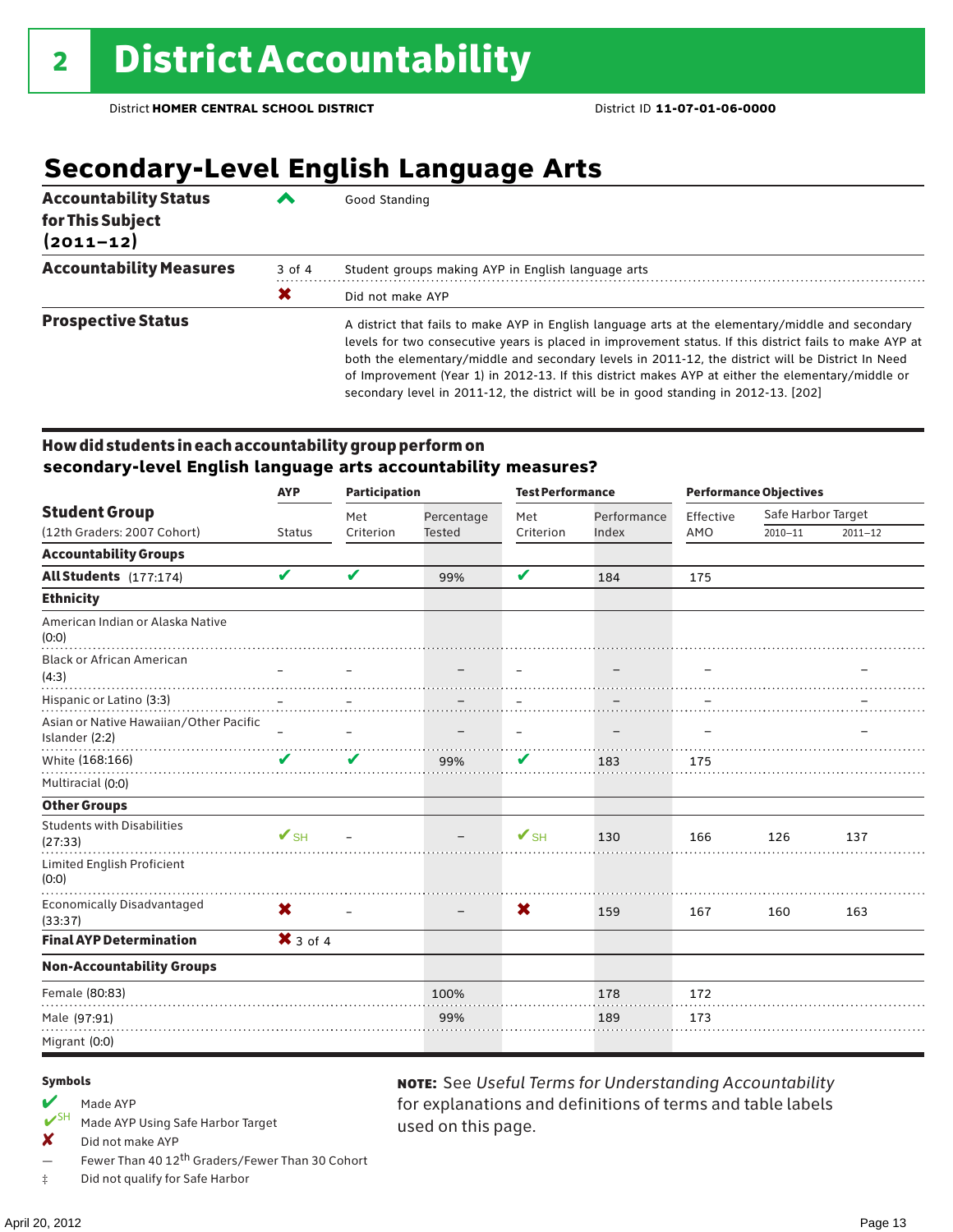# **Secondary-Level Mathematics**

| <b>Accountability Status</b><br>for This Subject<br>$(2011 - 12)$ |        | Good Standing                                            |
|-------------------------------------------------------------------|--------|----------------------------------------------------------|
| <b>Accountability Measures</b>                                    | 4 of 4 | Student groups making AYP in mathematics                 |
|                                                                   | v      | Made AYP                                                 |
| <b>Prospective Status</b>                                         |        | This district will be in good standing in 2012-13. [201] |

### How did students in each accountability group perform on **secondary-level mathematics accountability measures?**

| <b>AYP</b>                                               |                            | <b>Participation</b>     |               | <b>Test Performance</b>  |                          | <b>Performance Objectives</b> |                    |             |
|----------------------------------------------------------|----------------------------|--------------------------|---------------|--------------------------|--------------------------|-------------------------------|--------------------|-------------|
| <b>Student Group</b>                                     |                            | Met                      | Percentage    | Met                      | Performance              | Effective                     | Safe Harbor Target |             |
| (12th Graders: 2007 Cohort)                              | <b>Status</b>              | Criterion                | <b>Tested</b> | Criterion                | Index                    | AMO                           | $2010 - 11$        | $2011 - 12$ |
| <b>Accountability Groups</b>                             |                            |                          |               |                          |                          |                               |                    |             |
| All Students (177:174)                                   | $\boldsymbol{\mathcal{U}}$ | V                        | 99%           | V                        | 187                      | 172                           |                    |             |
| <b>Ethnicity</b>                                         |                            |                          |               |                          |                          |                               |                    |             |
| American Indian or Alaska Native<br>(0:0)                |                            |                          |               |                          |                          |                               |                    |             |
| <b>Black or African American</b><br>(4:3)                |                            |                          |               | $\overline{\phantom{0}}$ |                          |                               |                    |             |
| Hispanic or Latino (3:3)                                 |                            |                          |               |                          |                          |                               |                    |             |
| Asian or Native Hawaiian/Other Pacific<br>Islander (2:2) |                            | $\overline{\phantom{0}}$ |               | $\overline{\phantom{m}}$ | $\overline{\phantom{0}}$ |                               |                    |             |
| White (168:166)                                          | ✔                          | ✔                        | 99%           | V                        | 187                      | 172                           |                    |             |
| Multiracial (0:0)                                        |                            |                          |               |                          |                          |                               |                    |             |
| <b>Other Groups</b>                                      |                            |                          |               |                          |                          |                               |                    |             |
| <b>Students with Disabilities</b><br>(27:33)             | $V_{\rm SH}$               |                          |               | $V_{\text{SH}}$          | 142                      | 163                           | 140                | 148         |
| Limited English Proficient<br>(0:0)                      |                            |                          |               |                          |                          |                               |                    |             |
| Economically Disadvantaged<br>(33:37)                    | V                          |                          |               | V                        | 170                      | 164                           |                    |             |
| <b>Final AYP Determination</b>                           | $\vee$ 4 of 4              |                          |               |                          |                          |                               |                    |             |
| <b>Non-Accountability Groups</b>                         |                            |                          |               |                          |                          |                               |                    |             |
| Female (80:83)                                           |                            |                          | 100%          |                          | 183                      | 169                           |                    |             |
| Male (97:91)                                             |                            |                          | 98%           |                          | 191                      | 170                           |                    |             |
| Migrant (0:0)                                            |                            |                          |               |                          |                          |                               |                    |             |

used on this page.

note: See *Useful Terms for Understanding Accountability*  for explanations and definitions of terms and table labels

#### Symbols

- $\boldsymbol{V}$ <sup>SH</sup> Made AYP
- Made AYP Using Safe Harbor Target
- ✘ Did not make AYP
- Fewer Than 40 12th Graders/Fewer Than 30 Cohort
- ‡ Did not qualify for Safe Harbor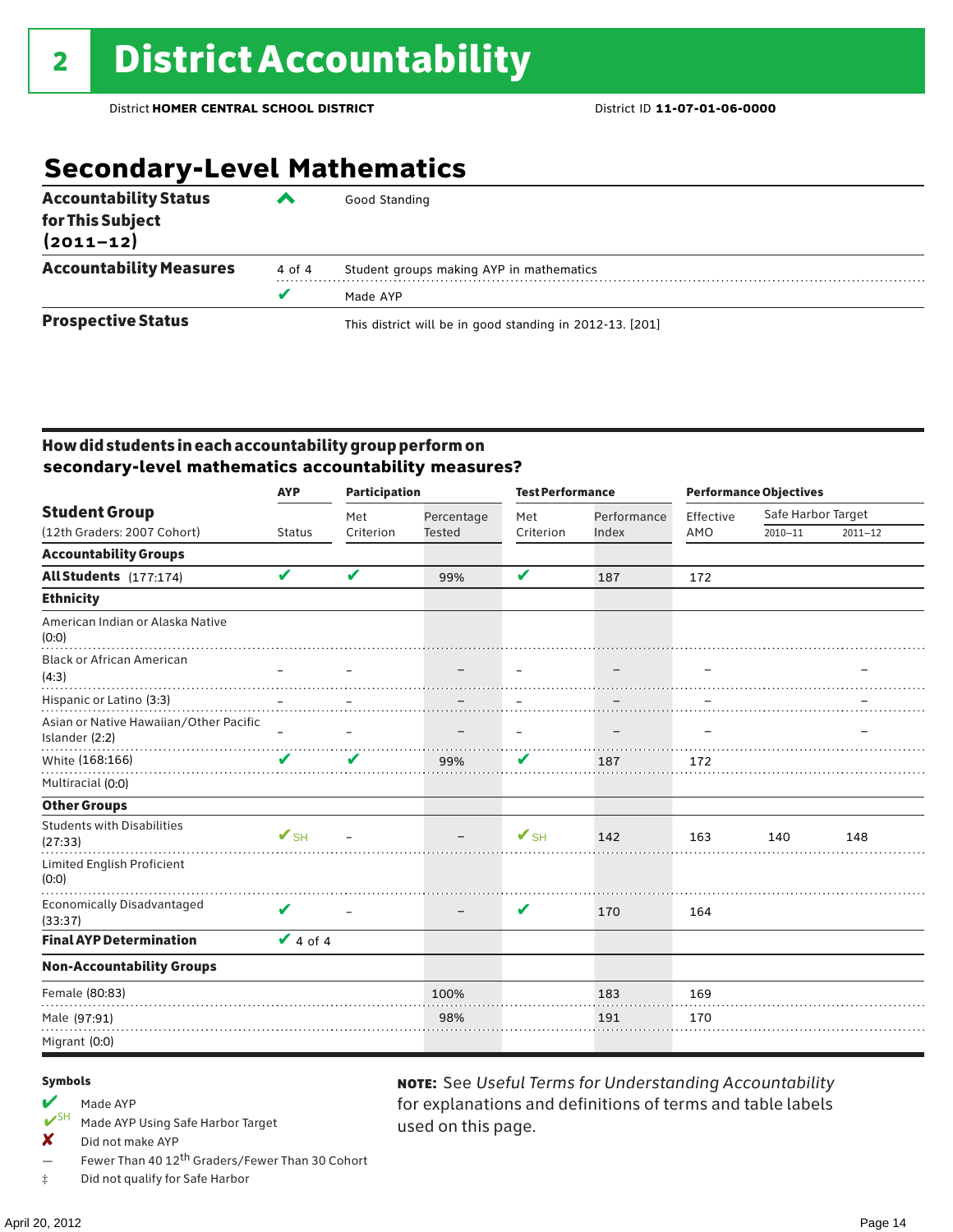### Graduation Rate

| Accountability Status for This $\triangle$<br>Indicator $(2011 - 12)$ |  | Good Standing                                            |
|-----------------------------------------------------------------------|--|----------------------------------------------------------|
| <b>Accountability Measures</b><br>1 of 1                              |  | Student groups making AYP in graduation rate             |
|                                                                       |  | Made AYP                                                 |
| <b>Prospective Status</b>                                             |  | This district will be in good standing in 2012-13. [201] |

### How did students in each accountability group perform on graduation rate accountability measures?

|                                                     | <b>Graduation</b> |           |            | <b>Objectives</b> |                 |  |
|-----------------------------------------------------|-------------------|-----------|------------|-------------------|-----------------|--|
| <b>Student Group</b>                                |                   | Met       | Graduation | State             | Progress Target |  |
| (2006 Graduation-Rate Total Cohort)                 | AYP               | Criterion | Rate       | Standard          | $2010 - 11$     |  |
| <b>Accountability Groups</b>                        |                   |           |            |                   |                 |  |
| All Students (190)                                  | V                 | V         | 81%        | 80%               |                 |  |
| <b>Ethnicity</b>                                    |                   |           |            |                   |                 |  |
| American Indian or Alaska Native (0)                |                   |           |            |                   |                 |  |
| Black or African American (1)                       |                   |           |            |                   |                 |  |
| Hispanic or Latino (4)                              |                   |           |            |                   |                 |  |
| Asian or Native Hawaiian/Other Pacific Islander (O) |                   |           |            |                   |                 |  |
| White (185)                                         |                   | ✔         | 81%        | 80%               |                 |  |
| Multiracial (0)                                     |                   |           |            |                   |                 |  |
| <b>Other Groups</b>                                 |                   |           |            |                   |                 |  |
| Students with Disabilities (37)                     |                   | v         | 59%        | 80%               | 16%             |  |
| Limited English Proficient (0)                      |                   |           |            |                   |                 |  |
| Economically Disadvantaged (36)                     |                   | V         | 67%        | 80%               | 63%             |  |
| <b>Final AYP Determination</b>                      | $\vee$ 1 of 1     |           |            |                   |                 |  |
| <b>Non-Accountability Groups</b>                    |                   |           |            |                   |                 |  |
| Female (98)                                         |                   |           | 84%        | 80%               |                 |  |
| Male (92)                                           |                   |           | 77%        | 80%               |                 |  |
| Migrant (0)                                         |                   |           |            |                   |                 |  |

#### Symbols

- $M$  Made AYP
- ✘ Did not make AYP

note: See *Useful Terms for Understanding Accountability*  for explanations and definitions of terms and table labels used on this page.

— Fewer than 30 Graduation-Rate Total Cohort

### **Aspirational Goal**

The Board of Regents has set an aspirational goal that 95% of students in each public school and school district will graduate within five years of first entry into grade 9. The graduation rate for the 2006 total cohort through June 2011 (after 5 years) for this district is 82% and, therefore, this district *did not* meet this goal. The aspirational goal does not impact accountability.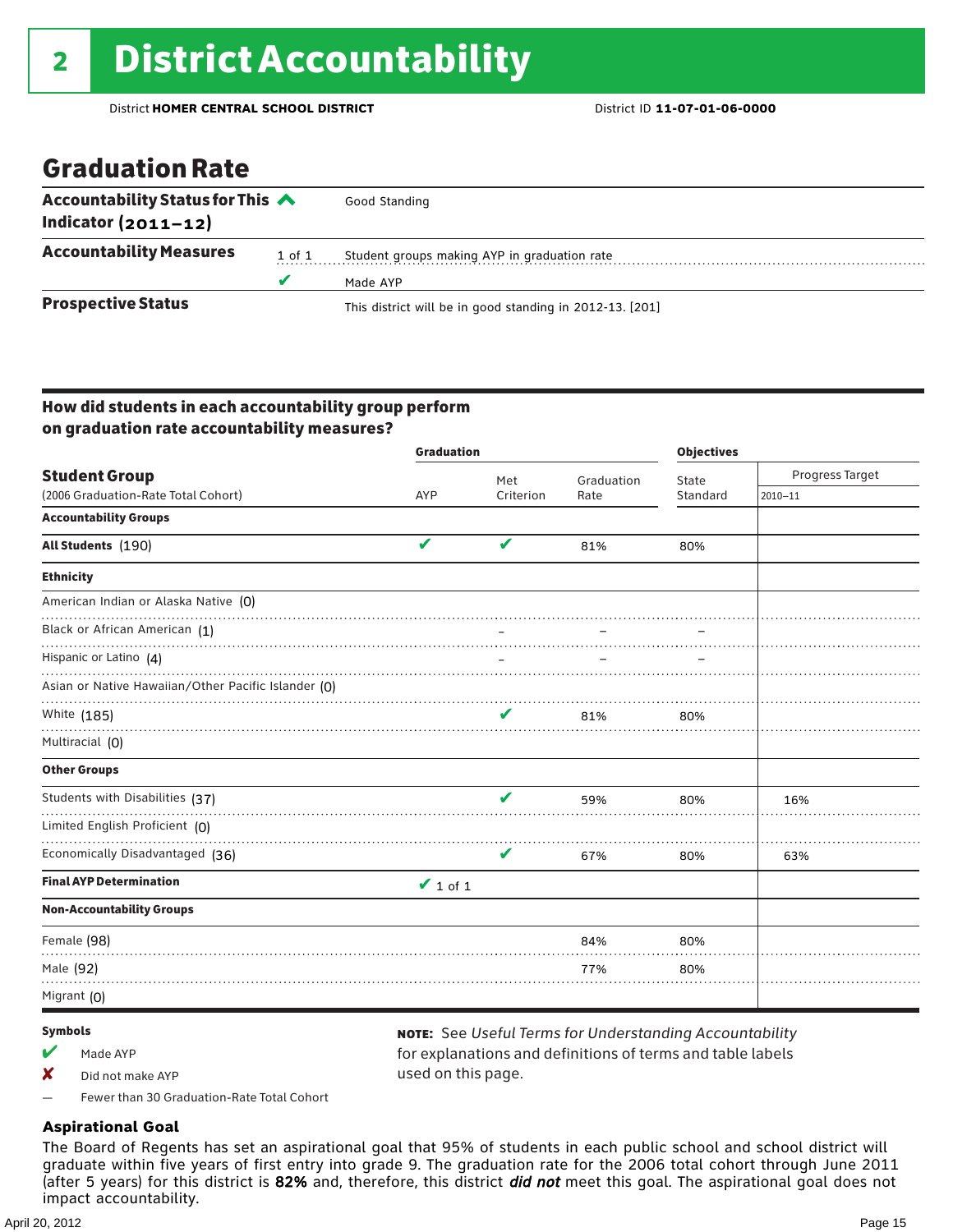### 2011–12 Accountability Status of Schools in Your District

This section lists all schools in your district by 2011–12 accountability status.

| <b>In Good Standing</b>           |
|-----------------------------------|
| 3 schools identified 60% of total |
| HARTNETT ELEMENTARY SCHOOL        |
| HOMER ELEMENTARY SCHOOL           |
| HOMER SENIOR HIGH SCHOOL          |
| <b>Improvement (year 1) Basic</b> |
| 2 schools identified 40% of total |
| HOMER INTERMEDIATE SCHOOL         |
| HOMER JUNIOR HIGH SCHOOL          |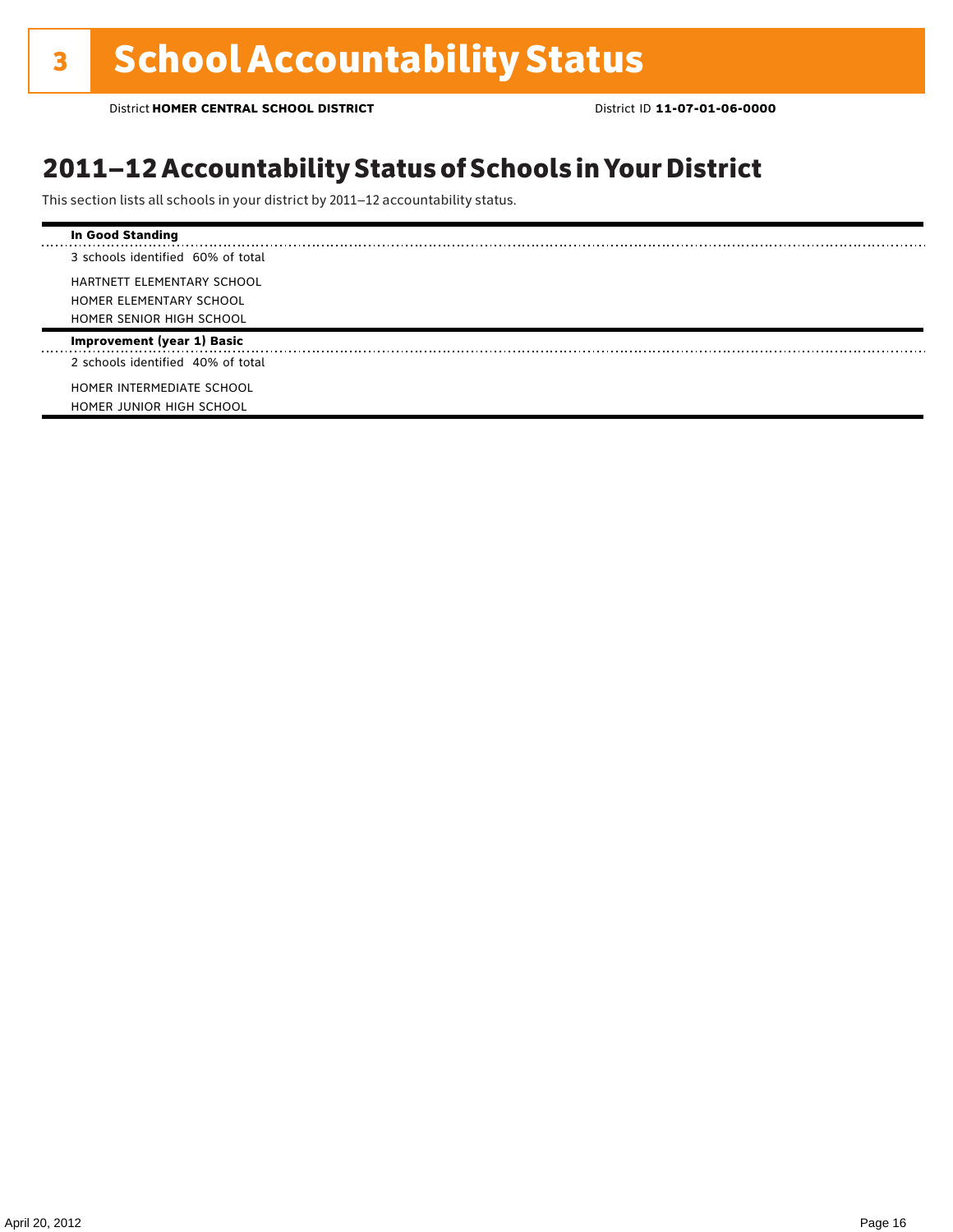### Summary of 2010–11 **District Performance**

Performance on the State assessments in English language arts, mathematics, and science at the elementary and middle levels is reported in terms of mean scores and the percentage of tested students scoring at or above Level 2, Level 3, and Level 4. Performance on the State assessments in ELA and mathematics at the secondary level is reported in terms of the percentage of students in a cohort scoring at these levels.

|                              |     | Percentage of students that<br>scored at or above Level 3 | Total<br>Tested      |      |
|------------------------------|-----|-----------------------------------------------------------|----------------------|------|
| <b>English Language Arts</b> | 0%  |                                                           | 50%                  | 100% |
| Grade 3                      | 58% |                                                           |                      | 144  |
| Grade 4                      | 56% |                                                           |                      | 168  |
| Grade 5                      | 64% |                                                           |                      | 160  |
| Grade 6                      | 59% |                                                           |                      | 171  |
| Grade 7                      | 48% |                                                           |                      | 191  |
| Grade 8                      | 61% |                                                           |                      | 188  |
| <b>Mathematics</b>           |     |                                                           |                      |      |
| Grade 3                      | 56% |                                                           |                      | 145  |
| Grade 4                      | 55% |                                                           |                      | 168  |
| Grade 5                      | 70% |                                                           |                      | 160  |
| Grade 6                      | 74% |                                                           |                      | 170  |
| Grade 7                      | 69% |                                                           |                      | 191  |
| Grade 8                      | 72% |                                                           |                      | 181  |
| <b>Science</b>               |     |                                                           |                      |      |
| Grade 4                      | 88% |                                                           |                      | 164  |
| Grade 8                      | 85% |                                                           |                      | 184  |
|                              |     | Percentage of students that<br>scored at or above Level 3 | 2007 Total<br>Cohort |      |
| <b>Secondary Level</b>       | 0%  |                                                           | 50%                  | 100% |

English 82% 188 Mathematics 87% 87% 188

### About the Performance Level Descriptors

### English Language Arts

#### Level 1: Below Standard

Student performance does not demonstrate an understanding of the English language arts knowledge and skills expected at this grade level.

#### Level 2: Meets Basic Standard

Student performance demonstrates a partial understanding of the English language arts knowledge and skills expected at this grade level.

#### Level 3: Meets Proficiency Standard

Student performance demonstrates an understanding of the English language arts knowledge and skills expected at this grade level.

#### Level 4: Exceeds Proficiency Standard

Student performance demonstrates a thorough understanding of the English language arts knowledge and skills expected at this grade level.

#### Mathematics

#### Level 1: Below Standard

Student performance does not demonstrate an understanding of the mathematics content expected at this grade level.

#### Level 2: Meets Basic Standard

Student performance demonstrates a partial understanding of the mathematics content expected at this grade level.

#### Level 3: Meets Proficiency Standard

Student performance demonstrates an understanding of the mathematics content expected at this grade level.

#### Level 4: Exceeds Proficiency Standard

Student performance demonstrates a thorough understanding of the mathematics content expected at this grade level.

### How are Need/Resource Capacity (N/RC) categories determined?

Districts are divided into high, average, and low need categories based on their ability to meet the special needs of their students with local resources. Districts in the high need category are subdivided into four categories based on enrollment size and, in some cases, number of students per square mile. More information about the categories can be found in the *Report to the Governor and the Legislature on the Educational Status of the State's Schools* at www.p12.nysed.gov/irs.

In this section, this district's performance is compared with that of public schools statewide.

### This District's N/RC Category:

#### **Average Need Districts**

This is a school district with average student needs in relation to district resource capacity.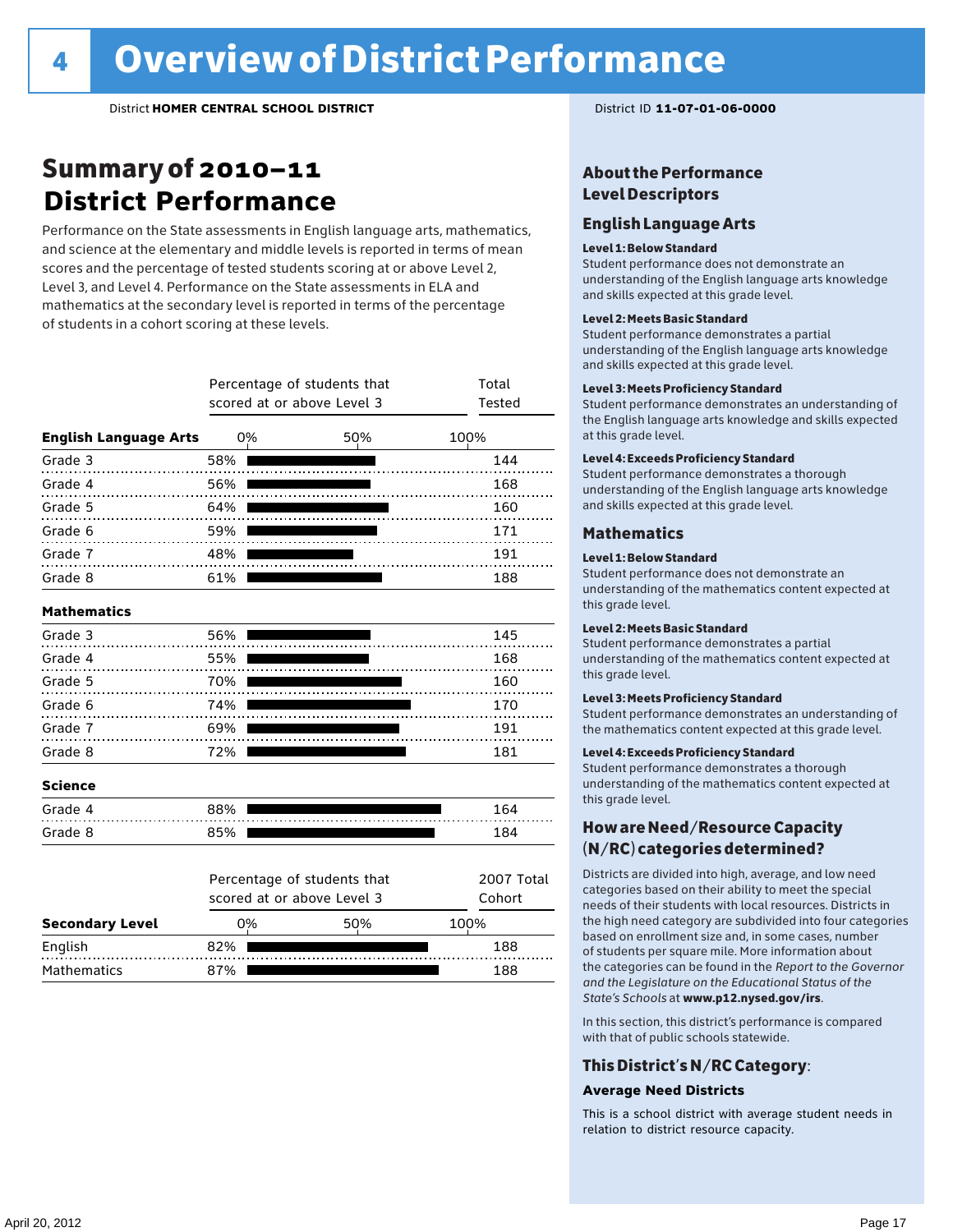# **This District's Results in Grade 3 English Language Arts**

|                                                                                                                                                                                                                                                                                                   |         | <b>This District</b>            |            |                | <b>NY State Public</b> |                                                                         |           |  |
|---------------------------------------------------------------------------------------------------------------------------------------------------------------------------------------------------------------------------------------------------------------------------------------------------|---------|---------------------------------|------------|----------------|------------------------|-------------------------------------------------------------------------|-----------|--|
|                                                                                                                                                                                                                                                                                                   |         | Percentage scoring at level(s): |            |                |                        | Percentage scoring at level(s):<br>$3 - 4$<br>$\overline{4}$<br>56% 55% |           |  |
|                                                                                                                                                                                                                                                                                                   |         | $2 - 4$                         | $3 - 4$    | $\overline{4}$ | $2 - 4$                |                                                                         |           |  |
| 2011 Mean Score: 663                                                                                                                                                                                                                                                                              | *Range: | 644-780                         | 663-780    | 694-780        |                        |                                                                         |           |  |
| 2010 Mean Score: 666<br>$\blacksquare$ 2010-11<br>2009-10<br><b>The Contract of the Contract of the Contract of the Contract of the Contract of the Contract of the Contract of the Contract of the Contract of the Contract of the Contract of the Contract of The Contract of The Contract </b> | 100%    | 89% 82%                         | 58%<br>49% | 17%<br>6%      | 87% 86%                |                                                                         | 17%<br>5% |  |
| Number of Tested Students:                                                                                                                                                                                                                                                                        |         | 135<br>128                      | 84<br>81   | 28<br>8        |                        |                                                                         |           |  |

| <b>Results by</b>                               |               | 2010-11 School Year |                                 |    |               | 2009-10 School Year |                                 |                |  |
|-------------------------------------------------|---------------|---------------------|---------------------------------|----|---------------|---------------------|---------------------------------|----------------|--|
| <b>Student Group</b>                            | Total         |                     | Percentage scoring at level(s): |    | Total         |                     | Percentage scoring at level(s): |                |  |
|                                                 | Tested        | $2 - 4$             | $3 - 4$                         | 4  | <b>Tested</b> | $2 - 4$             | $3 - 4$                         | $\overline{4}$ |  |
| <b>All Students</b>                             | 144           | 89%                 | 58%                             | 6% | 164           | 82%                 | 49%                             | 17%            |  |
| Female                                          | 76            | 91%                 | 66%                             | 7% | 87            | 86%                 | 56%                             | 21%            |  |
| Male                                            | 68            | 87%                 | 50%                             | 4% | 77            | 78%                 | 42%                             | 13%            |  |
| American Indian or Alaska Native                |               |                     |                                 |    |               |                     |                                 |                |  |
| <b>Black or African American</b>                | $\mathcal{P}$ |                     |                                 |    | 2             |                     |                                 |                |  |
| Hispanic or Latino                              | $\mathbf{1}$  |                     |                                 |    |               |                     |                                 |                |  |
| Asian or Native Hawaiian/Other Pacific Islander |               |                     |                                 |    |               |                     |                                 |                |  |
| White                                           | 137           | 88%                 | 57%                             | 6% | 161           |                     |                                 |                |  |
| Multiracial                                     | $\mathbf{1}$  |                     |                                 |    |               |                     |                                 |                |  |
| <b>Small Group Totals</b>                       | 7             | 100%                | 86%                             | 0% | 164           | 82%                 | 49%                             | 17%            |  |
| <b>General-Education Students</b>               | 125           | 94%                 | 66%                             | 6% | 134           | 91%                 | 58%                             | 20%            |  |
| <b>Students with Disabilities</b>               | 19            | 53%                 | 11%                             | 0% | 30            | 43%                 | 10%                             | 3%             |  |
| English Proficient                              | 143           |                     |                                 |    | 164           | 82%                 | 49%                             | 17%            |  |
| Limited English Proficient                      | 1             |                     |                                 |    |               |                     |                                 |                |  |
| <b>Economically Disadvantaged</b>               | 53            | 83%                 | 47%                             | 4% | 73            | 78%                 | 34%                             | 11%            |  |
| Not Disadvantaged                               | 91            | 92%                 | 65%                             | 7% | 91            | 86%                 | 62%                             | 22%            |  |
| Migrant                                         |               |                     |                                 |    |               |                     |                                 |                |  |
| Not Migrant                                     | 144           | 89%                 | 58%                             | 6% | 164           | 82%                 | 49%                             | 17%            |  |

**NOTES** 

The – symbol indicates that data for a group of students have been suppressed. If a group has fewer than five students,

data for that group and the next smallest group(s) are suppressed to protect the privacy of individual students.

\* These ranges are for 2010–11 data only. Ranges for the 2009–10 data are available in the 2009–10 Accountability and Overview Reports.

| <b>Other</b>                                                                                      | 2010-11 School Year |                             |         |     | 2009-10 School Year |                                  |     |     |
|---------------------------------------------------------------------------------------------------|---------------------|-----------------------------|---------|-----|---------------------|----------------------------------|-----|-----|
| <b>Assessments</b>                                                                                | Total               | Number scoring at level(s): |         |     | Total               | Number scoring at level(s):      |     |     |
|                                                                                                   | Tested              | $2 - 4$                     | $3 - 4$ |     | Tested              | $3 - 4$<br>$2 - 4$<br>N/A<br>N/A | 4   |     |
| New York State Alternate Assessment<br>(NYSAA): Grade 3 Equivalent                                | 0                   |                             |         |     |                     |                                  |     |     |
| New York State English as a Second Language<br>Achievement Test (NYSESLAT) <sup>+</sup> : Grade 3 | O                   | N/A                         | N/A     | N/A |                     |                                  |     | N/A |
|                                                                                                   | Total               |                             |         |     | Total               |                                  |     |     |
| Recently Arrived LEP Students NOT Tested on<br>the ELA NYSTP: Grade 3                             | 0                   | N/A                         | N/A     | N/A |                     | N/A                              | N/A | N/A |

April 20, 2012 Page 18 † These counts represent recently arrived LEP students who used the NYSESLAT to fulfill the English language arts participation requirement.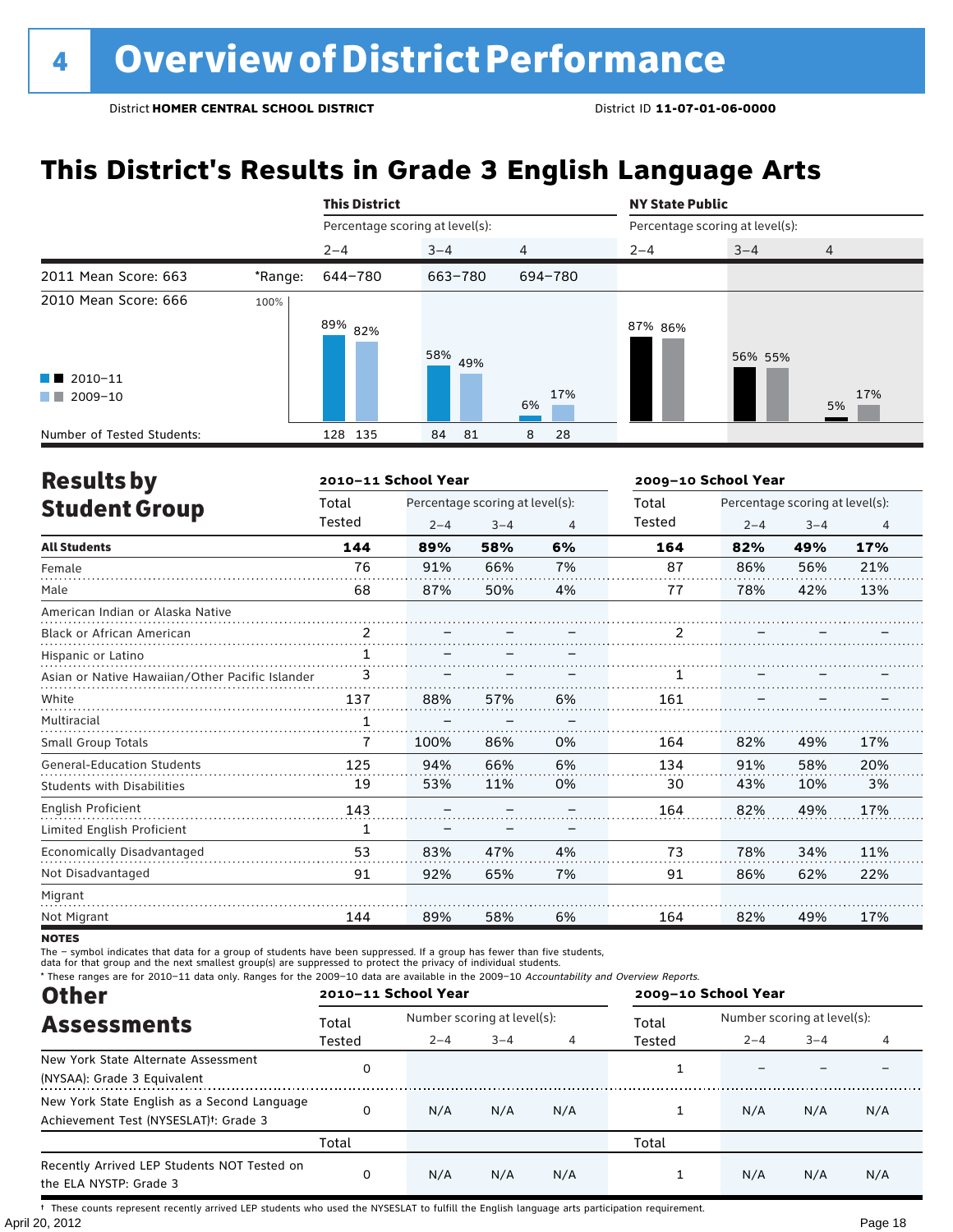# **This District's Results in Grade 3 Mathematics**

|                                                                             |                                                                                     | <b>This District</b> |            |          | <b>NY State Public</b>          |         |            |  |
|-----------------------------------------------------------------------------|-------------------------------------------------------------------------------------|----------------------|------------|----------|---------------------------------|---------|------------|--|
|                                                                             | Percentage scoring at level(s):<br>$2 - 4$<br>*Range:<br>662-770<br>100%<br>90% 88% |                      |            |          | Percentage scoring at level(s): |         |            |  |
|                                                                             |                                                                                     |                      | $3 - 4$    | 4        | $2 - 4$                         | $3 - 4$ | 4          |  |
| 2011 Mean Score: 682                                                        |                                                                                     |                      | 684-770    | 707-770  |                                 |         |            |  |
| 2010 Mean Score: 686<br>$\blacksquare$ 2010-11<br>2009-10<br><b>COLLEGE</b> |                                                                                     |                      | 56%<br>46% | 12% 16%  | 91% 91%                         | 60% 59% | 24%<br>13% |  |
| Number of Tested Students:                                                  |                                                                                     | 131 144              | 76<br>81   | 27<br>17 |                                 |         |            |  |

| <b>Results by</b>                               |              | 2010-11 School Year |                                 |                |               | 2009-10 School Year |                                 |     |  |
|-------------------------------------------------|--------------|---------------------|---------------------------------|----------------|---------------|---------------------|---------------------------------|-----|--|
| <b>Student Group</b>                            | Total        |                     | Percentage scoring at level(s): |                | Total         |                     | Percentage scoring at level(s): |     |  |
|                                                 | Tested       | $2 - 4$             | $3 - 4$                         | $\overline{4}$ | <b>Tested</b> | $2 - 4$             | $3 - 4$                         | 4   |  |
| <b>All Students</b>                             | 145          | 90%                 | 56%                             | 12%            | 164           | 88%                 | 46%                             | 16% |  |
| Female                                          | 77           | 94%                 | 58%                             | 10%            | 86            | 88%                 | 43%                             | 14% |  |
| Male                                            | 68           | 87%                 | 53%                             | 13%            | 78            | 87%                 | 50%                             | 19% |  |
| American Indian or Alaska Native                |              |                     |                                 |                |               |                     |                                 |     |  |
| <b>Black or African American</b>                | 2            |                     |                                 |                | 2             |                     |                                 |     |  |
| Hispanic or Latino                              | 1            |                     |                                 |                |               |                     |                                 |     |  |
| Asian or Native Hawaiian/Other Pacific Islander | 3            |                     |                                 |                | 2             |                     |                                 |     |  |
| White                                           | 138          | 90%                 | 56%                             | 12%            | 160           |                     |                                 |     |  |
| Multiracial                                     | $\mathbf{1}$ |                     |                                 |                |               |                     |                                 |     |  |
| Small Group Totals                              | 7            | 100%                | 57%                             | 14%            | 164           | 88%                 | 46%                             | 16% |  |
| <b>General-Education Students</b>               | 126          | 94%                 | 60%                             | 13%            | 134           | 93%                 | 53%                             | 19% |  |
| <b>Students with Disabilities</b>               | 19           | 63%                 | 32%                             | 5%             | 30            | 63%                 | 17%                             | 3%  |  |
| English Proficient                              | 144          |                     |                                 |                | 163           |                     |                                 |     |  |
| Limited English Proficient                      | 1            |                     |                                 |                | 1             |                     |                                 |     |  |
| Economically Disadvantaged                      | 53           | 89%                 | 42%                             | 6%             | 73            | 85%                 | 33%                             | 7%  |  |
| Not Disadvantaged                               | 92           | 91%                 | 64%                             | 15%            | 91            | 90%                 | 57%                             | 24% |  |
| Migrant                                         |              |                     |                                 |                |               |                     |                                 |     |  |
| Not Migrant                                     | 145          | 90%                 | 56%                             | 12%            | 164           | 88%                 | 46%                             | 16% |  |
|                                                 |              |                     |                                 |                |               |                     |                                 |     |  |

**NOTES** 

The – symbol indicates that data for a group of students have been suppressed. If a group has fewer than five students,<br>data for that group and the next smallest group(s) are suppressed to protect the privacy of individual

\* These ranges are for 2010–11 data only. Ranges for the 2009–10 data are available in the 2009–10 Accountability and Overview Reports.

| <b>Other</b>                        |        | 2010-11 School Year |                             | 2009-10 School Year |                             |         |   |  |
|-------------------------------------|--------|---------------------|-----------------------------|---------------------|-----------------------------|---------|---|--|
| <b>Assessments</b>                  | Total  |                     | Number scoring at level(s): | Total               | Number scoring at level(s): |         |   |  |
|                                     | Tested | $2 - 4$             | $3 - 4$                     | Tested              | $2 - 4$                     | $3 - 4$ |   |  |
| New York State Alternate Assessment |        |                     |                             |                     | $\overline{\phantom{0}}$    |         | - |  |
| (NYSAA): Grade 3 Equivalent         |        |                     |                             |                     |                             |         |   |  |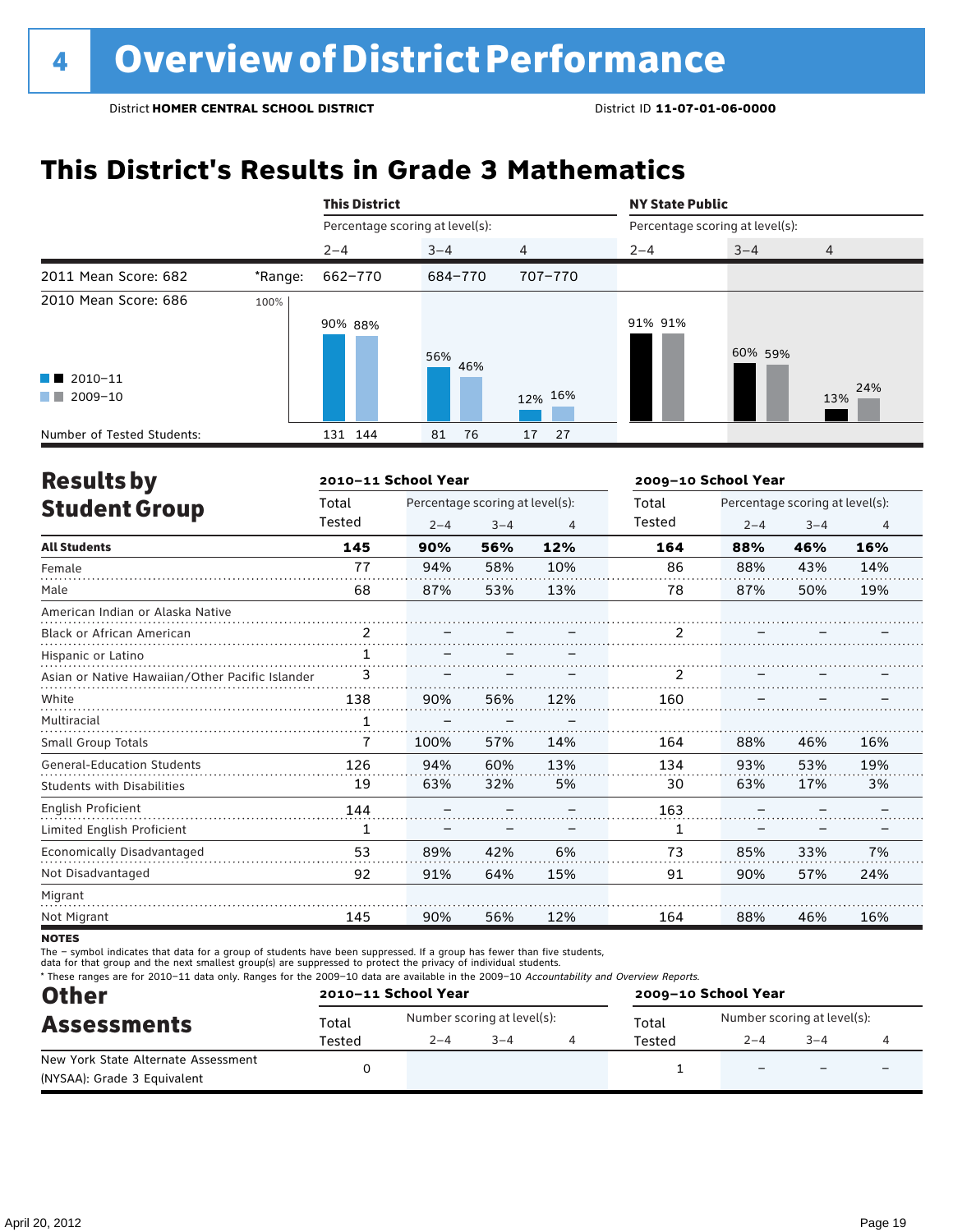# **This District's Results in Grade 4 English Language Arts**

|                                                                        |         | <b>This District</b>            |           |                | <b>NY State Public</b>          |         |                |  |
|------------------------------------------------------------------------|---------|---------------------------------|-----------|----------------|---------------------------------|---------|----------------|--|
|                                                                        |         | Percentage scoring at level(s): |           |                | Percentage scoring at level(s): |         |                |  |
|                                                                        |         | $2 - 4$                         | $3 - 4$   | $\overline{4}$ | $2 - 4$                         | $3 - 4$ | $\overline{4}$ |  |
| 2011 Mean Score: 668                                                   | *Range: | 637-775                         | 671-775   | 722-775        |                                 |         |                |  |
| 2010 Mean Score: 676<br>$\blacksquare$ 2010-11<br>2009-10<br>a sa Bara | 100%    | 89% <sup>94%</sup>              | 56% 62%   | 7%<br>1%       | 92% 92%                         | 57% 57% | 2% 6%          |  |
| Number of Tested Students:                                             |         | 149 148                         | 94<br>-98 | 11             |                                 |         |                |  |

| <b>Results by</b>                               |        | 2010-11 School Year |                                 |    | 2009-10 School Year |         |                                 |                |
|-------------------------------------------------|--------|---------------------|---------------------------------|----|---------------------|---------|---------------------------------|----------------|
| <b>Student Group</b>                            | Total  |                     | Percentage scoring at level(s): |    | Total               |         | Percentage scoring at level(s): |                |
|                                                 | Tested | $2 - 4$             | $3 - 4$                         | 4  | Tested              | $2 - 4$ | $3 - 4$                         | $\overline{4}$ |
| <b>All Students</b>                             | 168    | 89%                 | 56%                             | 1% | 158                 | 94%     | 62%                             | 7%             |
| Female                                          | 84     | 90%                 | 64%                             | 0% | 70                  | 97%     | 69%                             | 9%             |
| Male                                            | 84     | 87%                 | 48%                             | 1% | 88                  | 91%     | 57%                             | 6%             |
| American Indian or Alaska Native                |        |                     |                                 |    |                     |         |                                 |                |
| <b>Black or African American</b>                | 3      |                     |                                 |    | 3                   |         |                                 |                |
| Hispanic or Latino                              |        |                     |                                 |    |                     |         |                                 |                |
| Asian or Native Hawaiian/Other Pacific Islander |        |                     |                                 |    |                     |         |                                 |                |
| White                                           | 164    |                     |                                 |    | 153                 | 94%     | 61%                             | 7%             |
| Multiracial                                     |        |                     |                                 |    |                     |         |                                 |                |
| <b>Small Group Totals</b>                       | 168    | 89%                 | 56%                             | 1% | 5                   | 80%     | 80%                             | 0%             |
| <b>General-Education Students</b>               | 135    | 93%                 | 67%                             | 1% | 128                 | 99%     | 75%                             | 9%             |
| <b>Students with Disabilities</b>               | 33     | 70%                 | 12%                             | 0% | 30                  | 70%     | 7%                              | 0%             |
| English Proficient                              | 168    | 89%                 | 56%                             | 1% | 157                 |         |                                 |                |
| Limited English Proficient                      |        |                     |                                 |    | 1                   |         |                                 |                |
| Economically Disadvantaged                      | 71     | 83%                 | 37%                             | 0% | 47                  | 96%     | 45%                             | 4%             |
| Not Disadvantaged                               | 97     | 93%                 | 70%                             | 1% | 111                 | 93%     | 69%                             | 8%             |
| Migrant                                         |        |                     |                                 |    |                     |         |                                 |                |
| Not Migrant                                     | 168    | 89%                 | 56%                             | 1% | 157                 |         |                                 |                |

**NOTES** 

The – symbol indicates that data for a group of students have been suppressed. If a group has fewer than five students,

data for that group and the next smallest group(s) are suppressed to protect the privacy of individual students.

\* These ranges are for 2010–11 data only. Ranges for the 2009–10 data are available in the 2009–10 Accountability and Overview Reports.

| <b>Other</b>                                                                                      |        | 2010-11 School Year         |         |     |        | 2009-10 School Year         |                       |     |  |
|---------------------------------------------------------------------------------------------------|--------|-----------------------------|---------|-----|--------|-----------------------------|-----------------------|-----|--|
| <b>Assessments</b>                                                                                | Total  | Number scoring at level(s): |         |     | Total  | Number scoring at level(s): |                       |     |  |
|                                                                                                   | Tested | $2 - 4$                     | $3 - 4$ | 4   | Tested | $2 - 4$                     | $3 - 4$<br>N/A<br>N/A | 4   |  |
| New York State Alternate Assessment<br>(NYSAA): Grade 4 Equivalent                                |        |                             |         |     |        |                             |                       |     |  |
| New York State English as a Second Language<br>Achievement Test (NYSESLAT) <sup>†</sup> : Grade 4 |        | N/A                         | N/A     | N/A | 0      | N/A                         |                       | N/A |  |
|                                                                                                   | Total  |                             |         |     | Total  |                             |                       |     |  |
| Recently Arrived LEP Students NOT Tested on<br>the ELA NYSTP: Grade 4                             |        | N/A                         | N/A     | N/A | 0      | N/A                         |                       | N/A |  |

April 20, 2012 Page 20 † These counts represent recently arrived LEP students who used the NYSESLAT to fulfill the English language arts participation requirement.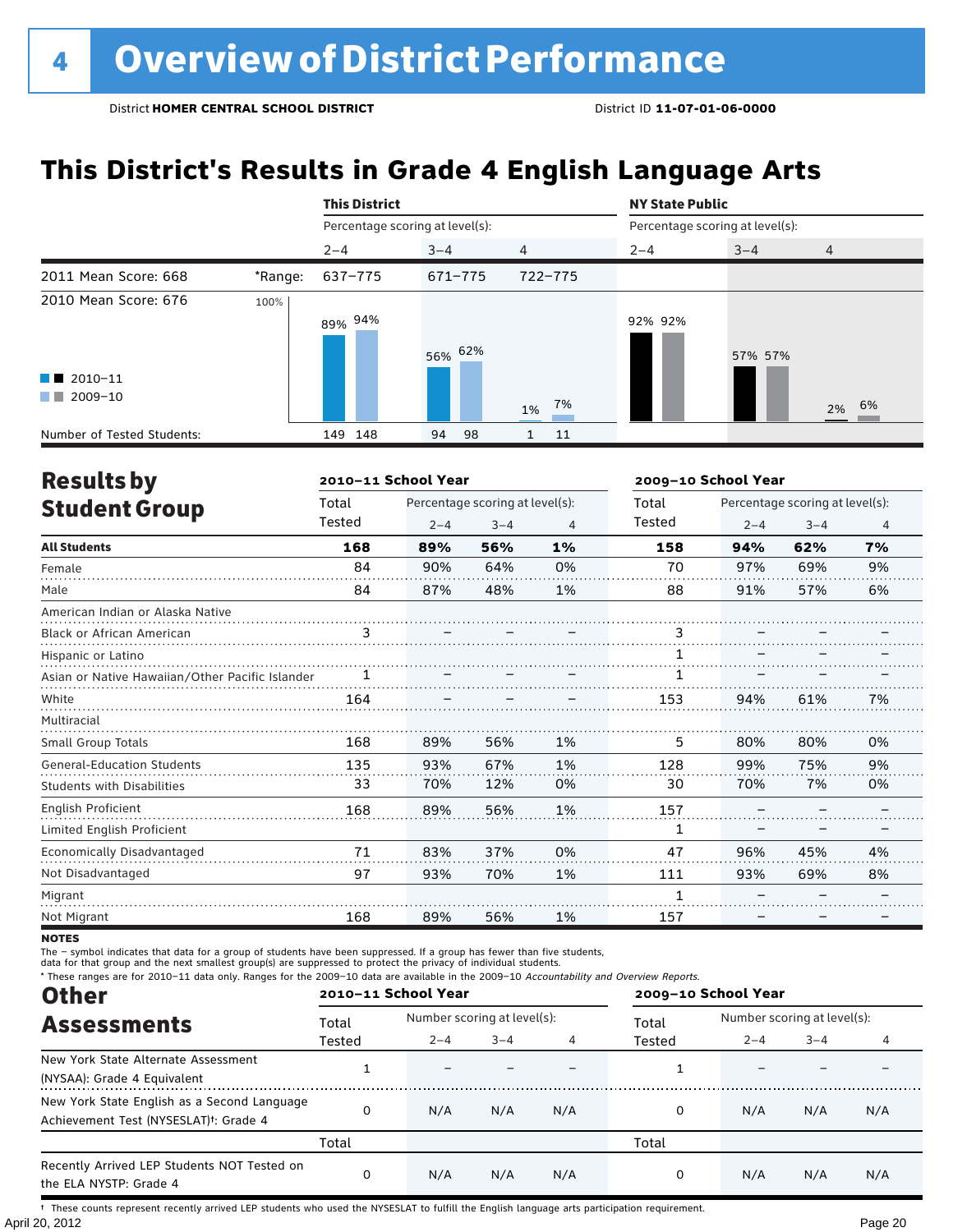# **This District's Results in Grade 4 Mathematics**

|                                                                                                                                                                                                                                                                           |         | <b>This District</b>            |            |                |                                 | <b>NY State Public</b> |                |  |  |
|---------------------------------------------------------------------------------------------------------------------------------------------------------------------------------------------------------------------------------------------------------------------------|---------|---------------------------------|------------|----------------|---------------------------------|------------------------|----------------|--|--|
|                                                                                                                                                                                                                                                                           |         | Percentage scoring at level(s): |            |                | Percentage scoring at level(s): |                        |                |  |  |
|                                                                                                                                                                                                                                                                           |         | $2 - 4$                         | $3 - 4$    | $\overline{4}$ | $2 - 4$                         | $3 - 4$                | $\overline{4}$ |  |  |
| 2011 Mean Score: 677                                                                                                                                                                                                                                                      | *Range: | 636-800                         | 676-800    | 707-800        |                                 |                        |                |  |  |
| 2010 Mean Score: 683                                                                                                                                                                                                                                                      | 100%    | 92% 95%                         | 64%<br>55% |                | 94% 95%                         | 67% 64%                |                |  |  |
| $\blacksquare$ 2010-11<br>2009-10<br><b>The Contract of the Contract of the Contract of the Contract of the Contract of the Contract of the Contract of the Contract of the Contract of the Contract of the Contract of the Contract of The Contract of The Contract </b> |         |                                 |            | 23%<br>13%     |                                 |                        | 27% 26%        |  |  |
| Number of Tested Students:                                                                                                                                                                                                                                                |         | 154 150                         | 93<br>101  | 22<br>36       |                                 |                        |                |  |  |

| <b>Results by</b>                               |        | 2010-11 School Year |                                 |     |        | 2009-10 School Year |                                 |                |  |
|-------------------------------------------------|--------|---------------------|---------------------------------|-----|--------|---------------------|---------------------------------|----------------|--|
| <b>Student Group</b>                            | Total  |                     | Percentage scoring at level(s): |     | Total  |                     | Percentage scoring at level(s): |                |  |
|                                                 | Tested | $2 - 4$             | $3 - 4$                         | 4   | Tested | $2 - 4$             | $3 - 4$                         | $\overline{4}$ |  |
| <b>All Students</b>                             | 168    | 92%                 | 55%                             | 13% | 158    | 95%                 | 64%                             | 23%            |  |
| Female                                          | 84     | 90%                 | 63%                             | 13% | 70     | 96%                 | 64%                             | 20%            |  |
| Male                                            | 84     | 93%                 | 48%                             | 13% | 88     | 94%                 | 64%                             | 25%            |  |
| American Indian or Alaska Native                |        |                     |                                 |     |        |                     |                                 |                |  |
| <b>Black or African American</b>                | 3      |                     |                                 |     | 3      |                     |                                 |                |  |
| Hispanic or Latino                              |        |                     |                                 |     |        |                     |                                 |                |  |
| Asian or Native Hawaiian/Other Pacific Islander |        |                     |                                 |     |        |                     |                                 |                |  |
| White                                           | 164    |                     |                                 |     | 153    | 95%                 | 63%                             | 24%            |  |
| Multiracial                                     |        |                     |                                 |     |        |                     |                                 |                |  |
| <b>Small Group Totals</b>                       | 168    | 92%                 | 55%                             | 13% | 5      | 80%                 | 80%                             | 0%             |  |
| <b>General-Education Students</b>               | 135    | 96%                 | 64%                             | 16% | 128    | 100%                | 71%                             | 28%            |  |
| <b>Students with Disabilities</b>               | 33     | 73%                 | 18%                             | 0%  | 30     | 73%                 | 33%                             | 0%             |  |
| English Proficient                              | 168    | 92%                 | 55%                             | 13% | 157    |                     |                                 |                |  |
| Limited English Proficient                      |        |                     |                                 |     | 1      |                     |                                 |                |  |
| Economically Disadvantaged                      | 71     | 89%                 | 44%                             | 6%  | 47     | 96%                 | 49%                             | 9%             |  |
| Not Disadvantaged                               | 97     | 94%                 | 64%                             | 19% | 111    | 95%                 | 70%                             | 29%            |  |
| Migrant                                         |        |                     |                                 |     |        |                     |                                 |                |  |
| Not Migrant                                     | 168    | 92%                 | 55%                             | 13% | 157    |                     |                                 |                |  |

**NOTES** 

The – symbol indicates that data for a group of students have been suppressed. If a group has fewer than five students,

data for that group and the next smallest group(s) are suppressed to protect the privacy of individual students.

\* These ranges are for 2010–11 data only. Ranges for the 2009–10 data are available in the 2009–10 Accountability and Overview Reports.

| <b>Other</b>                        | 2010-11 School Year |                          |                                      |                          | 2009-10 School Year |                             |         |   |  |
|-------------------------------------|---------------------|--------------------------|--------------------------------------|--------------------------|---------------------|-----------------------------|---------|---|--|
| <b>Assessments</b>                  | Total               |                          | Number scoring at level(s):<br>Total |                          |                     | Number scoring at level(s): |         |   |  |
|                                     | Tested              | $2 - 4$                  | $3 - 4$                              |                          | Tested              | $2 - 4$                     | $3 - 4$ |   |  |
| New York State Alternate Assessment |                     | $\overline{\phantom{0}}$ |                                      | $\overline{\phantom{0}}$ |                     | $\overline{\phantom{0}}$    |         | - |  |
| (NYSAA): Grade 4 Equivalent         |                     |                          |                                      |                          |                     |                             |         |   |  |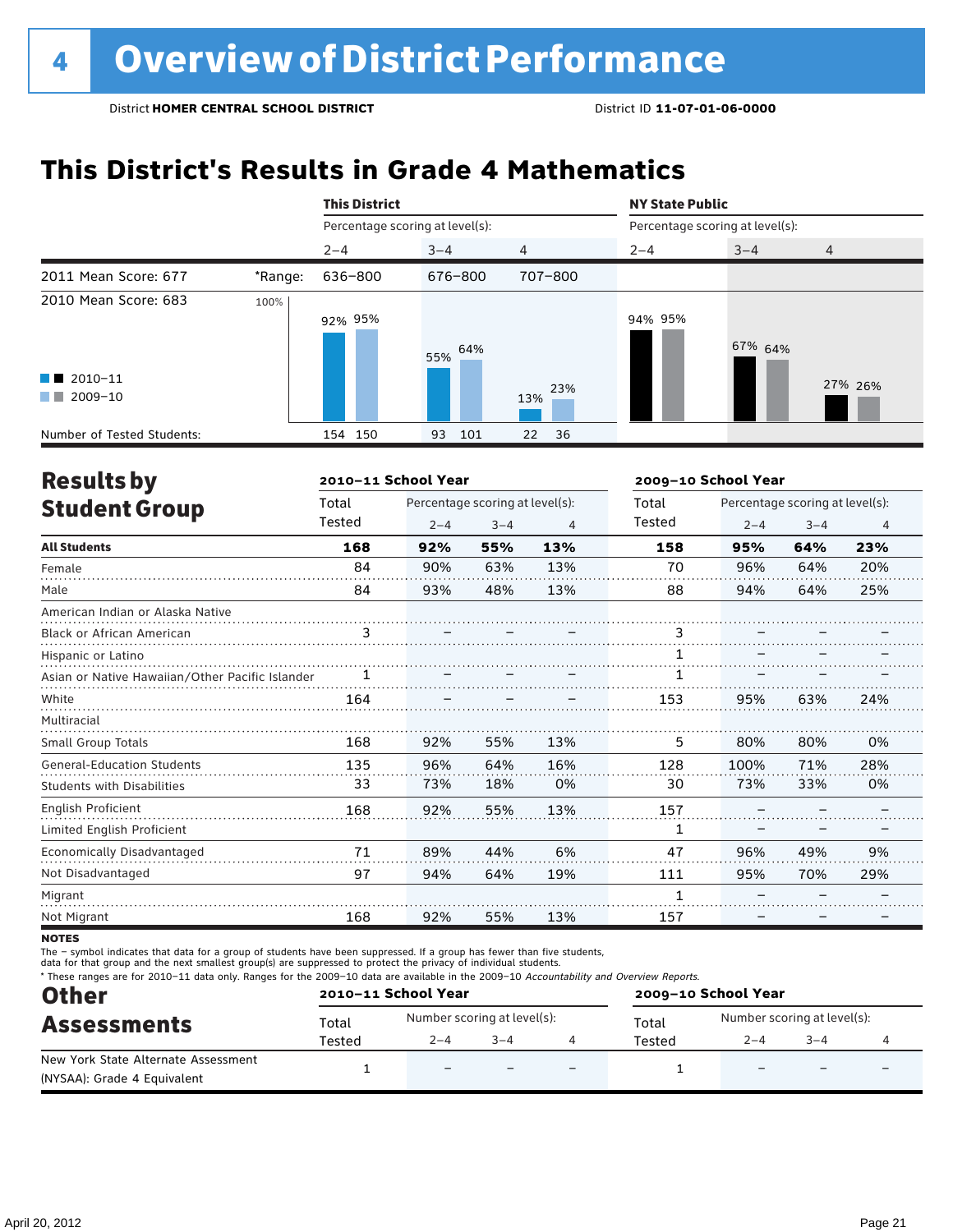### **This District's Results in Grade 4 Science**

|                                                                                                                                                                                   |        | <b>This District</b>            |            |                | <b>NY State Public</b><br>Percentage scoring at level(s): |         |                |  |
|-----------------------------------------------------------------------------------------------------------------------------------------------------------------------------------|--------|---------------------------------|------------|----------------|-----------------------------------------------------------|---------|----------------|--|
|                                                                                                                                                                                   |        | Percentage scoring at level(s): |            |                |                                                           |         |                |  |
|                                                                                                                                                                                   |        | $2 - 4$                         | $3 - 4$    | $\overline{4}$ | $2 - 4$                                                   | $3 - 4$ | $\overline{4}$ |  |
| 2011 Mean Score: 80                                                                                                                                                               | Range: | $45 - 100$                      | $65 - 100$ | $85 - 100$     |                                                           |         |                |  |
| 2010 Mean Score: 84<br>$\blacksquare$ 2010-11<br>2009-10<br><b>The Contract of the Contract of the Contract of the Contract of the Contract of the Contract of the Contract o</b> | 100%   | 98% 98%                         | 96%<br>88% | 62%<br>47%     | 98% 97%                                                   | 88% 88% | 52% 55%        |  |
| Number of Tested Students:                                                                                                                                                        |        | 161 156                         | 145 152    | 98<br>77       |                                                           |         |                |  |

| <b>Results by</b>                               |        | 2010-11 School Year |                                 |     |        | 2009-10 School Year |                                 |                |  |
|-------------------------------------------------|--------|---------------------|---------------------------------|-----|--------|---------------------|---------------------------------|----------------|--|
| <b>Student Group</b>                            | Total  |                     | Percentage scoring at level(s): |     | Total  |                     | Percentage scoring at level(s): |                |  |
|                                                 | Tested | $2 - 4$             | $3 - 4$                         | 4   | Tested | $2 - 4$             | $3 - 4$                         | $\overline{4}$ |  |
| <b>All Students</b>                             | 164    | 98%                 | 88%                             | 47% | 159    | 98%                 | 96%                             | 62%            |  |
| Female                                          | 81     | 96%                 | 89%                             | 53% | 71     | 100%                | 94%                             | 62%            |  |
| Male                                            | 83     | 100%                | 88%                             | 41% | 88     | 97%                 | 97%                             | 61%            |  |
| American Indian or Alaska Native                |        |                     |                                 |     |        |                     |                                 |                |  |
| <b>Black or African American</b>                | 3      |                     |                                 |     | 3      |                     |                                 |                |  |
| Hispanic or Latino                              |        |                     |                                 |     |        |                     |                                 |                |  |
| Asian or Native Hawaiian/Other Pacific Islander | 1      |                     |                                 |     |        |                     |                                 |                |  |
| White                                           | 160    |                     |                                 |     | 154    | 99%                 | 96%                             | 61%            |  |
| Multiracial                                     |        |                     |                                 |     |        |                     |                                 |                |  |
| Small Group Totals                              | 164    | 98%                 | 88%                             | 47% | 5      | 80%                 | 80%                             | 80%            |  |
| <b>General-Education Students</b>               | 132    | 99%                 | 91%                             | 54% | 129    | 100%                | 99%                             | 68%            |  |
| Students with Disabilities                      | 32     | 94%                 | 78%                             | 19% | 30     | 90%                 | 80%                             | 33%            |  |
| <b>English Proficient</b>                       | 164    | 98%                 | 88%                             | 47% | 158    |                     |                                 |                |  |
| Limited English Proficient                      |        |                     |                                 |     | 1      |                     |                                 |                |  |
| Economically Disadvantaged                      | 68     | 99%                 | 84%                             | 29% | 48     | 98%                 | 94%                             | 48%            |  |
| Not Disadvantaged                               | 96     | 98%                 | 92%                             | 59% | 111    | 98%                 | 96%                             | 68%            |  |
| Migrant                                         |        |                     |                                 |     |        |                     |                                 |                |  |
| Not Migrant                                     | 164    | 98%                 | 88%                             | 47% | 158    |                     |                                 |                |  |

**NOTES** 

The – symbol indicates that data for a group of students have been suppressed. If a group has fewer than five students,<br>data for that group and the next smallest group(s) are suppressed to protect the privacy of individual

| <b>Other</b>                        |        | 2010-11 School Year         |         |                          | 2009-10 School Year |                          |                             |                          |  |
|-------------------------------------|--------|-----------------------------|---------|--------------------------|---------------------|--------------------------|-----------------------------|--------------------------|--|
| <b>Assessments</b>                  | Total  | Number scoring at level(s): |         |                          | Total               |                          | Number scoring at level(s): |                          |  |
|                                     | Tested | $2 - 4$                     | $3 - 4$ |                          | Tested              | $2 - 4$                  | $3 - 4$                     |                          |  |
| New York State Alternate Assessment |        | $\overline{\phantom{0}}$    |         | $\overline{\phantom{0}}$ |                     | $\overline{\phantom{0}}$ | $\overline{\phantom{0}}$    | $\overline{\phantom{0}}$ |  |
| (NYSAA): Grade 4 Equivalent         |        |                             |         |                          |                     |                          |                             |                          |  |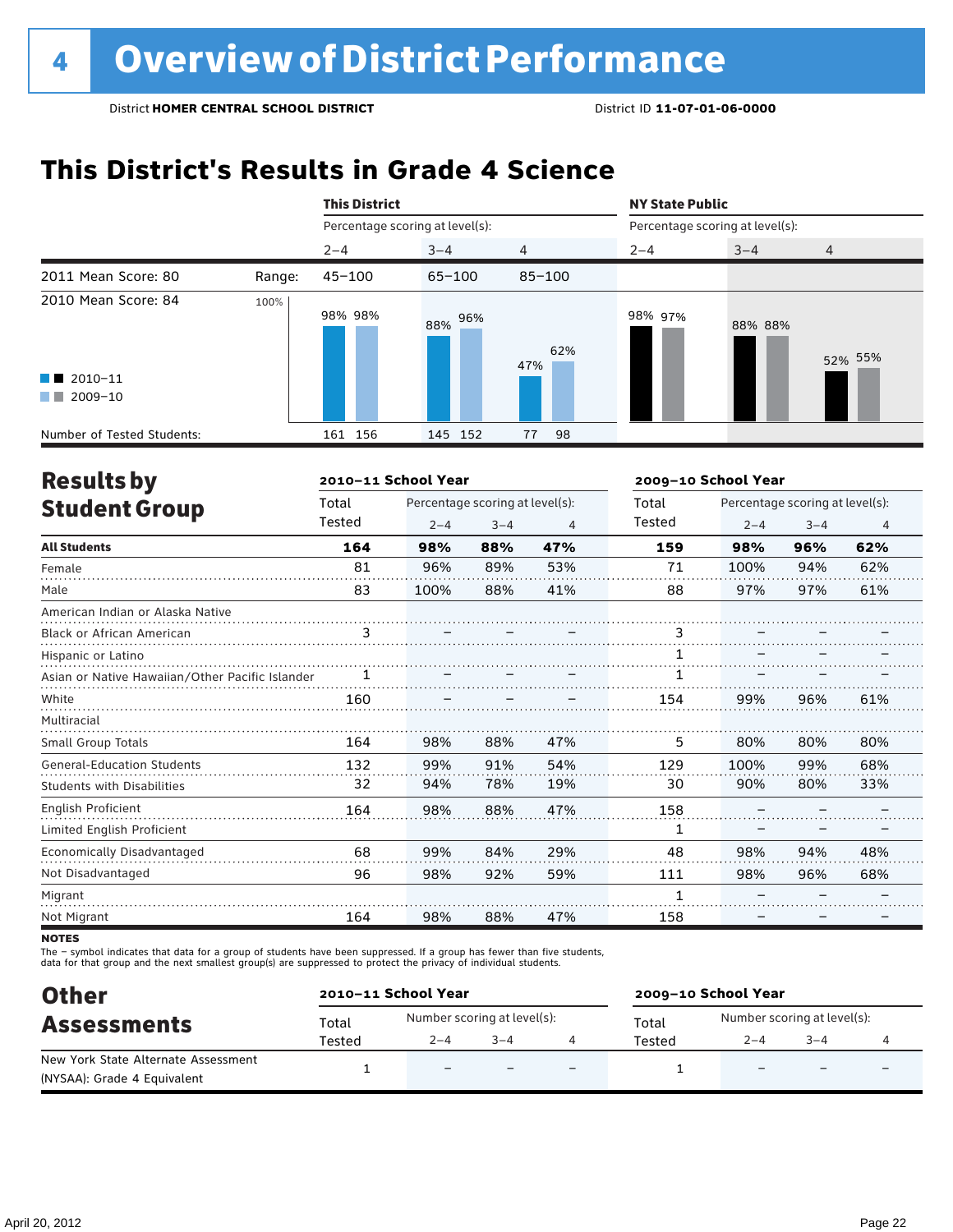# **This District's Results in Grade 5 English Language Arts**

|                                                                            |         | <b>This District</b>            |         |                | <b>NY State Public</b>          |         |                |  |
|----------------------------------------------------------------------------|---------|---------------------------------|---------|----------------|---------------------------------|---------|----------------|--|
|                                                                            |         | Percentage scoring at level(s): |         |                | Percentage scoring at level(s): |         |                |  |
|                                                                            |         | $2 - 4$                         | $3 - 4$ | $\overline{4}$ | $2 - 4$                         | $3 - 4$ | $\overline{4}$ |  |
| 2011 Mean Score: 671                                                       | *Range: | 648-795                         | 668-795 | 700-795        |                                 |         |                |  |
| 2010 Mean Score: 671<br>$\blacksquare$ 2010-11<br>2009-10<br><b>The Co</b> | 100%    | 93% <sub>87%</sub>              | 64% 57% | 6% 10%         | 89% 88%                         | 54% 52% | 13%<br>4%      |  |
| Number of Tested Students:                                                 |         | 148 144                         | 102 94  | 17<br>10       |                                 |         |                |  |

| <b>Results by</b>                               |        | 2010-11 School Year |                                 |    |        | 2009-10 School Year |                                 |     |  |
|-------------------------------------------------|--------|---------------------|---------------------------------|----|--------|---------------------|---------------------------------|-----|--|
| <b>Student Group</b>                            | Total  |                     | Percentage scoring at level(s): |    | Total  |                     | Percentage scoring at level(s): |     |  |
|                                                 | Tested | $2 - 4$             | $3 - 4$                         | 4  | Tested | $2 - 4$             | $3 - 4$                         | 4   |  |
| <b>All Students</b>                             | 160    | 93%                 | 64%                             | 6% | 165    | 87%                 | 57%                             | 10% |  |
| Female                                          | 69     | 96%                 | 72%                             | 6% | 86     | 91%                 | 66%                             | 15% |  |
| Male                                            | 91     | 90%                 | 57%                             | 7% | 79     | 84%                 | 47%                             | 5%  |  |
| American Indian or Alaska Native                |        |                     |                                 |    |        |                     |                                 |     |  |
| <b>Black or African American</b>                | 3      |                     |                                 |    | 4      |                     |                                 |     |  |
| Hispanic or Latino                              |        |                     |                                 |    |        |                     |                                 |     |  |
| Asian or Native Hawaiian/Other Pacific Islander | 1      |                     |                                 |    | 2      |                     |                                 |     |  |
| White                                           | 156    |                     |                                 |    | 159    | 87%                 | 57%                             | 9%  |  |
| Multiracial                                     |        |                     |                                 |    |        |                     |                                 |     |  |
| Small Group Totals                              | 160    | 93%                 | 64%                             | 6% | 6      | 83%                 | 67%                             | 33% |  |
| <b>General-Education Students</b>               | 126    | 99%                 | 79%                             | 8% | 139    | 94%                 | 65%                             | 12% |  |
| <b>Students with Disabilities</b>               | 34     | 68%                 | 9%                              | 0% | 26     | 50%                 | 15%                             | 4%  |  |
| English Proficient                              | 160    | 93%                 | 64%                             | 6% | 165    | 87%                 | 57%                             | 10% |  |
| Limited English Proficient                      |        |                     |                                 |    |        |                     |                                 |     |  |
| Economically Disadvantaged                      | 48     | 90%                 | 48%                             | 4% | 44     | 77%                 | 45%                             | 5%  |  |
| Not Disadvantaged                               | 112    | 94%                 | 71%                             | 7% | 121    | 91%                 | 61%                             | 12% |  |
| Migrant                                         |        |                     |                                 |    | 1      |                     |                                 |     |  |
| Not Migrant                                     | 160    | 93%                 | 64%                             | 6% | 164    |                     |                                 |     |  |

**NOTES** 

The – symbol indicates that data for a group of students have been suppressed. If a group has fewer than five students,

data for that group and the next smallest group(s) are suppressed to protect the privacy of individual students.

\* These ranges are for 2010–11 data only. Ranges for the 2009–10 data are available in the 2009–10 Accountability and Overview Reports.

| <b>Other</b>                                                                                      | 2010-11 School Year |                             |         |     | 2009-10 School Year |                             |         |     |  |
|---------------------------------------------------------------------------------------------------|---------------------|-----------------------------|---------|-----|---------------------|-----------------------------|---------|-----|--|
| <b>Assessments</b>                                                                                | Total               | Number scoring at level(s): |         |     | Total               | Number scoring at level(s): |         |     |  |
|                                                                                                   | Tested              | $2 - 4$                     | $3 - 4$ |     | Tested              | $2 - 4$                     | $3 - 4$ |     |  |
| New York State Alternate Assessment<br>(NYSAA): Grade 5 Equivalent                                |                     |                             |         |     |                     |                             |         |     |  |
| New York State English as a Second Language<br>Achievement Test (NYSESLAT) <sup>t</sup> : Grade 5 | O                   | N/A                         | N/A     | N/A | 0                   | N/A                         | N/A     | N/A |  |
|                                                                                                   | Total               |                             |         |     | Total               |                             |         |     |  |
| Recently Arrived LEP Students NOT Tested on<br>the ELA NYSTP: Grade 5                             | O                   | N/A                         | N/A     | N/A | 0                   | N/A                         | N/A     | N/A |  |

April 20, 2012 Page 23 † These counts represent recently arrived LEP students who used the NYSESLAT to fulfill the English language arts participation requirement.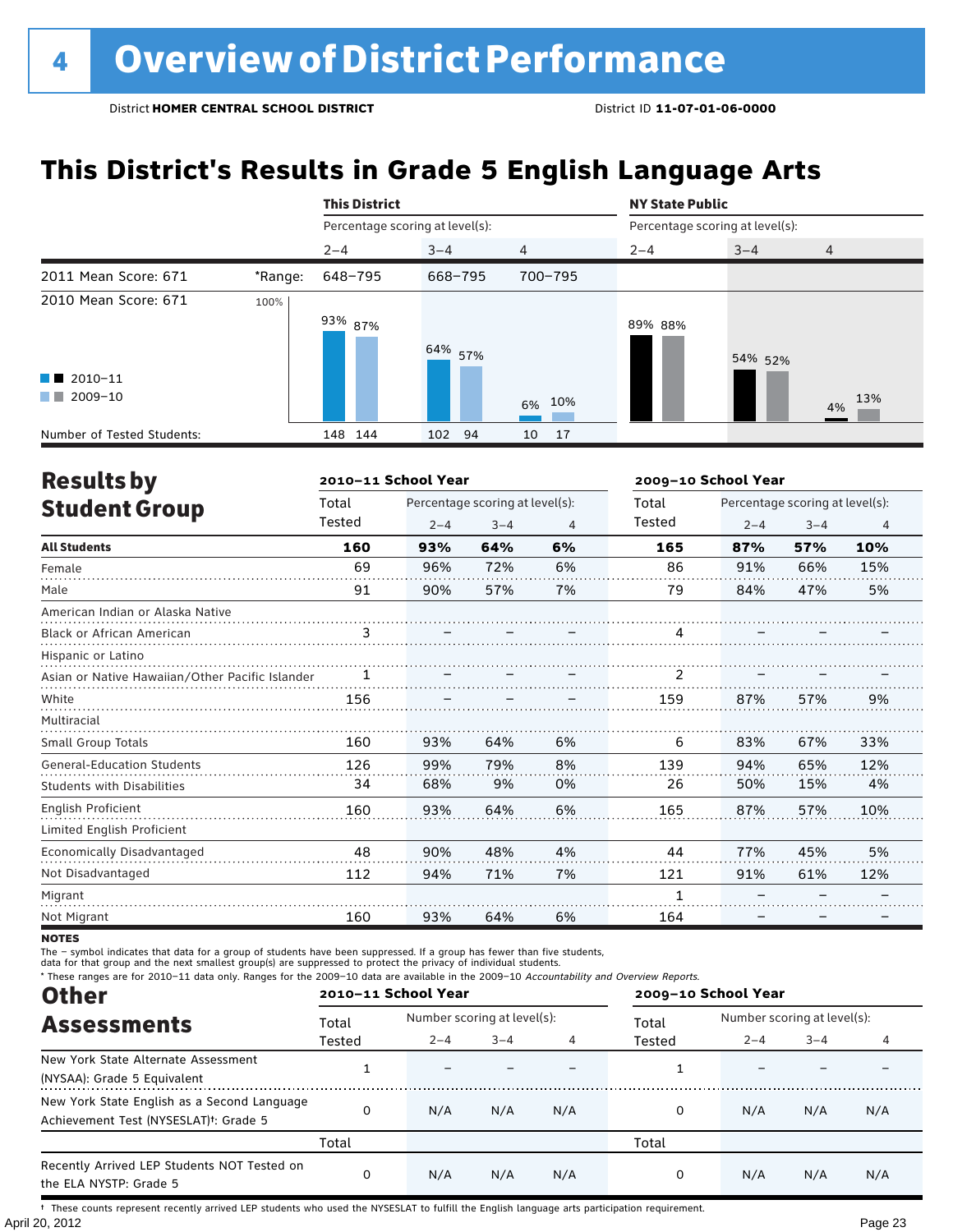# **This District's Results in Grade 5 Mathematics**

|                                                     |         | <b>This District</b>            |         |            | <b>NY State Public</b>          |         |                |
|-----------------------------------------------------|---------|---------------------------------|---------|------------|---------------------------------|---------|----------------|
|                                                     |         | Percentage scoring at level(s): |         |            | Percentage scoring at level(s): |         |                |
|                                                     |         | $2 - 4$                         | $3 - 4$ | 4          | $2 - 4$                         | $3 - 4$ | $\overline{4}$ |
| 2011 Mean Score: 686                                | *Range: | 640-780                         | 676-780 | 707-780    |                                 |         |                |
| 2010 Mean Score: 684                                | 100%    | 94% 96%                         | 70% 67% |            | 94% 94%                         | 66% 65% |                |
| $\blacksquare$ 2010-11<br>2009-10<br><b>COLLEGE</b> |         |                                 |         | 26% 21%    |                                 |         | 23% 24%        |
| Number of Tested Students:                          |         | 150 158                         | 112 110 | 41<br>- 35 |                                 |         |                |

| <b>Results by</b>                               |        | 2010-11 School Year |                                 |     | 2009-10 School Year |         |                                 |                |
|-------------------------------------------------|--------|---------------------|---------------------------------|-----|---------------------|---------|---------------------------------|----------------|
| <b>Student Group</b>                            | Total  |                     | Percentage scoring at level(s): |     | Total               |         | Percentage scoring at level(s): |                |
|                                                 | Tested | $2 - 4$             | $3 - 4$                         | 4   | Tested              | $2 - 4$ | $3 - 4$                         | $\overline{4}$ |
| <b>All Students</b>                             | 160    | 94%                 | 70%                             | 26% | 165                 | 96%     | 67%                             | 21%            |
| Female                                          | 69     | 97%                 | 71%                             | 16% | 86                  | 99%     | 67%                             | 22%            |
| Male                                            | 91     | 91%                 | 69%                             | 33% | 79                  | 92%     | 66%                             | 20%            |
| American Indian or Alaska Native                |        |                     |                                 |     |                     |         |                                 |                |
| <b>Black or African American</b>                | 3      |                     |                                 |     | 4                   |         |                                 |                |
| Hispanic or Latino                              |        |                     |                                 |     |                     |         |                                 |                |
| Asian or Native Hawaiian/Other Pacific Islander |        |                     |                                 |     |                     |         |                                 |                |
| White                                           | 156    |                     |                                 |     | 159                 | 96%     | 66%                             | 21%            |
| Multiracial                                     |        |                     |                                 |     |                     |         |                                 |                |
| <b>Small Group Totals</b>                       | 160    | 94%                 | 70%                             | 26% | 6                   | 100%    | 83%                             | 17%            |
| <b>General-Education Students</b>               | 126    | 100%                | 81%                             | 29% | 139                 | 100%    | 76%                             | 24%            |
| <b>Students with Disabilities</b>               | 34     | 71%                 | 29%                             | 15% | 26                  | 73%     | 19%                             | 4%             |
| English Proficient                              | 160    | 94%                 | 70%                             | 26% | 165                 | 96%     | 67%                             | 21%            |
| Limited English Proficient                      |        |                     |                                 |     |                     |         |                                 |                |
| Economically Disadvantaged                      | 48     | 92%                 | 54%                             | 10% | 44                  | 91%     | 50%                             | 5%             |
| Not Disadvantaged                               | 112    | 95%                 | 77%                             | 32% | 121                 | 98%     | 73%                             | 27%            |
| Migrant                                         |        |                     |                                 |     |                     |         |                                 |                |
| Not Migrant                                     | 160    | 94%                 | 70%                             | 26% | 164                 |         |                                 |                |

**NOTES** 

The – symbol indicates that data for a group of students have been suppressed. If a group has fewer than five students,

data for that group and the next smallest group(s) are suppressed to protect the privacy of individual students.

\* These ranges are for 2010–11 data only. Ranges for the 2009–10 data are available in the 2009–10 Accountability and Overview Reports.

| <b>Other</b>                        |        | 2010-11 School Year         |         |                          | 2009-10 School Year |                             |         |   |  |
|-------------------------------------|--------|-----------------------------|---------|--------------------------|---------------------|-----------------------------|---------|---|--|
| <b>Assessments</b>                  | Total  | Number scoring at level(s): |         |                          | Total               | Number scoring at level(s): |         |   |  |
|                                     | Tested | $2 - 4$                     | $3 - 4$ |                          | Tested              | $2 - 4$                     | $3 - 4$ |   |  |
| New York State Alternate Assessment |        | $\overline{\phantom{0}}$    |         | $\overline{\phantom{0}}$ |                     |                             |         | - |  |
| (NYSAA): Grade 5 Equivalent         |        |                             |         |                          |                     |                             |         |   |  |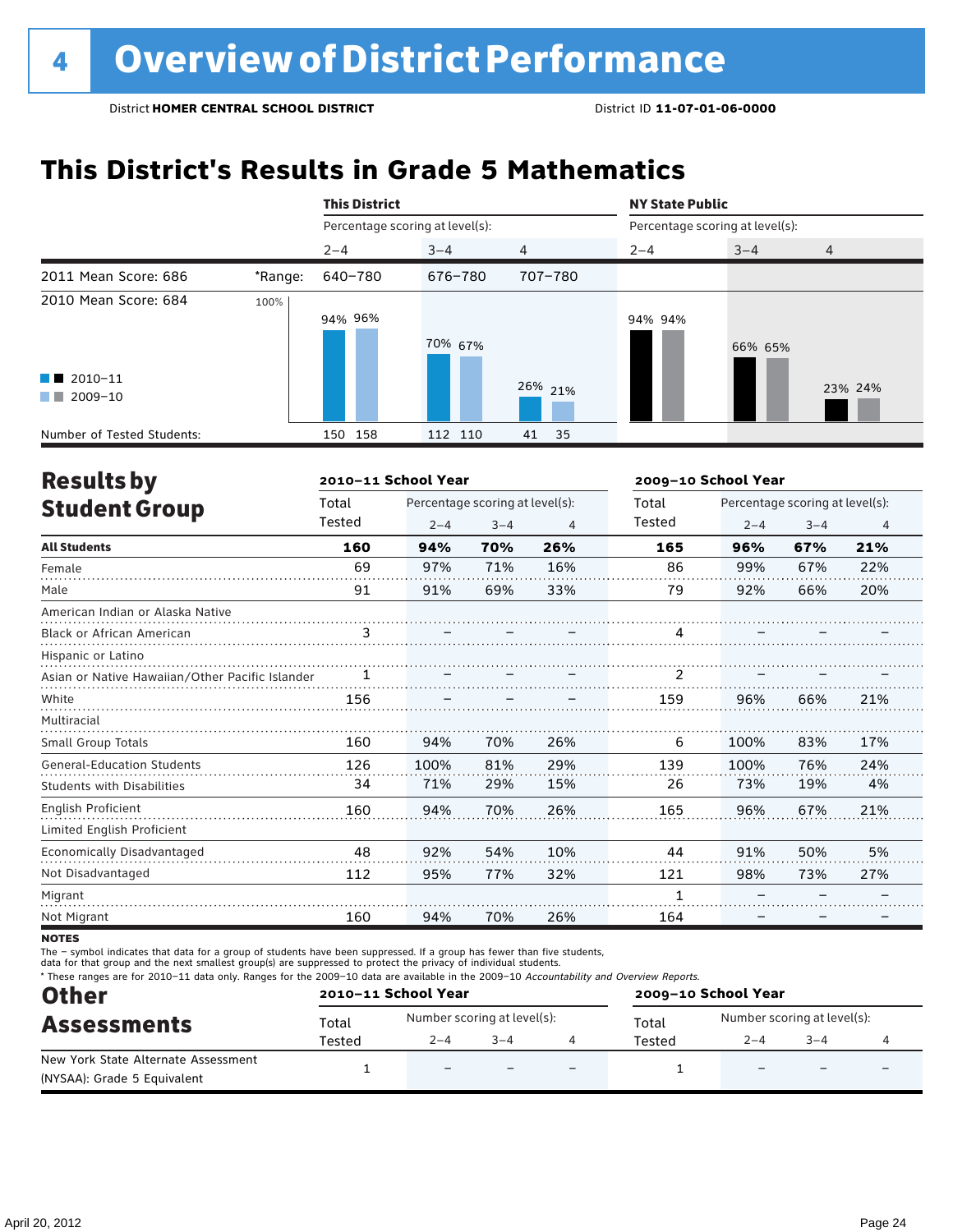# **This District's Results in Grade 6 English Language Arts**

|                                                                          |         | <b>This District</b>            |             |                | <b>NY State Public</b>          |         |                |
|--------------------------------------------------------------------------|---------|---------------------------------|-------------|----------------|---------------------------------|---------|----------------|
|                                                                          |         | Percentage scoring at level(s): |             |                | Percentage scoring at level(s): |         |                |
|                                                                          |         | $2 - 4$                         | $3 - 4$     | $\overline{4}$ | $2 - 4$                         | $3 - 4$ | $\overline{4}$ |
| 2011 Mean Score: 662                                                     | *Range: | 644-785                         | 662-785     | 694-785        |                                 |         |                |
| 2010 Mean Score: 665<br>$\blacksquare$ 2010-11<br>2009-10<br>a kacamatan | 100%    | 93% 92%                         | 59%<br>51%  | 5% 7%          | 88% 89%                         | 56% 54% | 4% 7%          |
| Number of Tested Students:                                               |         | 158<br>159                      | - 87<br>101 | 8<br>12        |                                 |         |                |

| <b>Results by</b>                               |              | 2010-11 School Year |                                 |     |        | 2009-10 School Year<br>Percentage scoring at level(s):<br>$2 - 4$<br>$3 - 4$<br>$\overline{4}$<br>7%<br>92%<br>51%<br>94%<br>62%<br>9%<br>90%<br>43%<br>6% |     |    |  |
|-------------------------------------------------|--------------|---------------------|---------------------------------|-----|--------|------------------------------------------------------------------------------------------------------------------------------------------------------------|-----|----|--|
| <b>Student Group</b>                            | Total        |                     | Percentage scoring at level(s): |     | Total  |                                                                                                                                                            |     |    |  |
|                                                 | Tested       | $2 - 4$             | $3 - 4$                         | 4   | Tested |                                                                                                                                                            |     |    |  |
| <b>All Students</b>                             | 171          | 93%                 | 59%                             | 5%  | 172    |                                                                                                                                                            |     |    |  |
| Female                                          | 88           | 98%                 | 61%                             | 7%  | 69     |                                                                                                                                                            |     |    |  |
| Male                                            | 83           | 88%                 | 57%                             | 2%  | 103    |                                                                                                                                                            |     |    |  |
| American Indian or Alaska Native                |              |                     |                                 |     |        |                                                                                                                                                            |     |    |  |
| <b>Black or African American</b>                | 3            |                     |                                 |     |        |                                                                                                                                                            |     |    |  |
| Hispanic or Latino                              | $\mathbf{1}$ |                     |                                 |     |        |                                                                                                                                                            |     |    |  |
| Asian or Native Hawaiian/Other Pacific Islander |              |                     |                                 |     |        |                                                                                                                                                            |     |    |  |
| White                                           | 165          | 93%                 | 59%                             | 4%  | 169    |                                                                                                                                                            |     |    |  |
| Multiracial                                     |              |                     |                                 |     |        |                                                                                                                                                            |     |    |  |
| <b>Small Group Totals</b>                       | 6            | 83%                 | 50%                             | 17% | 172    | 92%                                                                                                                                                        | 51% | 7% |  |
| <b>General-Education Students</b>               | 142          | 99%                 | 67%                             | 6%  | 141    | 98%                                                                                                                                                        | 60% | 9% |  |
| Students with Disabilities                      | 29           | 66%                 | 21%                             | 0%  | 31     | 65%                                                                                                                                                        | 6%  | 0% |  |
| English Proficient                              | 171          | 93%                 | 59%                             | 5%  | 172    | 92%                                                                                                                                                        | 51% | 7% |  |
| Limited English Proficient                      |              |                     |                                 |     |        |                                                                                                                                                            |     |    |  |
| Economically Disadvantaged                      | 44           | 91%                 | 45%                             | 0%  | 49     | 88%                                                                                                                                                        | 29% | 2% |  |
| Not Disadvantaged                               | 127          | 94%                 | 64%                             | 6%  | 123    | 93%                                                                                                                                                        | 59% | 9% |  |
| Migrant                                         |              |                     |                                 |     |        |                                                                                                                                                            |     |    |  |
| Not Migrant                                     | 171          | 93%                 | 59%                             | 5%  | 172    | 92%                                                                                                                                                        | 51% | 7% |  |

**NOTES** 

The – symbol indicates that data for a group of students have been suppressed. If a group has fewer than five students,<br>data for that group and the next smallest group(s) are suppressed to protect the privacy of individual

\* These ranges are for 2010–11 data only. Ranges for the 2009–10 data are available in the 2009–10 Accountability and Overview Reports.

| <b>Other</b>                                                                                      |          | 2010-11 School Year         |         |     |        | 2009-10 School Year         |         |     |  |
|---------------------------------------------------------------------------------------------------|----------|-----------------------------|---------|-----|--------|-----------------------------|---------|-----|--|
| <b>Assessments</b>                                                                                | Total    | Number scoring at level(s): |         |     | Total  | Number scoring at level(s): |         |     |  |
|                                                                                                   | Tested   | $2 - 4$                     | $3 - 4$ |     | Tested | $2 - 4$                     | $3 - 4$ |     |  |
| New York State Alternate Assessment<br>(NYSAA): Grade 6 Equivalent                                |          |                             |         |     | 0      |                             |         |     |  |
| New York State English as a Second Language<br>Achievement Test (NYSESLAT) <sup>†</sup> : Grade 6 | $\Omega$ | N/A                         | N/A     | N/A | 0      | N/A                         | N/A     | N/A |  |
|                                                                                                   | Total    |                             |         |     | Total  |                             |         |     |  |
| Recently Arrived LEP Students NOT Tested on<br>the ELA NYSTP: Grade 6                             | $\Omega$ | N/A                         | N/A     | N/A | 0      | N/A                         | N/A     | N/A |  |

April 20, 2012 Page 25 † These counts represent recently arrived LEP students who used the NYSESLAT to fulfill the English language arts participation requirement.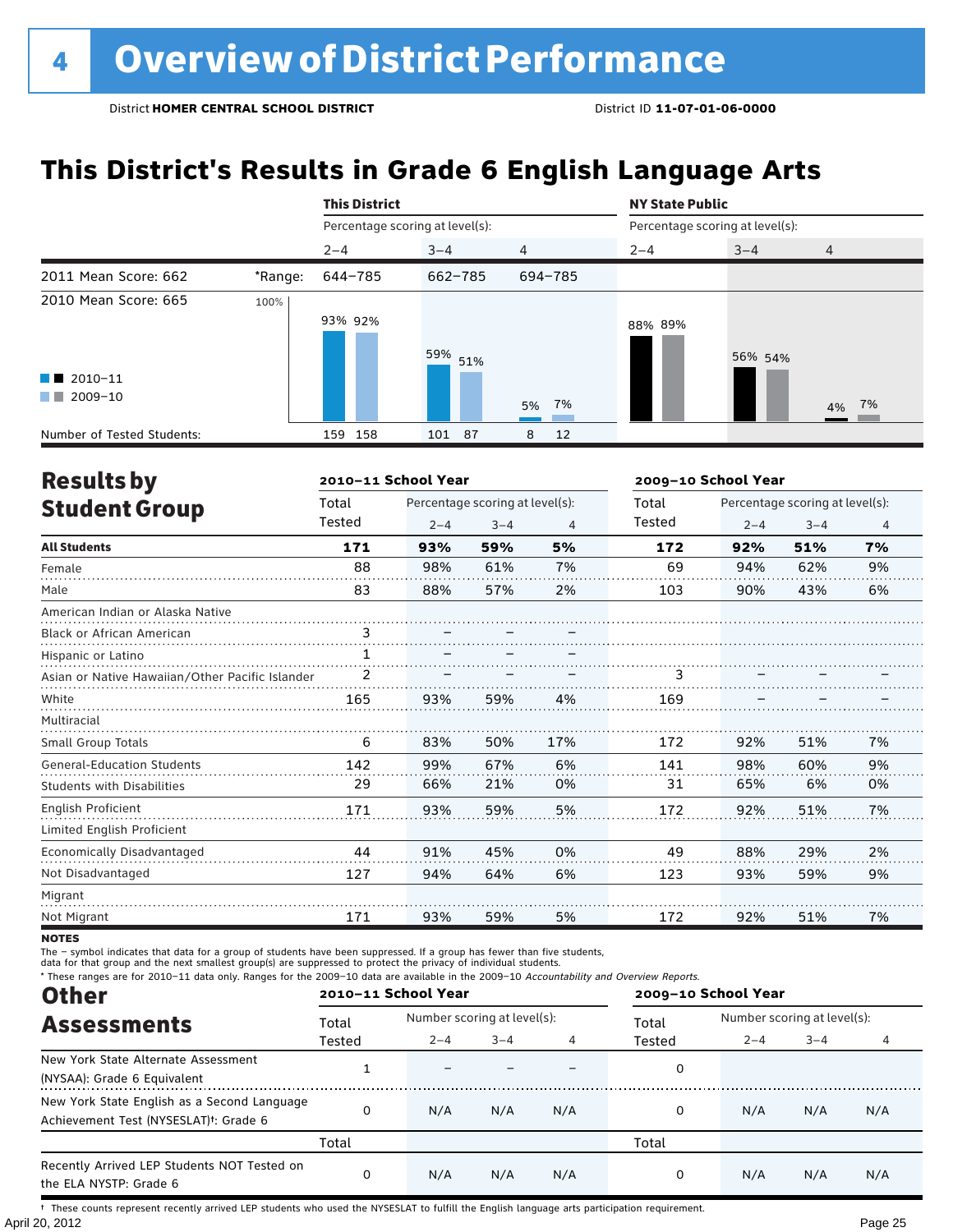# **This District's Results in Grade 6 Mathematics**

|                                                |         | <b>This District</b>            |             |                | <b>NY State Public</b>          |         |                |  |
|------------------------------------------------|---------|---------------------------------|-------------|----------------|---------------------------------|---------|----------------|--|
|                                                |         | Percentage scoring at level(s): |             |                | Percentage scoring at level(s): |         |                |  |
|                                                |         | $2 - 4$                         | $3 - 4$     | $\overline{4}$ | $2 - 4$                         | $3 - 4$ | $\overline{4}$ |  |
| 2011 Mean Score: 682                           | *Range: | 640-780                         | 674-780     | 700-780        |                                 |         |                |  |
| 2010 Mean Score: 676<br>$\blacksquare$ 2010-11 | 100%    | 92% 94%                         | 74%<br>56%  |                | 92% 92%                         | 63% 61% |                |  |
| 2009-10<br><b>The Co</b>                       |         |                                 |             | 22% 22%        |                                 |         | 26% 27%        |  |
| Number of Tested Students:                     |         | 162<br>157                      | 125<br>- 96 | 38<br>38       |                                 |         |                |  |

| <b>Results by</b>                               |        | 2010-11 School Year |                                 |     | 2009-10 School Year |                                 |         |                |  |
|-------------------------------------------------|--------|---------------------|---------------------------------|-----|---------------------|---------------------------------|---------|----------------|--|
| <b>Student Group</b>                            | Total  |                     | Percentage scoring at level(s): |     | Total               | Percentage scoring at level(s): |         |                |  |
|                                                 | Tested | $2 - 4$             | $3 - 4$                         | 4   | Tested              | $2 - 4$                         | $3 - 4$ | $\overline{4}$ |  |
| <b>All Students</b>                             | 170    | 92%                 | 74%                             | 22% | 172                 | 94%                             | 56%     | 22%            |  |
| Female                                          | 88     | 98%                 | 77%                             | 27% | 69                  | 97%                             | 54%     | 20%            |  |
| Male                                            | 82     | 87%                 | 70%                             | 17% | 103                 | 92%                             | 57%     | 23%            |  |
| American Indian or Alaska Native                |        |                     |                                 |     |                     |                                 |         |                |  |
| <b>Black or African American</b>                | 3      |                     |                                 |     |                     |                                 |         |                |  |
| Hispanic or Latino                              | 1      |                     |                                 |     |                     |                                 |         |                |  |
| Asian or Native Hawaiian/Other Pacific Islander | 2      |                     |                                 |     | 3                   |                                 |         |                |  |
| White                                           | 164    | 93%                 | 74%                             | 23% | 169                 |                                 |         |                |  |
| Multiracial                                     |        |                     |                                 |     |                     |                                 |         |                |  |
| <b>Small Group Totals</b>                       | 6      | 67%                 | 50%                             | 17% | 172                 | 94%                             | 56%     | 22%            |  |
| <b>General-Education Students</b>               | 142    | 96%                 | 80%                             | 25% | 141                 | 99%                             | 65%     | 27%            |  |
| <b>Students with Disabilities</b>               | 28     | 71%                 | 43%                             | 7%  | 31                  | 74%                             | 16%     | 0%             |  |
| <b>English Proficient</b>                       | 170    | 92%                 | 74%                             | 22% | 172                 | 94%                             | 56%     | 22%            |  |
| Limited English Proficient                      |        |                     |                                 |     |                     |                                 |         |                |  |
| <b>Economically Disadvantaged</b>               | 43     | 88%                 | 63%                             | 9%  | 49                  | 92%                             | 31%     | 4%             |  |
| Not Disadvantaged                               | 127    | 94%                 | 77%                             | 27% | 123                 | 95%                             | 66%     | 29%            |  |
| Migrant                                         |        |                     |                                 |     |                     |                                 |         |                |  |
| Not Migrant                                     | 170    | 92%                 | 74%                             | 22% | 172                 | 94%                             | 56%     | 22%            |  |

**NOTES** 

The – symbol indicates that data for a group of students have been suppressed. If a group has fewer than five students,

data for that group and the next smallest group(s) are suppressed to protect the privacy of individual students.

\* These ranges are for 2010–11 data only. Ranges for the 2009–10 data are available in the 2009–10 Accountability and Overview Reports.

| <b>Other</b>                                                       |        | 2010-11 School Year         |         |                          | 2009-10 School Year |         |                             |  |  |
|--------------------------------------------------------------------|--------|-----------------------------|---------|--------------------------|---------------------|---------|-----------------------------|--|--|
| <b>Assessments</b>                                                 | Total  | Number scoring at level(s): |         |                          | Total               |         | Number scoring at level(s): |  |  |
|                                                                    | Tested | $2 - 4$                     | $3 - 4$ |                          | Tested              | $2 - 4$ | $3 - 4$                     |  |  |
| New York State Alternate Assessment<br>(NYSAA): Grade 6 Equivalent |        | $\overline{\phantom{0}}$    |         | $\overline{\phantom{0}}$ |                     |         |                             |  |  |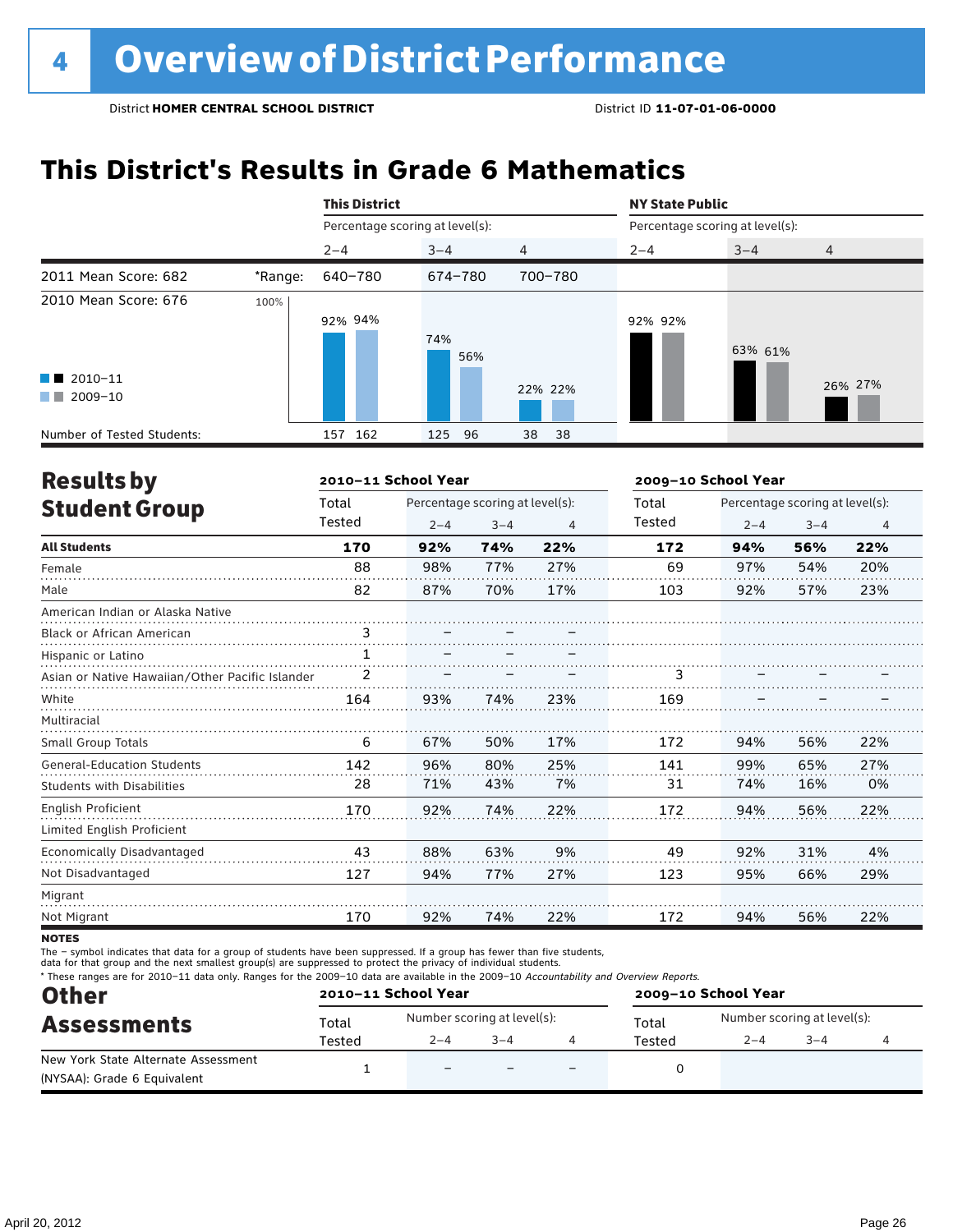# **This District's Results in Grade 7 English Language Arts**

|                                                                                                                                                                                                                                                                |                                                                                                                        |            |          |                |                                 | <b>NY State Public</b> |                |  |  |
|----------------------------------------------------------------------------------------------------------------------------------------------------------------------------------------------------------------------------------------------------------------|------------------------------------------------------------------------------------------------------------------------|------------|----------|----------------|---------------------------------|------------------------|----------------|--|--|
|                                                                                                                                                                                                                                                                |                                                                                                                        |            |          |                | Percentage scoring at level(s): |                        |                |  |  |
|                                                                                                                                                                                                                                                                |                                                                                                                        | $2 - 4$    | $3 - 4$  | $\overline{4}$ | $2 - 4$                         | $3 - 4$                | $\overline{4}$ |  |  |
| 2011 Mean Score: 665                                                                                                                                                                                                                                           | <b>This District</b><br>Percentage scoring at level(s):<br>642-790<br>*Range:<br>100%<br>93% <sub>88%</sub><br>2009-10 | 665-790    | 698-790  |                |                                 |                        |                |  |  |
| 2010 Mean Score: 663                                                                                                                                                                                                                                           |                                                                                                                        |            | 48% 49%  |                | 91% 90%                         | 48% 50%                |                |  |  |
| $\blacksquare$ 2010-11<br><b>The Contract of the Contract of the Contract of the Contract of the Contract of the Contract of the Contract of the Contract of the Contract of the Contract of the Contract of the Contract of The Contract of The Contract </b> |                                                                                                                        |            |          | 5% 6%          |                                 |                        | 4% 11%         |  |  |
| Number of Tested Students:                                                                                                                                                                                                                                     |                                                                                                                        | 170<br>177 | 96<br>91 | 12<br>9        |                                 |                        |                |  |  |

| <b>Results by</b>                               |        | 2010-11 School Year |                                 |    |               | 2009-10 School Year             |         |                |  |
|-------------------------------------------------|--------|---------------------|---------------------------------|----|---------------|---------------------------------|---------|----------------|--|
| <b>Student Group</b>                            | Total  |                     | Percentage scoring at level(s): |    | Total         | Percentage scoring at level(s): |         |                |  |
|                                                 | Tested | $2 - 4$             | $3 - 4$                         | 4  | <b>Tested</b> | $2 - 4$                         | $3 - 4$ | $\overline{4}$ |  |
| <b>All Students</b>                             | 191    | 93%                 | 48%                             | 5% | 194           | 88%                             | 49%     | 6%             |  |
| Female                                          | 76     | 97%                 | 58%                             | 4% | 87            | 91%                             | 53%     | 9%             |  |
| Male                                            | 115    | 90%                 | 41%                             | 5% | 107           | 85%                             | 47%     | 4%             |  |
| American Indian or Alaska Native                |        |                     |                                 |    |               |                                 |         |                |  |
| <b>Black or African American</b>                |        |                     |                                 |    | 3             |                                 |         |                |  |
| Hispanic or Latino                              |        |                     |                                 |    | 2             |                                 |         |                |  |
| Asian or Native Hawaiian/Other Pacific Islander |        |                     |                                 |    | 3             |                                 |         |                |  |
| White                                           | 187    |                     |                                 |    | 186           | 88%                             | 49%     | 6%             |  |
| Multiracial                                     |        |                     |                                 |    |               |                                 |         |                |  |
| Small Group Totals                              | 191    | 93%                 | 48%                             | 5% | 8             | 75%                             | 63%     | 0%             |  |
| <b>General-Education Students</b>               | 154    | 99%                 | 57%                             | 6% | 147           | 97%                             | 62%     | 7%             |  |
| <b>Students with Disabilities</b>               | 37     | 68%                 | 8%                              | 0% | 47            | 57%                             | 11%     | 2%             |  |
| English Proficient                              | 191    | 93%                 | 48%                             | 5% | 194           | 88%                             | 49%     | 6%             |  |
| Limited English Proficient                      |        |                     |                                 |    |               |                                 |         |                |  |
| Economically Disadvantaged                      | 53     | 89%                 | 30%                             | 2% | 66            | 76%                             | 27%     | 0%             |  |
| Not Disadvantaged                               | 138    | 94%                 | 54%                             | 6% | 128           | 94%                             | 61%     | 9%             |  |
| Migrant                                         |        |                     |                                 |    |               |                                 |         |                |  |
| Not Migrant                                     | 191    | 93%                 | 48%                             | 5% | 194           | 88%                             | 49%     | 6%             |  |

**NOTES** 

The – symbol indicates that data for a group of students have been suppressed. If a group has fewer than five students,

data for that group and the next smallest group(s) are suppressed to protect the privacy of individual students.

\* These ranges are for 2010–11 data only. Ranges for the 2009–10 data are available in the 2009–10 Accountability and Overview Reports.

| <b>Other</b>                                                                                      | 2010-11 School Year |                             | 2009-10 School Year |     |        |                             |         |     |
|---------------------------------------------------------------------------------------------------|---------------------|-----------------------------|---------------------|-----|--------|-----------------------------|---------|-----|
| <b>Assessments</b>                                                                                | Total               | Number scoring at level(s): |                     |     | Total  | Number scoring at level(s): |         |     |
|                                                                                                   | Tested              | $2 - 4$                     | $3 - 4$             |     | Tested | $2 - 4$                     | $3 - 4$ |     |
| New York State Alternate Assessment<br>(NYSAA): Grade 7 Equivalent                                |                     |                             |                     |     |        |                             |         |     |
| New York State English as a Second Language<br>Achievement Test (NYSESLAT) <sup>+</sup> : Grade 7 |                     | N/A                         | N/A                 | N/A | 0      | N/A                         | N/A     | N/A |
|                                                                                                   | Total               |                             |                     |     | Total  |                             |         |     |
| Recently Arrived LEP Students NOT Tested on<br>the ELA NYSTP: Grade 7                             | <sup>0</sup>        | N/A                         | N/A                 | N/A | 0      | N/A                         | N/A     | N/A |

April 20, 2012 Page 27 † These counts represent recently arrived LEP students who used the NYSESLAT to fulfill the English language arts participation requirement.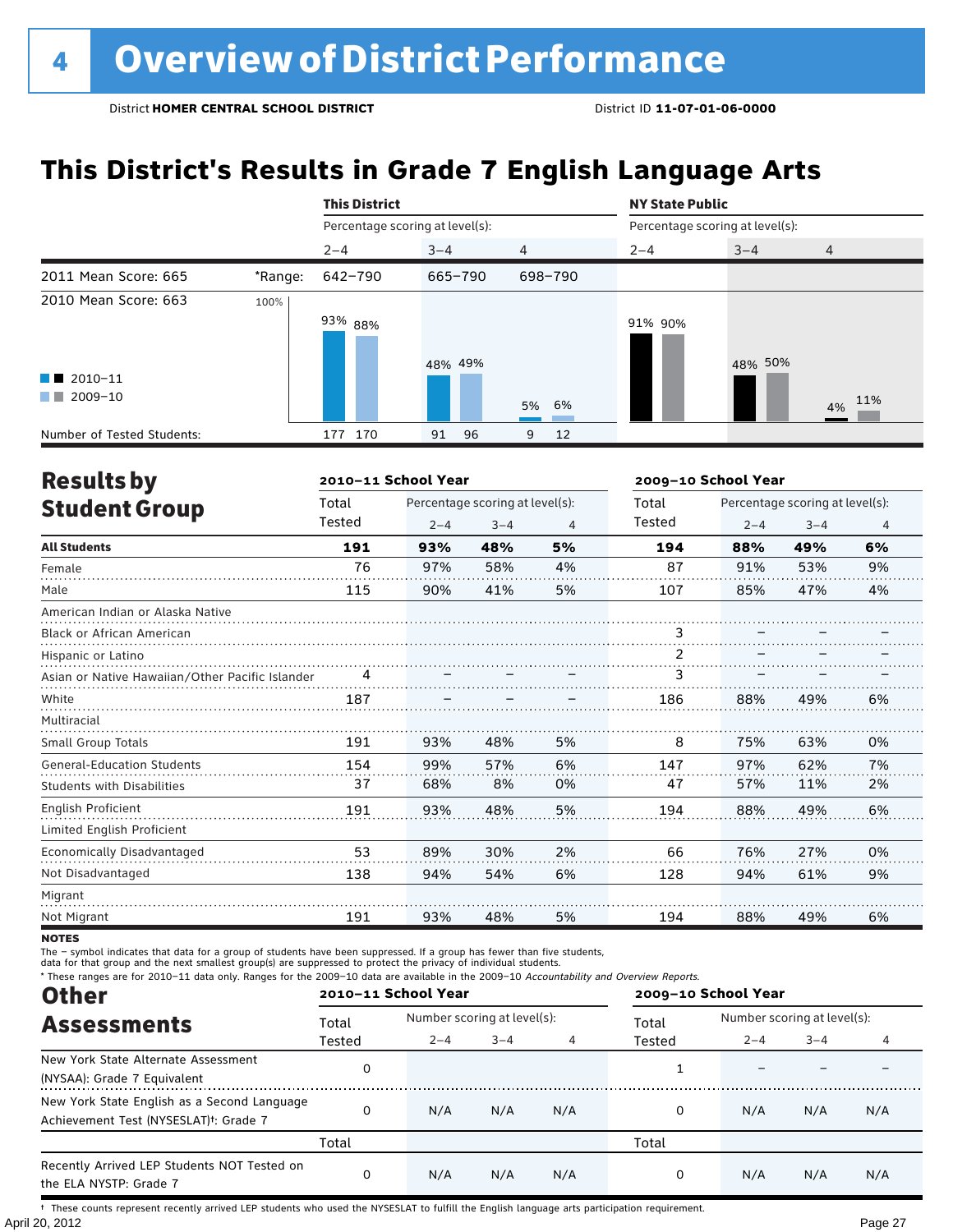# **This District's Results in Grade 7 Mathematics**

|                                         |         | <b>This District</b>            |         |                | <b>NY State Public</b> |                                 |                |
|-----------------------------------------|---------|---------------------------------|---------|----------------|------------------------|---------------------------------|----------------|
|                                         |         | Percentage scoring at level(s): |         |                |                        | Percentage scoring at level(s): |                |
|                                         |         | $2 - 4$                         | $3 - 4$ | $\overline{4}$ | $2 - 4$                | $3 - 4$                         | $\overline{4}$ |
| 2011 Mean Score: 679<br>100%<br>2009-10 | *Range: | 639-800                         | 670-800 | 694-800        |                        |                                 |                |
| 2010 Mean Score: 676                    |         | 92% 92%                         | 69% 70% |                | 92% 92%                | 65% 62%                         |                |
| $\blacksquare$ 2010-11<br>a kacamatan   |         |                                 |         | 30% 36%        |                        |                                 | 30% 29%        |
| Number of Tested Students:              |         | 176 180                         | 131 136 | 57<br>70       |                        |                                 |                |

| <b>Results by</b>                               |        | 2010-11 School Year |                                 |     | 2009-10 School Year |                                 |         |                |
|-------------------------------------------------|--------|---------------------|---------------------------------|-----|---------------------|---------------------------------|---------|----------------|
| <b>Student Group</b>                            | Total  |                     | Percentage scoring at level(s): |     | Total               | Percentage scoring at level(s): |         |                |
|                                                 | Tested | $2 - 4$             | $3 - 4$                         | 4   | Tested              | $2 - 4$                         | $3 - 4$ | $\overline{4}$ |
| <b>All Students</b>                             | 191    | 92%                 | 69%                             | 30% | 195                 | 92%                             | 70%     | 36%            |
| Female                                          | 76     | 99%                 | 75%                             | 33% | 87                  | 93%                             | 70%     | 34%            |
| Male                                            | 115    | 88%                 | 64%                             | 28% | 108                 | 92%                             | 69%     | 37%            |
| American Indian or Alaska Native                |        |                     |                                 |     |                     |                                 |         |                |
| <b>Black or African American</b>                |        |                     |                                 |     | 3                   |                                 |         |                |
| Hispanic or Latino                              |        |                     |                                 |     | $\overline{2}$      |                                 |         |                |
| Asian or Native Hawaiian/Other Pacific Islander | 4      |                     |                                 |     | 3                   |                                 |         |                |
| White                                           | 187    |                     |                                 |     | 187                 | 93%                             | 70%     | 36%            |
| Multiracial                                     |        |                     |                                 |     |                     |                                 |         |                |
| Small Group Totals                              | 191    | 92%                 | 69%                             | 30% | 8                   | 75%                             | 63%     | 25%            |
| <b>General-Education Students</b>               | 154    | 98%                 | 81%                             | 37% | 147                 | 99%                             | 83%     | 44%            |
| <b>Students with Disabilities</b>               | 37     | 68%                 | 16%                             | 0%  | 48                  | 71%                             | 29%     | 13%            |
| <b>English Proficient</b>                       | 191    | 92%                 | 69%                             | 30% | 195                 | 92%                             | 70%     | 36%            |
| Limited English Proficient                      |        |                     |                                 |     |                     |                                 |         |                |
| <b>Economically Disadvantaged</b>               | 53     | 87%                 | 47%                             | 9%  | 67                  | 90%                             | 54%     | 19%            |
| Not Disadvantaged                               | 138    | 94%                 | 77%                             | 38% | 128                 | 94%                             | 78%     | 45%            |
| Migrant                                         |        |                     |                                 |     |                     |                                 |         |                |
| Not Migrant                                     | 191    | 92%                 | 69%                             | 30% | 195                 | 92%                             | 70%     | 36%            |

**NOTES** 

The – symbol indicates that data for a group of students have been suppressed. If a group has fewer than five students,<br>data for that group and the next smallest group(s) are suppressed to protect the privacy of individual

\* These ranges are for 2010–11 data only. Ranges for the 2009–10 data are available in the 2009–10 Accountability and Overview Reports.

| <b>Other</b>                        |        | 2010-11 School Year |                             | 2009-10 School Year |                             |        |  |  |
|-------------------------------------|--------|---------------------|-----------------------------|---------------------|-----------------------------|--------|--|--|
| <b>Assessments</b>                  | Total  |                     | Number scoring at level(s): | Total               | Number scoring at level(s): |        |  |  |
|                                     | Tested | $2 - 4$             | $3 - 4$                     | Tested              | $2 - 4$                     | $-3-4$ |  |  |
| New York State Alternate Assessment |        |                     |                             |                     |                             |        |  |  |
| (NYSAA): Grade 7 Equivalent         |        |                     |                             |                     |                             |        |  |  |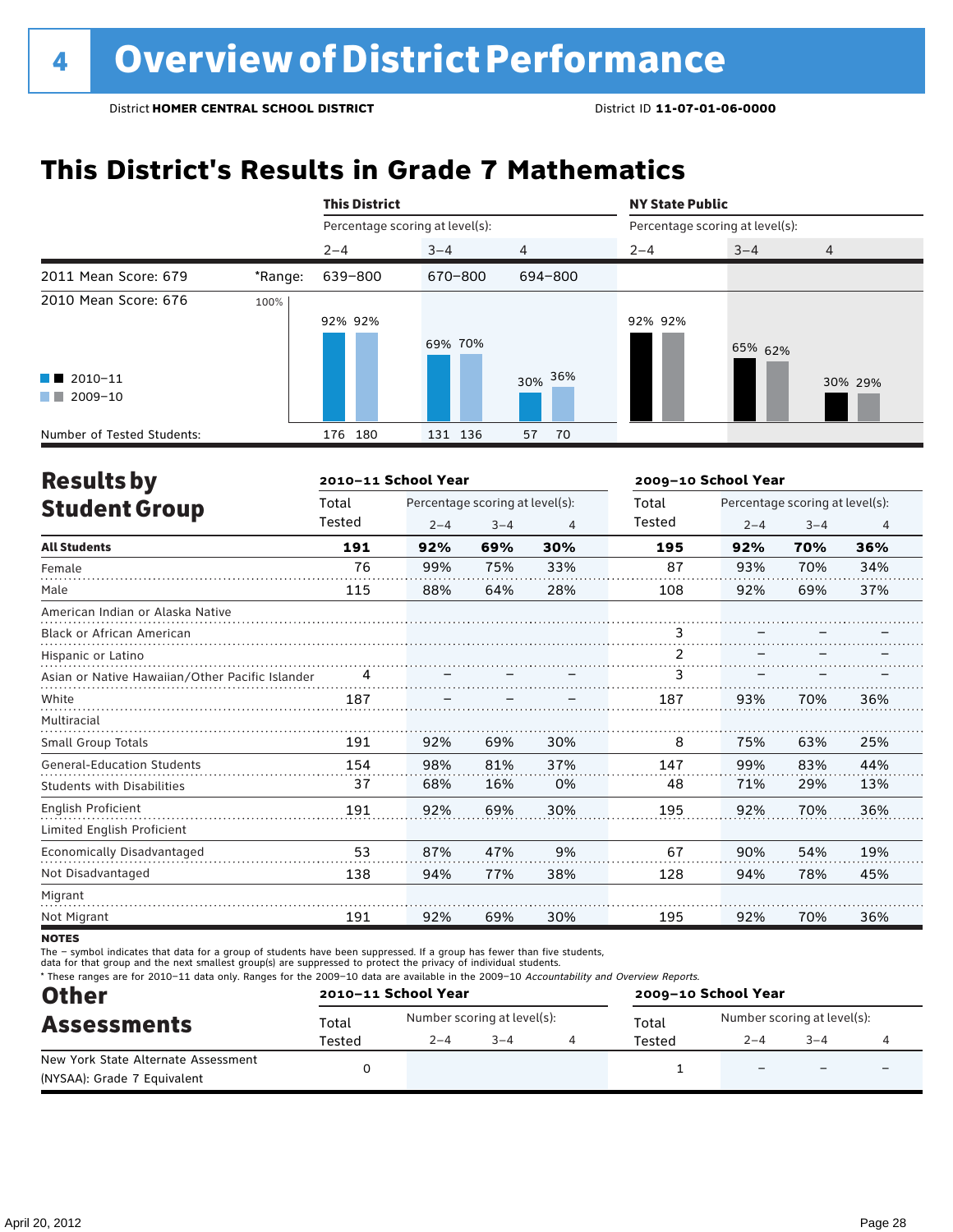# **This District's Results in Grade 8 English Language Arts**

|                                                                          |         | <b>This District</b>            |         |                | <b>NY State Public</b>          |         |                |  |
|--------------------------------------------------------------------------|---------|---------------------------------|---------|----------------|---------------------------------|---------|----------------|--|
|                                                                          |         | Percentage scoring at level(s): |         |                | Percentage scoring at level(s): |         |                |  |
|                                                                          |         | $2 - 4$                         | $3 - 4$ | $\overline{4}$ | $2 - 4$                         | $3 - 4$ | $\overline{4}$ |  |
| 2011 Mean Score: 660                                                     | *Range: | 628-790                         | 658-790 | 699-790        |                                 |         |                |  |
| 2010 Mean Score: 665<br>$\blacksquare$ 2010-11<br>2009-10<br>a kacamatan | 100%    | 93% 97%                         | 61% 67% | 10%<br>3%      | 92% 91%                         | 47% 51% | 2% 8%          |  |
| Number of Tested Students:                                               |         | 175 168                         | 115 117 | 5<br>18        |                                 |         |                |  |

| <b>Results by</b>                               |                | 2010-11 School Year |                                 |    | 2009-10 School Year |         |                                 |                |
|-------------------------------------------------|----------------|---------------------|---------------------------------|----|---------------------|---------|---------------------------------|----------------|
| <b>Student Group</b>                            | Total          |                     | Percentage scoring at level(s): |    | Total               |         | Percentage scoring at level(s): |                |
|                                                 | Tested         | $2 - 4$             | $3 - 4$                         | 4  | Tested              | $2 - 4$ | $3 - 4$                         | $\overline{4}$ |
| <b>All Students</b>                             | 188            | 93%                 | 61%                             | 3% | 174                 | 97%     | 67%                             | 10%            |
| Female                                          | 87             | 94%                 | 64%                             | 2% | 84                  | 99%     | 70%                             | 12%            |
| Male                                            | 101            | 92%                 | 58%                             | 3% | 90                  | 94%     | 64%                             | 9%             |
| American Indian or Alaska Native                |                |                     |                                 |    |                     |         |                                 |                |
| <b>Black or African American</b>                | $\mathfrak{D}$ |                     |                                 |    |                     |         |                                 |                |
| Hispanic or Latino                              | 2              |                     |                                 |    |                     |         |                                 |                |
| Asian or Native Hawaiian/Other Pacific Islander | 2              |                     |                                 |    |                     |         |                                 |                |
| White                                           | 182            | 93%                 | 60%                             | 3% |                     |         |                                 |                |
| Multiracial                                     |                |                     |                                 |    |                     |         |                                 |                |
| <b>Small Group Totals</b>                       | 6              | 100%                | 83%                             | 0% | 174                 | 97%     | 67%                             | 10%            |
| <b>General-Education Students</b>               | 146            | 99%                 | 77%                             | 3% | 150                 | 99%     | 75%                             | 12%            |
| <b>Students with Disabilities</b>               | 42             | 71%                 | 5%                              | 0% | 24                  | 79%     | 21%                             | 0%             |
| English Proficient                              | 188            | 93%                 | 61%                             | 3% | 174                 | 97%     | 67%                             | 10%            |
| Limited English Proficient                      |                |                     |                                 |    |                     |         |                                 |                |
| Economically Disadvantaged                      | 58             | 90%                 | 45%                             | 2% | 51                  | 94%     | 49%                             | 6%             |
| Not Disadvantaged                               | 130            | 95%                 | 68%                             | 3% | 123                 | 98%     | 75%                             | 12%            |
| Migrant                                         |                |                     |                                 |    |                     |         |                                 |                |
| Not Migrant                                     | 188            | 93%                 | 61%                             | 3% | 173                 |         |                                 |                |

**NOTES** 

The – symbol indicates that data for a group of students have been suppressed. If a group has fewer than five students,

data for that group and the next smallest group(s) are suppressed to protect the privacy of individual students.

\* These ranges are for 2010–11 data only. Ranges for the 2009–10 data are available in the 2009–10 Accountability and Overview Reports.

| <b>Other</b>                                                                                      | 2010-11 School Year |                             |         |     | 2009-10 School Year |                             |         |     |
|---------------------------------------------------------------------------------------------------|---------------------|-----------------------------|---------|-----|---------------------|-----------------------------|---------|-----|
| <b>Assessments</b>                                                                                | Total               | Number scoring at level(s): |         |     | Total               | Number scoring at level(s): |         |     |
|                                                                                                   | Tested              | $2 - 4$                     | $3 - 4$ |     | Tested              | $2 - 4$                     | $3 - 4$ |     |
| New York State Alternate Assessment<br>(NYSAA): Grade 8 Equivalent                                |                     |                             |         |     |                     |                             |         |     |
| New York State English as a Second Language<br>Achievement Test (NYSESLAT) <sup>+</sup> : Grade 8 | O                   | N/A                         | N/A     | N/A | 0                   | N/A                         | N/A     | N/A |
|                                                                                                   | Total               |                             |         |     | Total               |                             |         |     |
| Recently Arrived LEP Students NOT Tested on<br>the ELA NYSTP: Grade 8                             | O                   | N/A                         | N/A     | N/A | 0                   | N/A                         | N/A     | N/A |

April 20, 2012 Page 29 † These counts represent recently arrived LEP students who used the NYSESLAT to fulfill the English language arts participation requirement.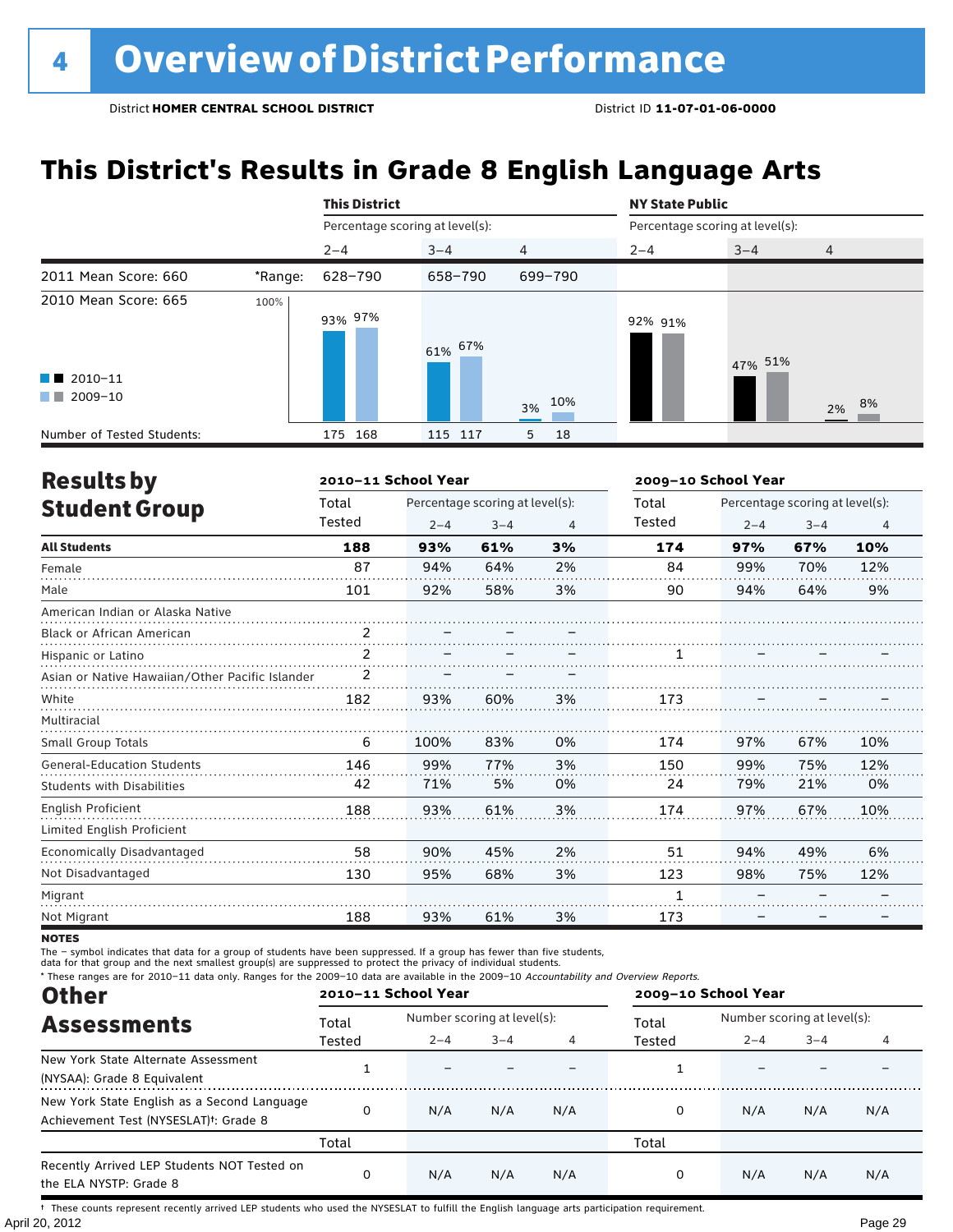# **This District's Results in Grade 8 Mathematics**

|                                                  |         | <b>This District</b>            |         |                | <b>NY State Public</b>          |         |                |  |  |  |
|--------------------------------------------------|---------|---------------------------------|---------|----------------|---------------------------------|---------|----------------|--|--|--|
|                                                  |         | Percentage scoring at level(s): |         |                | Percentage scoring at level(s): |         |                |  |  |  |
|                                                  |         | $2 - 4$                         | $3 - 4$ | $\overline{4}$ | $2 - 4$                         | $3 - 4$ | $\overline{4}$ |  |  |  |
| 2011 Mean Score: 686                             | *Range: | 639-775                         | 674-775 | 704-775        |                                 |         |                |  |  |  |
| 2010 Mean Score: 683                             | 100%    | 96% 96%                         | 72% 68% |                | 91% 91%                         | 60% 55% |                |  |  |  |
| $\blacksquare$ 2010-11<br>2009-10<br>a kacamatan |         |                                 |         | 29%<br>18%     |                                 |         | 18% 18%        |  |  |  |
| Number of Tested Students:                       |         | 167<br>173                      | 131 118 | 52<br>- 32     |                                 |         |                |  |  |  |

| <b>Results by</b>                               |        | 2010-11 School Year             |         |     | 2009-10 School Year |                                 |         |                |  |
|-------------------------------------------------|--------|---------------------------------|---------|-----|---------------------|---------------------------------|---------|----------------|--|
| <b>Student Group</b>                            | Total  | Percentage scoring at level(s): |         |     | Total               | Percentage scoring at level(s): |         |                |  |
|                                                 | Tested | $2 - 4$                         | $3 - 4$ | 4   | Tested              | $2 - 4$                         | $3 - 4$ | $\overline{4}$ |  |
| <b>All Students</b>                             | 181    | 96%                             | 72%     | 29% | 174                 | 96%                             | 68%     | 18%            |  |
| Female                                          | 84     | 96%                             | 73%     | 21% | 84                  | 99%                             | 69%     | 18%            |  |
| Male                                            | 97     | 95%                             | 72%     | 35% | 90                  | 93%                             | 67%     | 19%            |  |
| American Indian or Alaska Native                |        |                                 |         |     |                     |                                 |         |                |  |
| <b>Black or African American</b>                | 2      |                                 |         |     |                     |                                 |         |                |  |
| Hispanic or Latino                              | 2      |                                 |         |     |                     |                                 |         |                |  |
| Asian or Native Hawaiian/Other Pacific Islander | 2      |                                 |         |     |                     |                                 |         |                |  |
| White                                           | 175    | 95%                             | 73%     | 29% | 173                 |                                 |         |                |  |
| Multiracial                                     |        |                                 |         |     |                     |                                 |         |                |  |
| <b>Small Group Totals</b>                       | 6      | 100%                            | 67%     | 33% | 174                 | 96%                             | 68%     | 18%            |  |
| <b>General-Education Students</b>               | 142    | 99%                             | 87%     | 35% | 150                 | 99%                             | 76%     | 21%            |  |
| <b>Students with Disabilities</b>               | 39     | 82%                             | 21%     | 5%  | 24                  | 79%                             | 17%     | 0%             |  |
| <b>English Proficient</b>                       | 181    | 96%                             | 72%     | 29% | 174                 | 96%                             | 68%     | 18%            |  |
| Limited English Proficient                      |        |                                 |         |     |                     |                                 |         |                |  |
| Economically Disadvantaged                      | 56     | 95%                             | 59%     | 9%  | 51                  | 94%                             | 59%     | 6%             |  |
| Not Disadvantaged                               | 125    | 96%                             | 78%     | 38% | 123                 | 97%                             | 72%     | 24%            |  |
| Migrant                                         |        |                                 |         |     |                     |                                 |         |                |  |
| Not Migrant                                     | 181    | 96%                             | 72%     | 29% | 173                 |                                 |         |                |  |

**NOTES** 

The – symbol indicates that data for a group of students have been suppressed. If a group has fewer than five students,

data for that group and the next smallest group(s) are suppressed to protect the privacy of individual students.

\* These ranges are for 2010–11 data only. Ranges for the 2009–10 data are available in the 2009–10 Accountability and Overview Reports.

| <b>Other</b>                        |        | 2010-11 School Year         |                          |                          | 2009-10 School Year |                             |                          |                          |  |
|-------------------------------------|--------|-----------------------------|--------------------------|--------------------------|---------------------|-----------------------------|--------------------------|--------------------------|--|
| <b>Assessments</b>                  | Total  | Number scoring at level(s): |                          |                          | Total               | Number scoring at level(s): |                          |                          |  |
|                                     | Tested | $2 - 4$                     | $3 - 4$                  |                          | Tested              | $2 - 4$                     | $3 - 4$                  |                          |  |
| New York State Alternate Assessment |        | $\qquad \qquad -$           | $\overline{\phantom{0}}$ | $\overline{\phantom{0}}$ |                     | $\overline{\phantom{0}}$    | $\overline{\phantom{0}}$ | $\overline{\phantom{0}}$ |  |
| (NYSAA): Grade 8 Equivalent         |        |                             |                          |                          |                     |                             |                          |                          |  |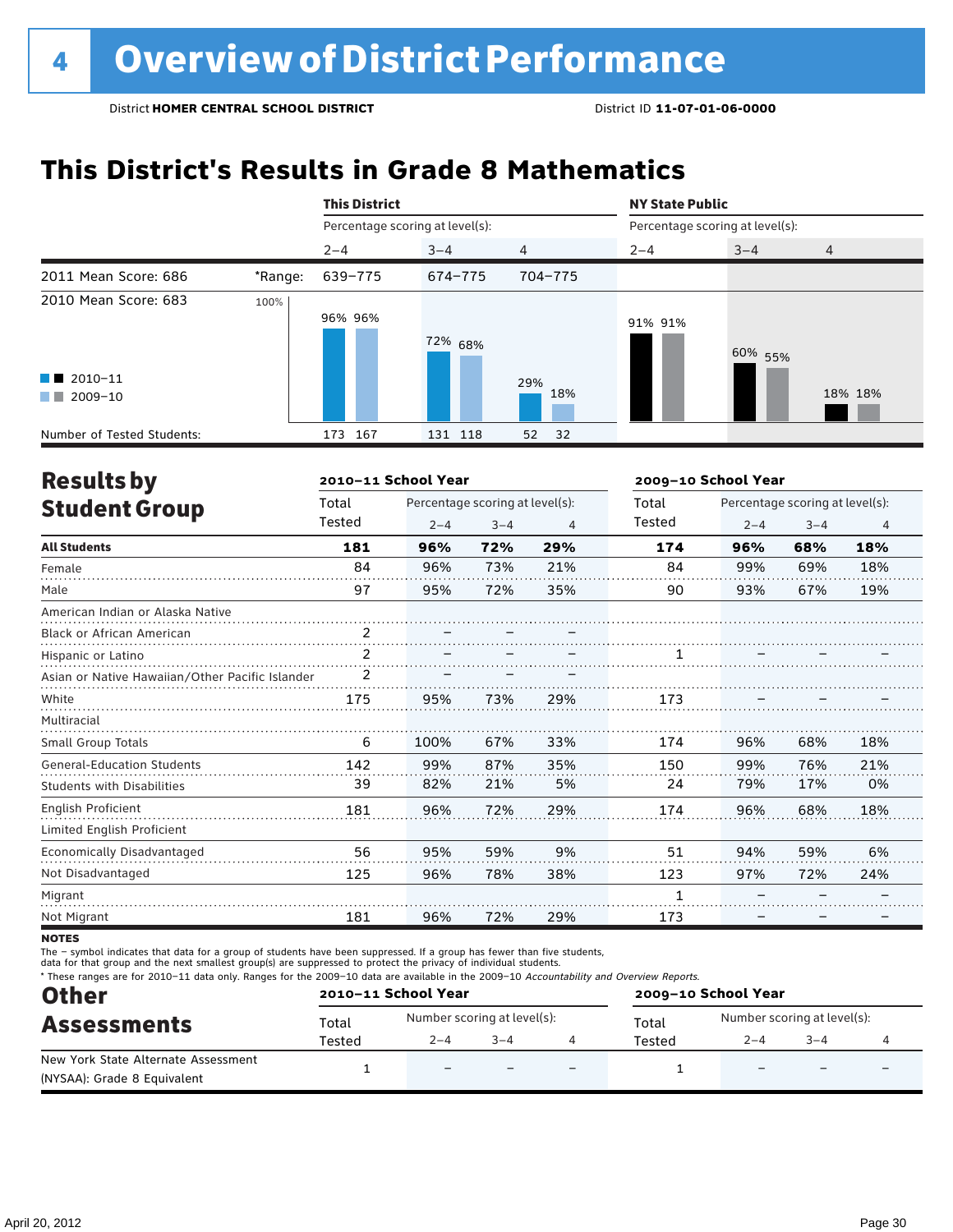# **This District's Results in Grade 8 Science**

|                                                  | <b>This District</b> |                                 |                |         | <b>NY State Public</b><br>Percentage scoring at level(s): |         |  |  |  |
|--------------------------------------------------|----------------------|---------------------------------|----------------|---------|-----------------------------------------------------------|---------|--|--|--|
|                                                  |                      | Percentage scoring at level(s): |                |         |                                                           |         |  |  |  |
|                                                  | $2 - 4$              | $3 - 4$                         | $\overline{4}$ | $2 - 4$ | $3 - 4$                                                   | 4       |  |  |  |
|                                                  |                      |                                 |                |         |                                                           |         |  |  |  |
| $\blacksquare$ 2010-11<br>$\blacksquare$ 2009-10 | 100%<br>97% 99%      | 95%<br>85%                      | 46% 51%        | 94% 94% | 72% 74%                                                   | 28% 33% |  |  |  |
| Number of Tested Students:                       | 178 170              | 156 163                         | 84<br>88       |         |                                                           |         |  |  |  |

| <b>Results by</b>                               |                | 2010-11 School Year             |         |     | 2009-10 School Year |                                 |         |                |
|-------------------------------------------------|----------------|---------------------------------|---------|-----|---------------------|---------------------------------|---------|----------------|
| <b>Student Group</b>                            | Total          | Percentage scoring at level(s): |         |     | Total               | Percentage scoring at level(s): |         |                |
|                                                 | Tested         | $2 - 4$                         | $3 - 4$ | 4   | Tested              | $2 - 4$                         | $3 - 4$ | $\overline{4}$ |
| <b>All Students</b>                             | 184            | 97%                             | 85%     | 46% | 172                 | 99%                             | 95%     | 51%            |
| Female                                          | 85             | 96%                             | 80%     | 38% | 82                  | 100%                            | 94%     | 48%            |
| Male                                            | 99             | 97%                             | 89%     | 53% | 90                  | 98%                             | 96%     | 54%            |
| American Indian or Alaska Native                |                |                                 |         |     |                     |                                 |         |                |
| <b>Black or African American</b>                | $\mathfrak{p}$ |                                 |         |     |                     |                                 |         |                |
| Hispanic or Latino                              | 2              |                                 |         |     |                     |                                 |         |                |
| Asian or Native Hawaiian/Other Pacific Islander | 2              |                                 |         |     |                     |                                 |         |                |
| White                                           | 178            | 97%                             | 85%     | 45% | 171                 |                                 |         |                |
| Multiracial                                     |                |                                 |         |     |                     |                                 |         |                |
| <b>Small Group Totals</b>                       | 6              | 100%                            | 83%     | 67% | 172                 | 99%                             | 95%     | 51%            |
| <b>General-Education Students</b>               | 145            | 100%                            | 94%     | 56% | 148                 | 100%                            | 98%     | 56%            |
| <b>Students with Disabilities</b>               | 39             | 85%                             | 49%     | 8%  | 24                  | 92%                             | 75%     | 21%            |
| <b>English Proficient</b>                       | 184            | 97%                             | 85%     | 46% | 172                 | 99%                             | 95%     | 51%            |
| Limited English Proficient                      |                |                                 |         |     |                     |                                 |         |                |
| Economically Disadvantaged                      | 56             | 96%                             | 73%     | 29% | 48                  | 98%                             | 85%     | 31%            |
| Not Disadvantaged                               | 128            | 97%                             | 90%     | 53% | 124                 | 99%                             | 98%     | 59%            |
| Migrant                                         |                |                                 |         |     | 1                   |                                 |         |                |
| Not Migrant                                     | 184            | 97%                             | 85%     | 46% | 171                 |                                 |         |                |

**NOTES** 

The – symbol indicates that data for a group of students have been suppressed. If a group has fewer than five students,<br>data for that group and the next smallest group(s) are suppressed to protect the privacy of individual

| <b>Other</b>                        |        | 2010-11 School Year         |         |  | 2009-10 School Year |                             |      |  |  |
|-------------------------------------|--------|-----------------------------|---------|--|---------------------|-----------------------------|------|--|--|
| <b>Assessments</b>                  | Total  | Number scoring at level(s): |         |  | Total               | Number scoring at level(s): |      |  |  |
|                                     | Tested | $2 - 4$                     | $3 - 4$ |  | Tested              | $2 - 4$                     | $-4$ |  |  |
| New York State Alternate Assessment |        | -                           |         |  |                     |                             |      |  |  |
| (NYSAA): Grade 8 Equivalent         |        |                             |         |  |                     |                             |      |  |  |
| Regents Science                     |        |                             |         |  |                     |                             |      |  |  |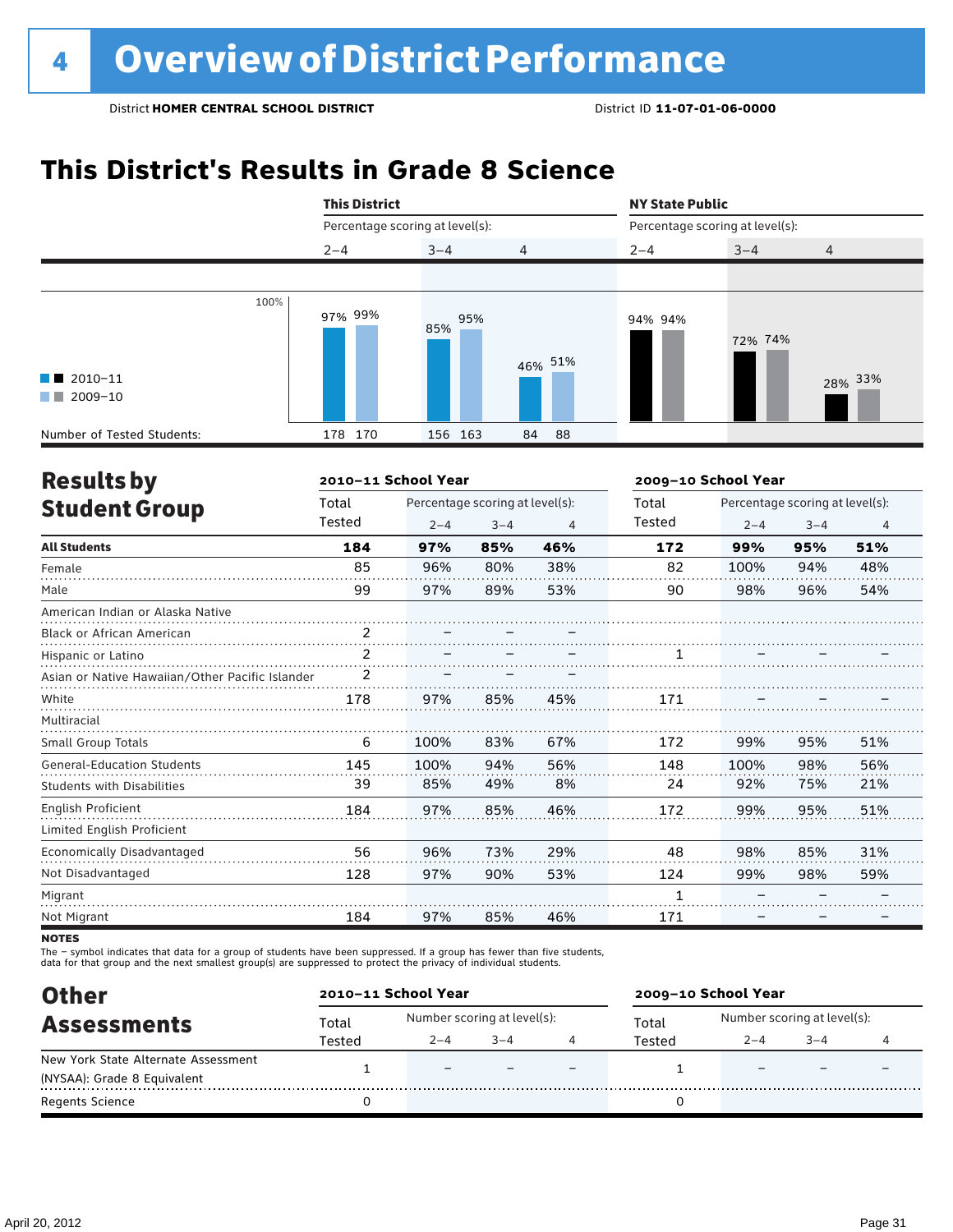### **This District's Total Cohort\* Results in Secondary-Level English after Four Years of Instruction**



| <b>Results by</b>                                  | 2007 Cohort    |         |                                 |     | 2006 Cohort** |                                 |         |                |  |
|----------------------------------------------------|----------------|---------|---------------------------------|-----|---------------|---------------------------------|---------|----------------|--|
|                                                    | Number         |         | Percentage scoring at level(s): |     | Number        | Percentage scoring at level(s): |         |                |  |
| <b>Student Group</b>                               | of Students    | $2 - 4$ | $3 - 4$                         | 4   | of Students   | $2 - 4$                         | $3 - 4$ | $\overline{4}$ |  |
| <b>All Students</b>                                | 188            | 86%     | 82%                             | 38% | 193           | 83%                             | 77%     | 34%            |  |
| Female                                             | 88             | 88%     | 82%                             | 38% | 99            | 90%                             | 86%     | 36%            |  |
| Male                                               | 100            | 85%     | 82%                             | 38% | 94            | 76%                             | 68%     | 31%            |  |
| American Indian or Alaska Native                   |                |         |                                 |     |               |                                 |         |                |  |
| Black or African American                          | 3              |         |                                 |     |               |                                 |         |                |  |
| Hispanic or Latino                                 | 4              |         |                                 |     |               |                                 |         |                |  |
| Asian or Native Hawaiian/Other<br>Pacific Islander | $\overline{2}$ |         |                                 |     |               |                                 |         |                |  |
| White                                              | 179            | 86%     | 82%                             | 39% | 188           | 83%                             | 77%     | 34%            |  |
| Multiracial                                        |                |         |                                 |     |               |                                 |         |                |  |
| <b>Small Group Totals</b>                          | 9              | 89%     | 89%                             | 22% | 5             | 80%                             | 80%     | 20%            |  |
| <b>General-Education Students</b>                  | 150            | 95%     | 94%                             | 47% | 154           | 91%                             | 88%     | 42%            |  |
| <b>Students with Disabilities</b>                  | 38             | 53%     | 34%                             | 0%  | 39            | 51%                             | 33%     | 3%             |  |
| English Proficient                                 | 188            | 86%     | 82%                             | 38% | 193           | 83%                             | 77%     | 34%            |  |
| Limited English Proficient                         |                |         |                                 |     |               |                                 |         |                |  |
| Economically Disadvantaged                         | 42             | 81%     | 64%                             | 14% | 37            | 78%                             | 62%     | 8%             |  |
| Not Disadvantaged                                  | 146            | 88%     | 87%                             | 45% | 156           | 84%                             | 81%     | 40%            |  |
| Migrant                                            |                |         |                                 |     |               |                                 |         |                |  |
| Not Migrant                                        | 188            | 86%     | 82%                             | 38% | 193           | 83%                             | 77%     | 34%            |  |

**NOTES** 

The – symbol indicates that data for a group of students have been suppressed. If a group has fewer than five students,

data for that group and the next smallest group(s) are suppressed to protect the privacy of individual students.

\* A total cohort consists of all students who first entered Grade 9 in a particular year, and all ungraded students with disabilities who reached their seventeenth birthday in that year, and were enrolled in the school/district for five months. Students are excluded from the cohort if they transferred to another school district, nonpublic school, or criminal justice facility, or left the U.S. and its territories or died before the report date. Statewide total cohort also includes students who were enrolled for fewer than five months.

\*\* 2006 cohort data are those reported in the 2009–10 *Accountability and Overview Report*.